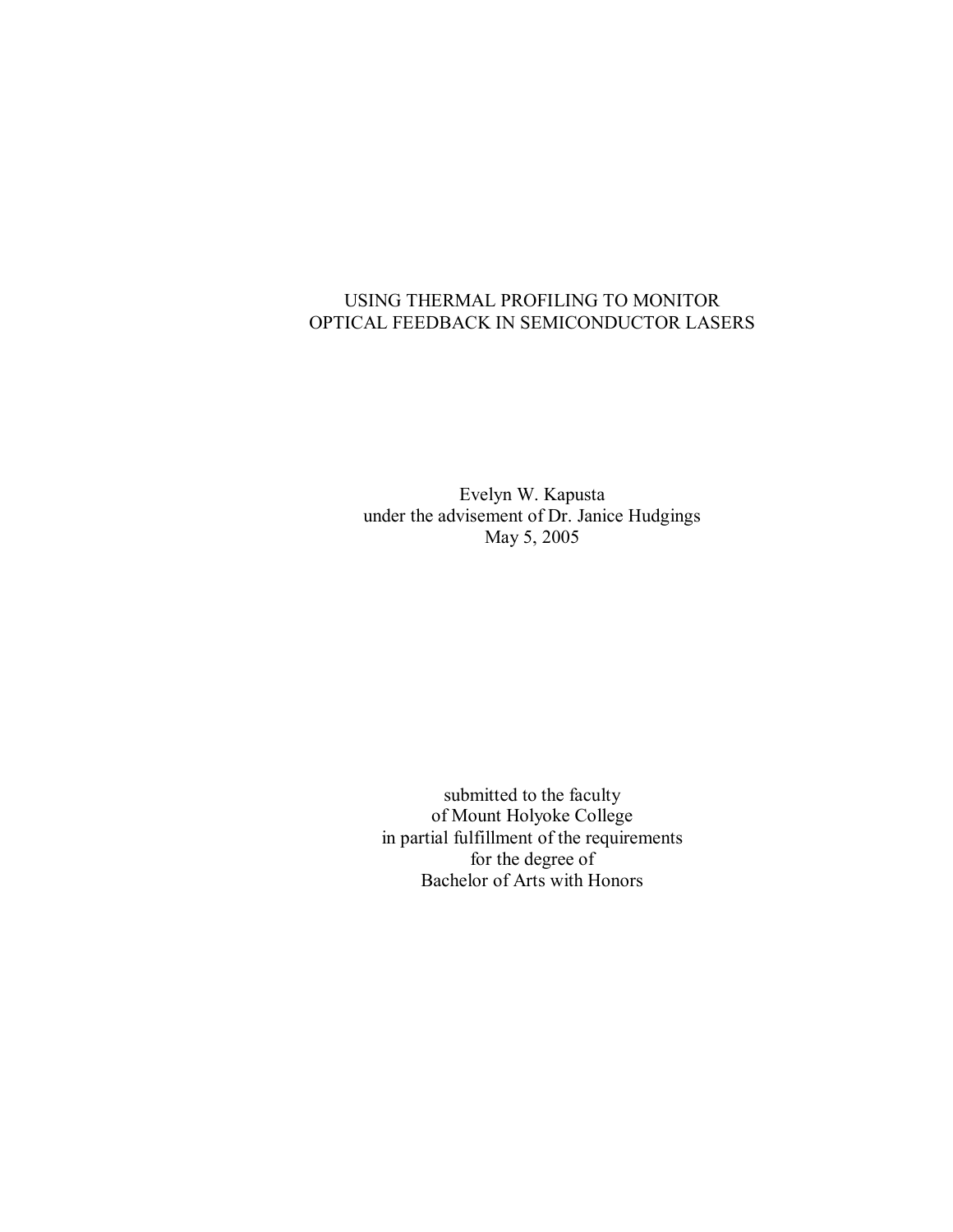# **TABLE OF CONTENTS:**

| 2.1.2 – Vertical Cavity Surface Emitting Lasers (VCSELs) 19                 |  |
|-----------------------------------------------------------------------------|--|
|                                                                             |  |
|                                                                             |  |
| 2.2.1.1 – The Effect of Optical Feedback on the Spectral Characteristics of |  |
|                                                                             |  |
|                                                                             |  |
|                                                                             |  |
|                                                                             |  |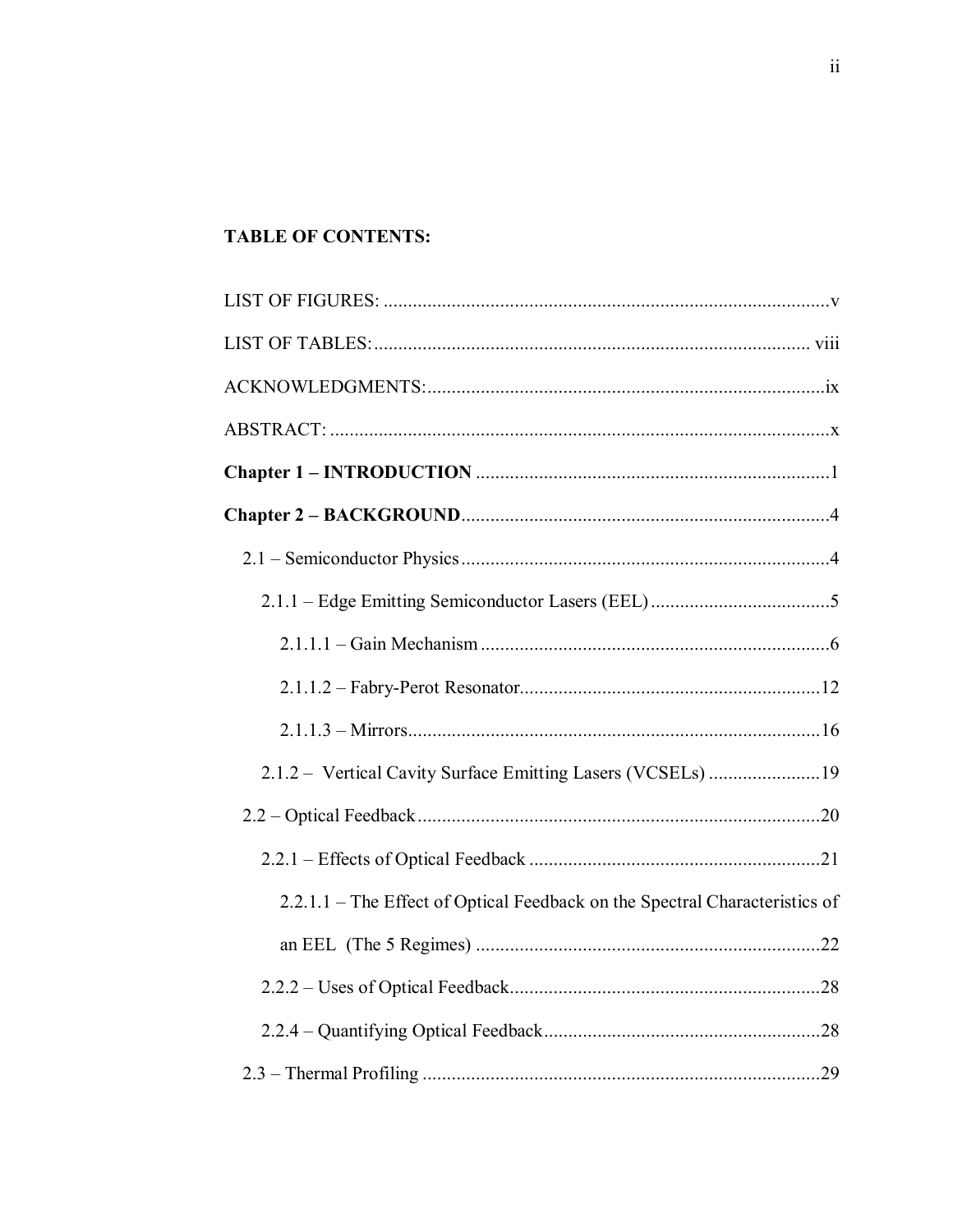| 4.1 – Quantifying the Shift in Threshold Current using Thermal Profiling45       |  |
|----------------------------------------------------------------------------------|--|
| 4.2 – Predicting Optical Output Power from Thermal Measurement49                 |  |
| 4.2.1 – Modification of External Heat Exchange Model to account for              |  |
|                                                                                  |  |
|                                                                                  |  |
|                                                                                  |  |
| 4.2.3 – Direct optical measurement of Optical Output Power (P <sub>out</sub> )52 |  |
| 4.3 - Quantifying Optical Feedback with various amounts of Optical Feedback      |  |
|                                                                                  |  |
|                                                                                  |  |
|                                                                                  |  |
|                                                                                  |  |
|                                                                                  |  |
|                                                                                  |  |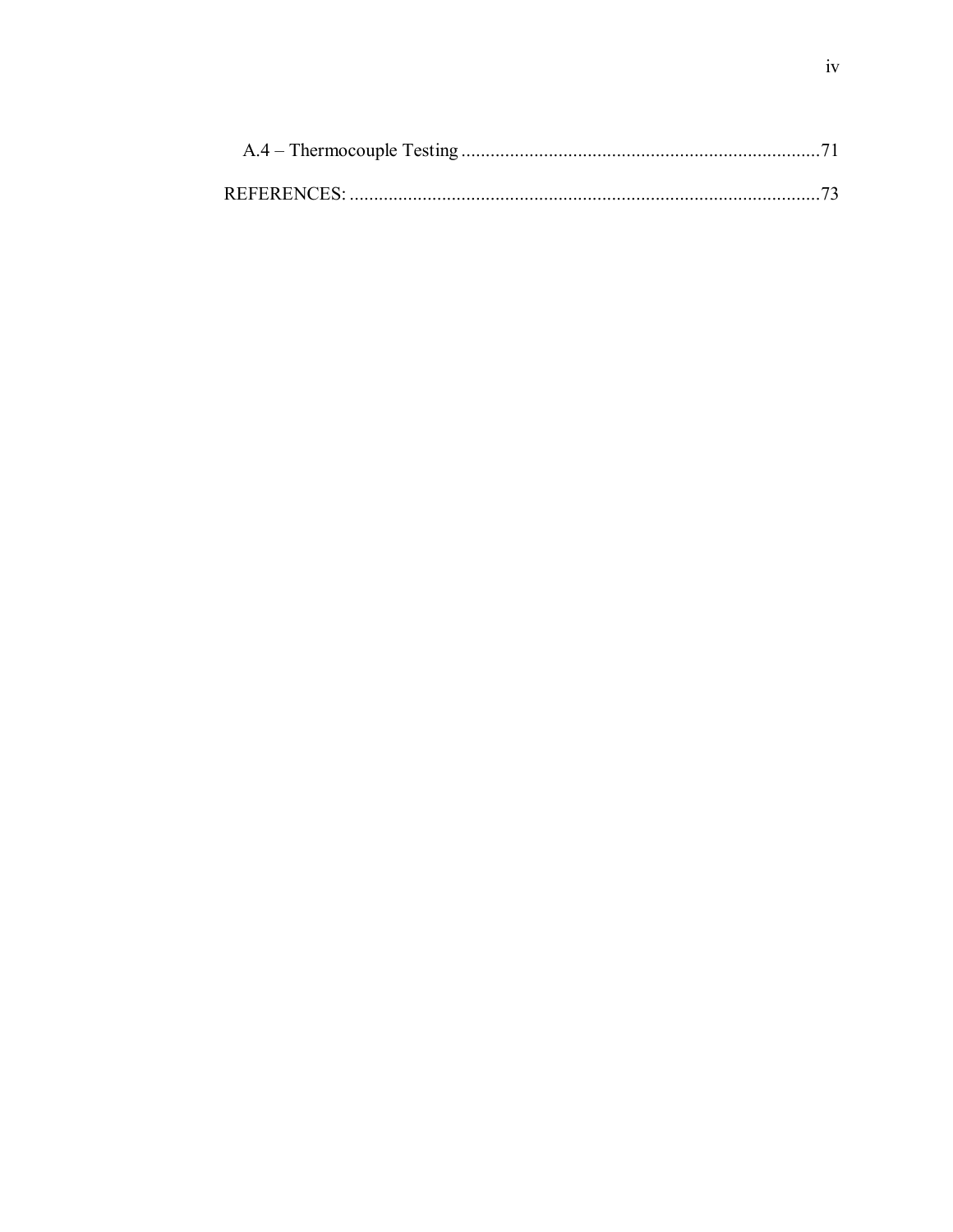# **LIST OF FIGURES:**

| Figure 3 - Doped Crystal Structure containing a free electron - Image Taken from |
|----------------------------------------------------------------------------------|
|                                                                                  |
|                                                                                  |
|                                                                                  |
|                                                                                  |
|                                                                                  |
|                                                                                  |
|                                                                                  |
|                                                                                  |
|                                                                                  |
|                                                                                  |
|                                                                                  |
|                                                                                  |
| Figure 15 - Typical Emission Spectrum for EEL without Feedback 22                |
|                                                                                  |
|                                                                                  |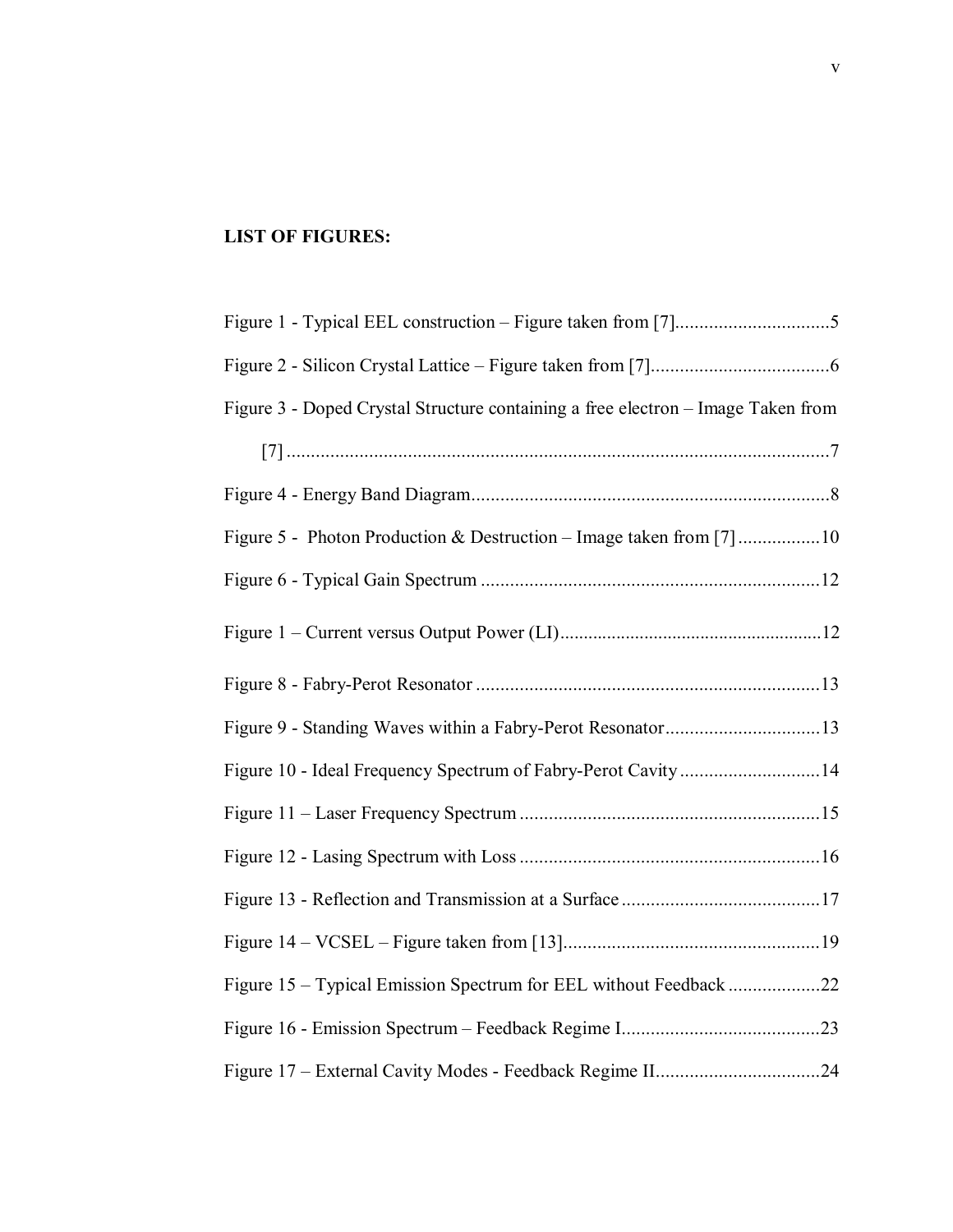| Figure 20 - Decreased Loss in a system under the influence of optical feedback.26 |
|-----------------------------------------------------------------------------------|
|                                                                                   |
|                                                                                   |
|                                                                                   |
| Figure 24 – Example of the Laser use in our Experiment – Figure taken from [13]   |
|                                                                                   |
|                                                                                   |
|                                                                                   |
|                                                                                   |
| Figure 28 - Actual Micro-Thermocouple compared to a Human Hair 38                 |
|                                                                                   |
| Figure 30 – Change in Temperature vs Current when the thermocouples are           |
| picking up a current off the laser surface and shorting out the temperature       |
|                                                                                   |
|                                                                                   |
| Figure 32 - Extreme Excess heating above threshold due to                         |
|                                                                                   |
| Figure 33 - Detail of back reflected light's affect on the laser surface 44       |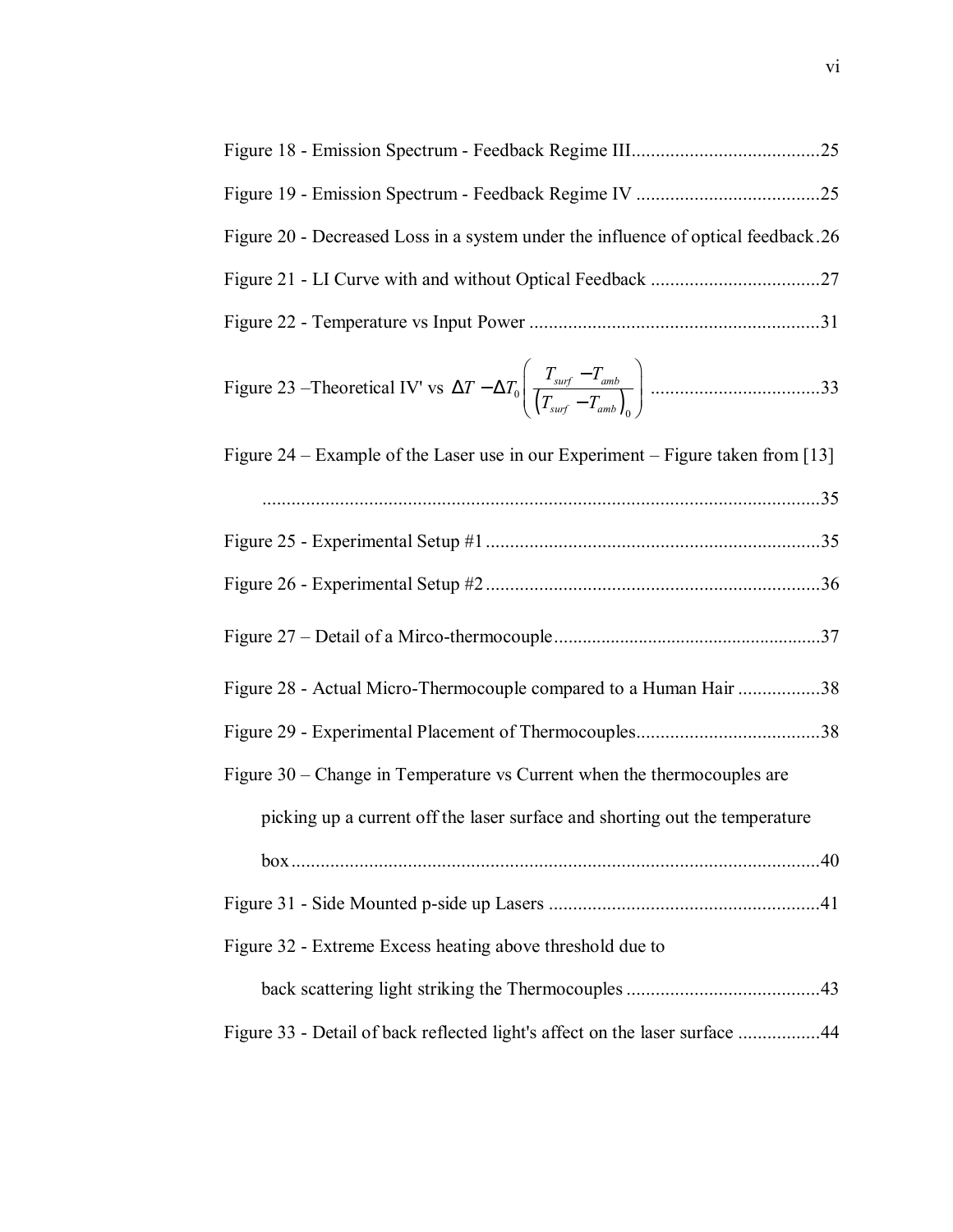| Figure 34 - Change in Temperature vs Electrical Power for the without Feedback |
|--------------------------------------------------------------------------------|
|                                                                                |
|                                                                                |
| Figure 36 - Deviation from the Linear Fit - With and Without Feedback 47       |
| Figure 37 - Optical Output Power vs Electrical Input Power48                   |
|                                                                                |
| Figure 39 - Calculated Optical Output Power vs Direct Optical Measurements53   |
| Figure 40 - Optical Output Power vs Electrical Input Power for                 |
|                                                                                |
| Figure 41 - Change in Temperature vs Electrical Input Power for                |
|                                                                                |
| Figure 42 - Deviation from the Linear Fit vs Electrical                        |
|                                                                                |
|                                                                                |
|                                                                                |
|                                                                                |
|                                                                                |
|                                                                                |
|                                                                                |
|                                                                                |
|                                                                                |
|                                                                                |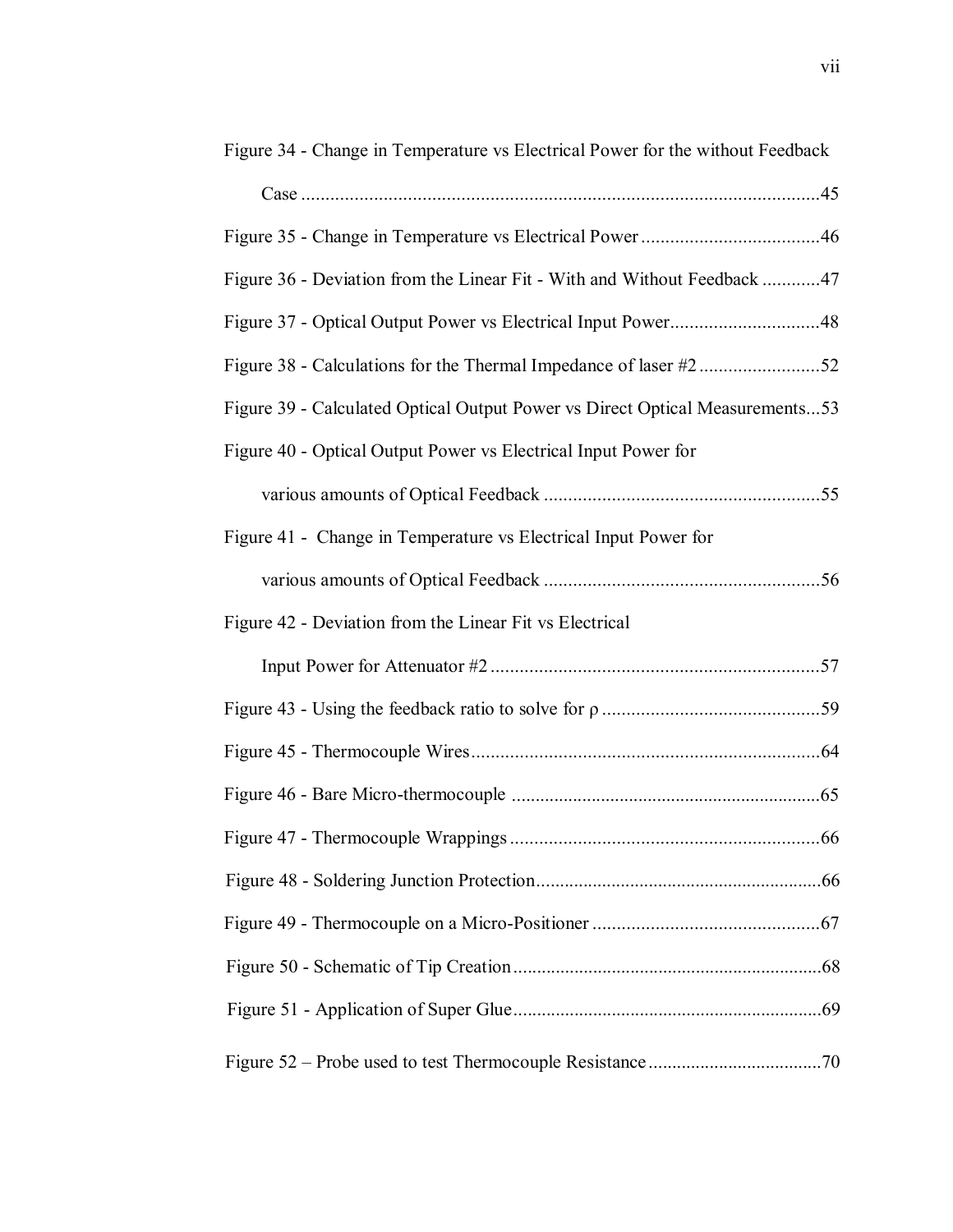## **LIST OF TABLES:**

| Table 2 – Attenuator Transmission & the Effective Reflectivities Values54 |  |
|---------------------------------------------------------------------------|--|
|                                                                           |  |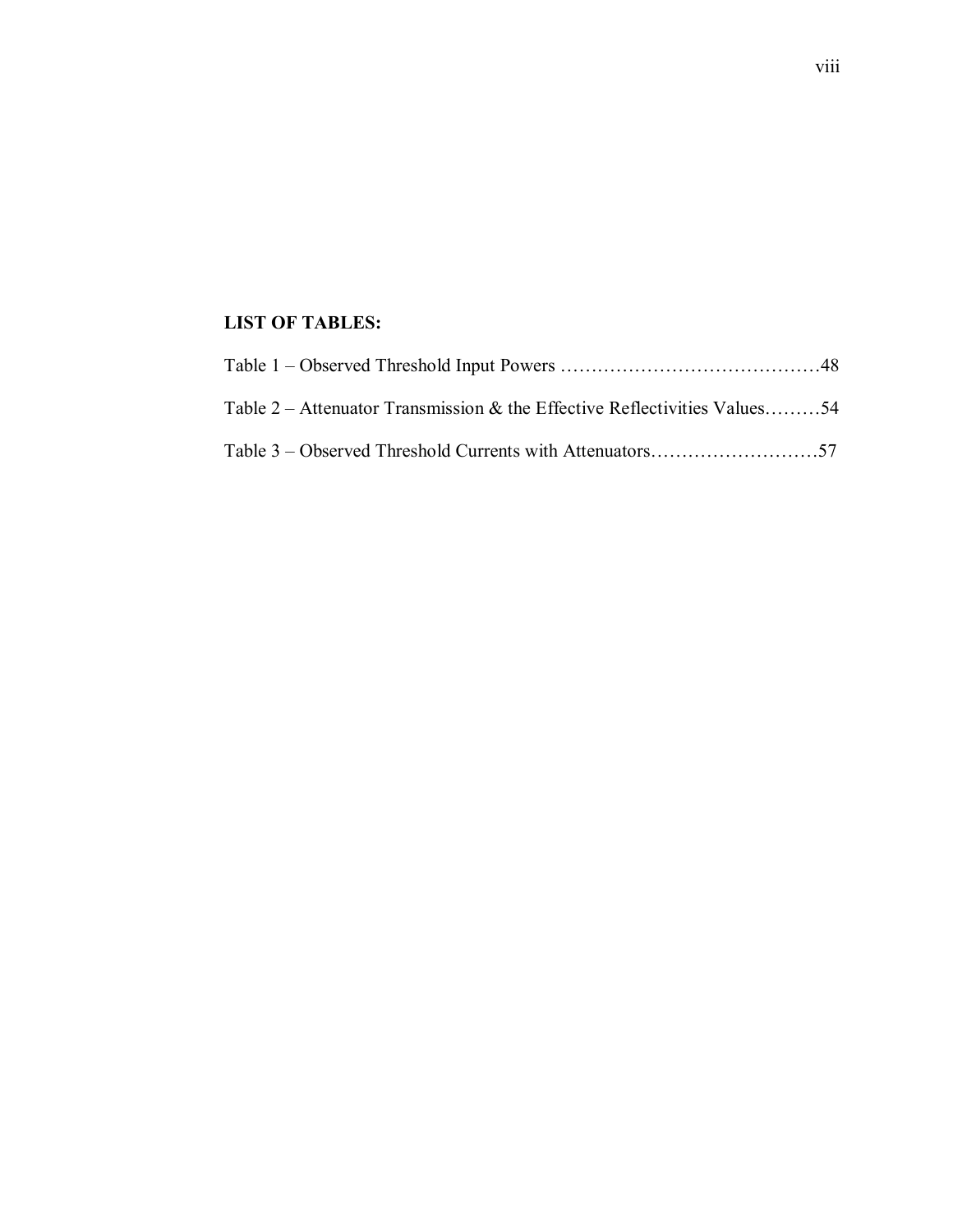### **ACKNOWLEDGMENTS:**

When I arrived at Mount Holyoke College, I was the firstie who had no idea what was going on in Physics 115 or 216. I lived in office hours and clinic, but I was inspired by an upper classman who seemed to have similar issues with class, yet was able is excel in the research laboratory. That woman was Phoebe A. Judge, and I would like to thank her for laying the path for me to follow.

Most importantly I would like to thank my research advisor Dr. Janice Hudgings. She is my mentor, and a woman I will always look up to.

Thank you to Dr. Dietrich Lüerßen. He showed me that it is possible to be wildly successful, while still having time for yourself and your family. The balance he has achieved in is life is something I hope to achieve.

To my friends of all disciplines, thank you for keeping me sane during the thesis process. Special thanks to Amanda Dubs for the sitting through the physics discussions you hardly understood, the tears, and denial. But most of all for being one of the best friends a person could ask for. To Rhea Ghosh and Emily Jones for long walks, chai, and thesis dates.

Thank you to my family - Mom, Dad, and Ann - for their continual support and belief in me. Follow what makes you happy.

Thank you to the people who sat in the dark windowless lab in the basement of Shattuck with me  $-$  the Optoelectronics Lab Group at MHC. Thank you to Eliz for the laughs, to Preema for the support, to Zariat for running data at 3am, to Whitney for the hugs, and Reja for being the other crazy senior writing a thesis in Janice's lab. But most of all thank you and good luck to Liz Merritt, the next senior lab rat. I know that you will do amazing things.

Thank you to the Department of Physics at Mount Holyoke College, without the support of all the faculty and staff, I never would have made it this far. Especially to Cindy, who helps keep this department of absentminded physicists in line.

Thank to the golf team and especially coach Shawn Durocher, who still let me play even after all the time I spent in lab and at conferences. A special heartfelt thank you to Kara Solem, who continually supported and reminded me that it was ok to spend my time doing what I love.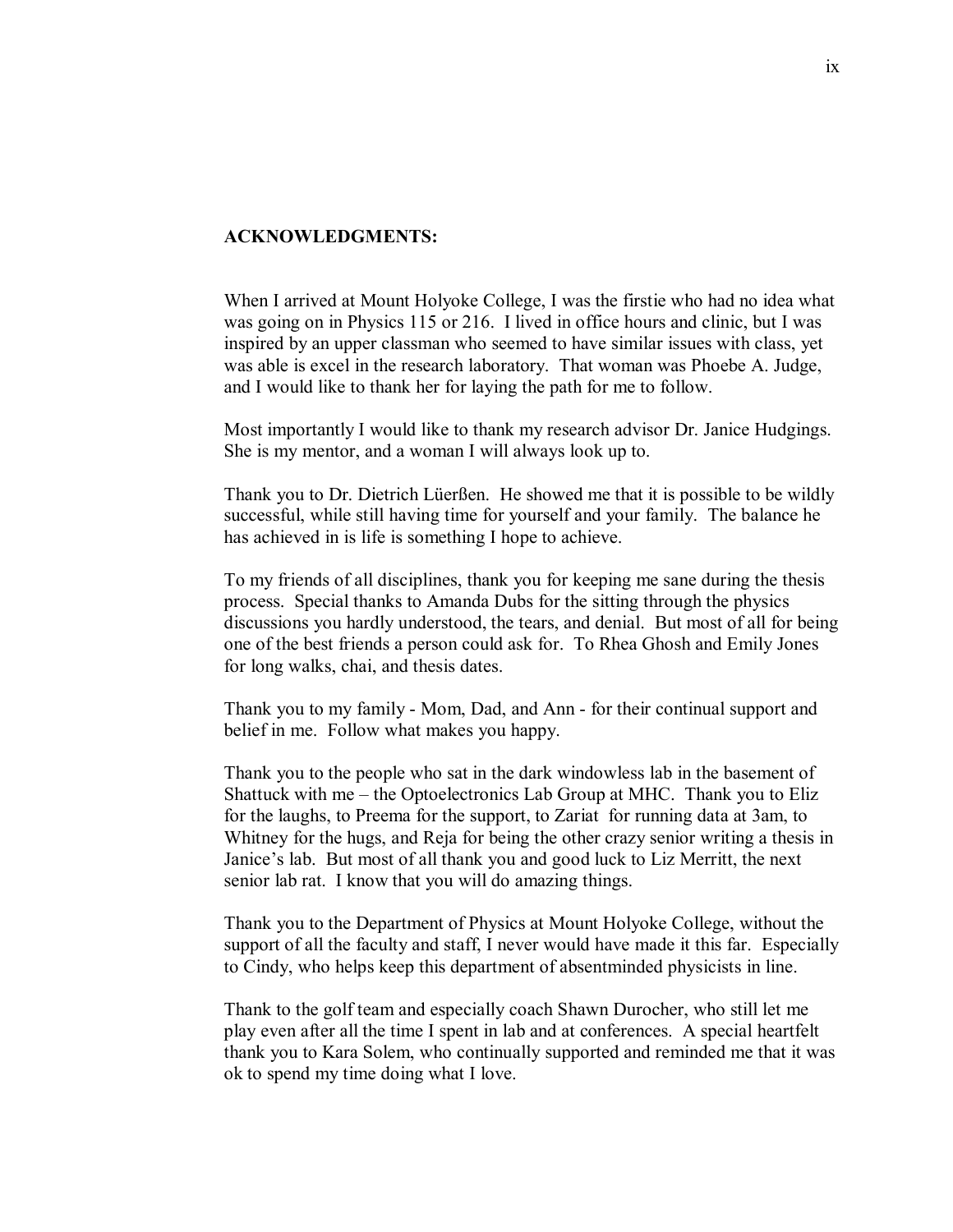#### **ABSTRACT:**

Over the past several decades, it has been firmly established that edge-emitting semiconductor lasers are particularly sensitive to optical feedback. A semiconductor laser acting under the influence of optical feedback can result in any number of negative effects including mode hopping, coherence collapse, strong excessive noise, and chaotic dynamics [3]. Fortunately, we know that the amount of optical feedback can be quantified by examining the shift in threshold current, and redshifting in the lasing wavelength [1,2]. Although easily applied in open air systems, these techniques can not be used for circuits lacking direct optical access  $-$  such as photonic integrated circuits (PIC). Due to the semiconductors prominent use in PICs it has become apparent that a technique for quantifying optical feedback which does not require direct optical access is essential. In this work, we prove that through the precise monitoring of thermal conditions surrounding a semiconductor laser we can accurately quantify the amount of optical feedback without the necessity of direct optical measurements.

We examined the surface temperature  $(T_s)$ , heat sink temperature  $(T_{hs})$ , and ambient temperature  $(T_a)$  of a 5 quantum well InGaAsP/InP cleaved-facet laser coupled to a 38 cm long external optical cavity using  $25x25 \mu m^2$  NIST-traceable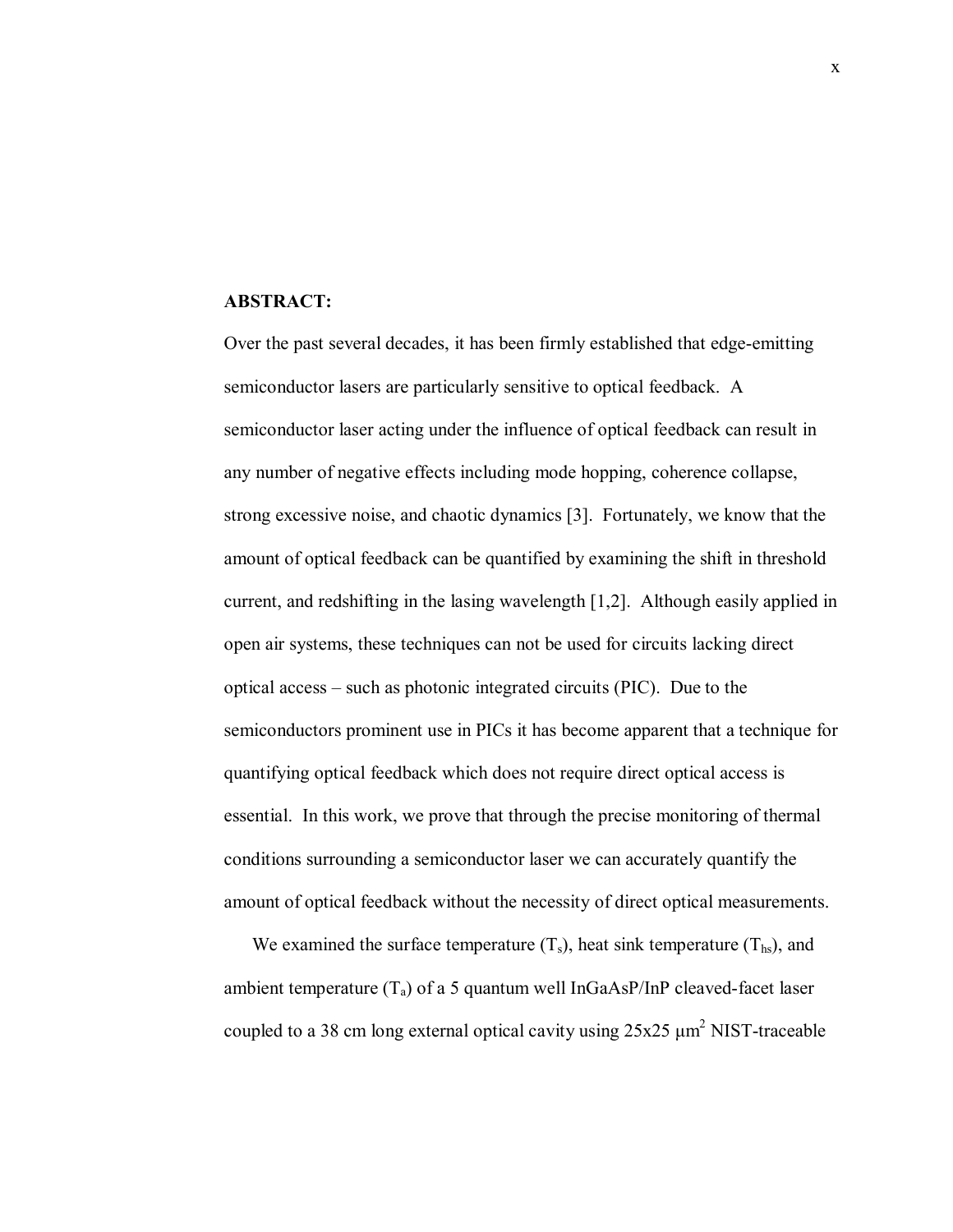micro-thermocouples. We combined our experimental measurements with a total energy balance model for the laser:

$$
P_{rad} = P_{el} - P_{cond} - P_{conv} = IV' - (T_s - T_{hs})/Z_T - A_{eff}h(T_s - T_a)
$$
 (1)

The electrical power  $(P_{el})$  generated in the laser is dissipated through conduction  $(P_{cond})$ , convection  $(P_{conv})$ , and radiative power  $(P_{rad})$  due to photons emitted by the laser [12]. The thermal impedance  $Z_T = 15.0$ K/W and area-weighted heat transfer coefficient Aeffh=2.8mW/K were determined experimentally while operating the laser below threshold.

When the laser is exposed to optical feedback, a fraction ρ of the reflected light is coupled into the lasing mode, while the remaining fraction  $(1-\rho)$  is absorbed at the facet. Thus, the radiated power is:

$$
P_{rad} = P_{out} - P_{out}R_{ext}(1-\rho)
$$
 (2)

where  $P_{out}$  is the optical power emitted and  $R_{ext}=91\%$  is the reflectivity of the external cavity.

Monitoring the measured difference,  $T_s - T_{hs}$ , as the bias current to the laser was increased, we observed the expected rise in the surface temperature proportional to the electrical power below threshold with  $P_{rad}=0$ . Above threshold, reduction in the slope occurs as emitted photons remove energy from the laser [12]. Through a close observation of this data we were able to determine the threshold current for various attenuation of the optical feedback. These threshold currents were then used to solve for the coupling efficiency  $(\rho)$  of the back reflected light which is attempting to reenter the lasing cavity.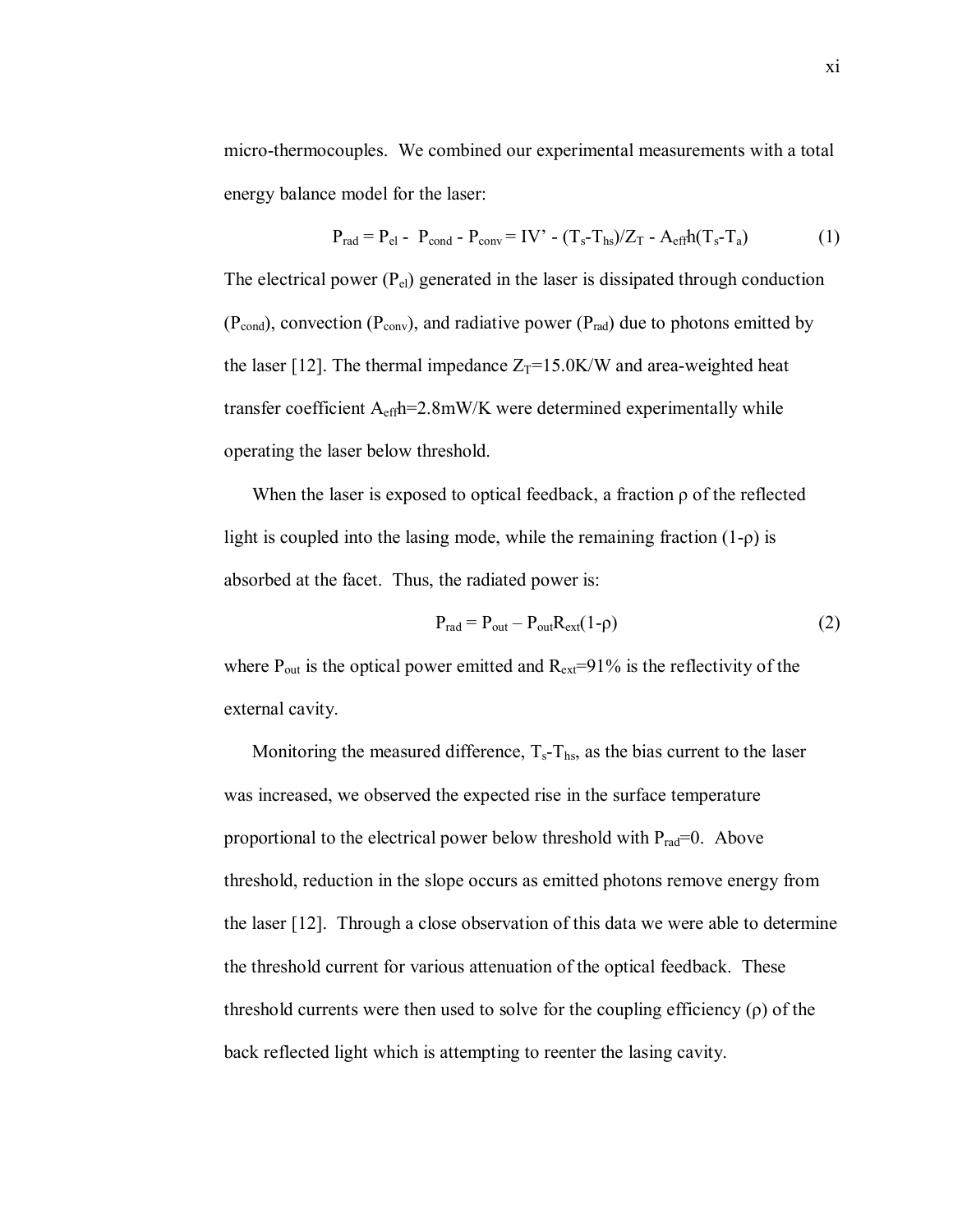Using equation 1 and 2 and our temperature measurements alone, we were able to find the optical output power emitted by the laser without recourse to direct optical measurements. From these optical output powers we were then able to quantify the amount of optical feedback affecting the laser by examining the shift in threshold current [1].

Ultimately, we provide various methods for quantifying optical feedback through the close observation of the thermal measurements taken on and around a typical edge-emitting semiconductor laser. Comparing the results from our proposed thermal method and the traditional direct optical measurements, we found a strong quantitative agreement for both cases, with and without feedback.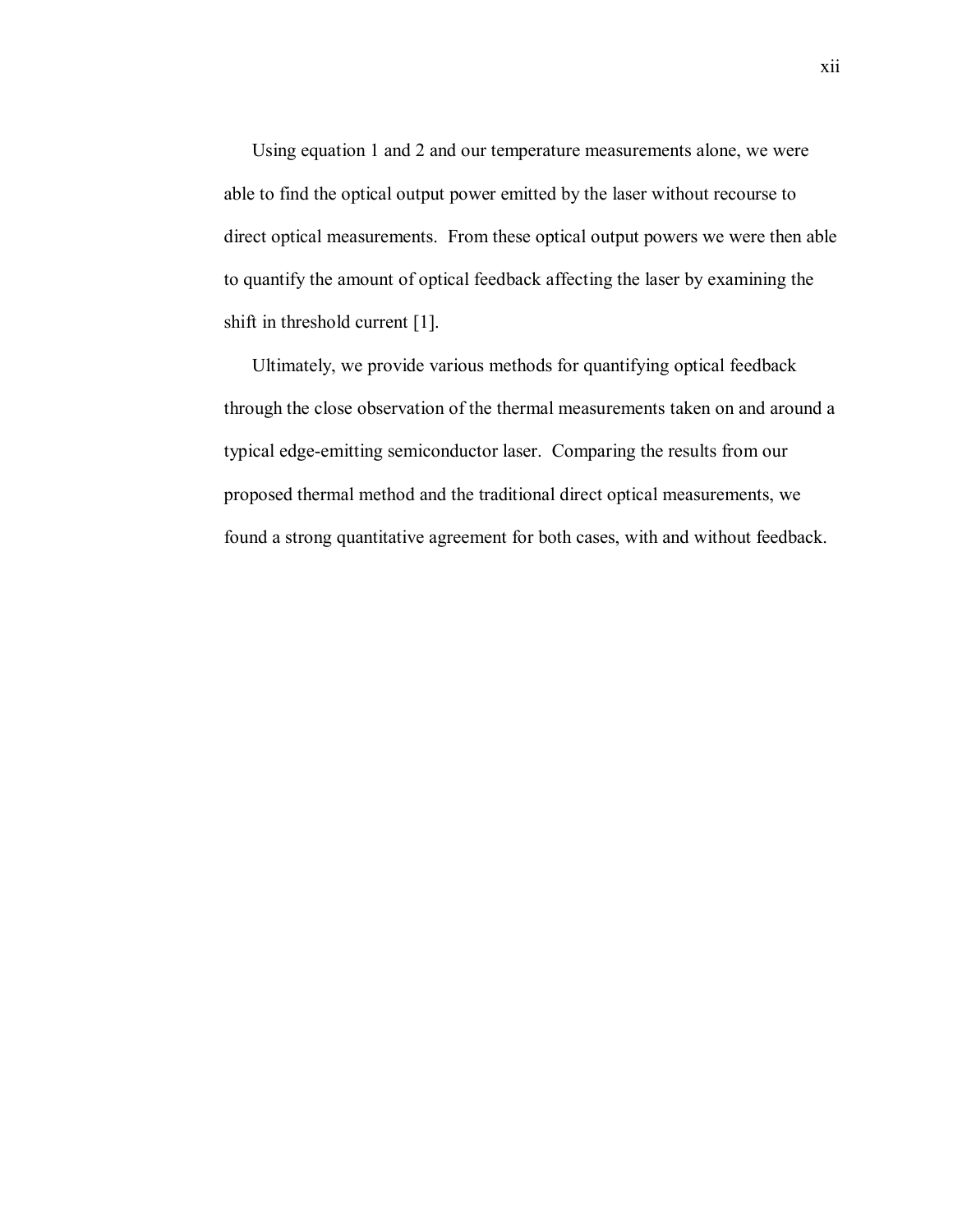#### **Chapter 1 – INTRODUCTION**

LASER is an acronym for *l*ight *a*mplification by *s*timulated *e*mission of *r*adiation. Lasers come in a wide variety of shapes, sizes, and forms. There are solid state lasers and gaseous lasers, lasers a few atoms thick and three stories tall, each built of different materials and used for a different purpose. To children of the 90s, lasers signify a world of fantasy where aliens shoot them out of UFOs, Darth Vader uses them to blow up Alderaan in *Star Wars*, and Dr. Evil attaches them to the head of sharks in *Austin Powers*.

In all seriousness the strength of lasers lies in their versatility. Lasers can be found in CD and DVD players and laser printers. They are used in the grocery store to read bar codes and in outer space to scan the exterior of the space stations. Lasers are used in surgery for precision cutting around the heart and within the eye. They are also used by the military for missile tracking and in rifle scopes. However, the today's most common use of lasers is in communications.

Currently the telecommunication industry uses pulsating lasers to produce digital signals in the form of light waves. The most commonly used laser in telecom is the edge-emitting semiconductor laser. The laser generated signal is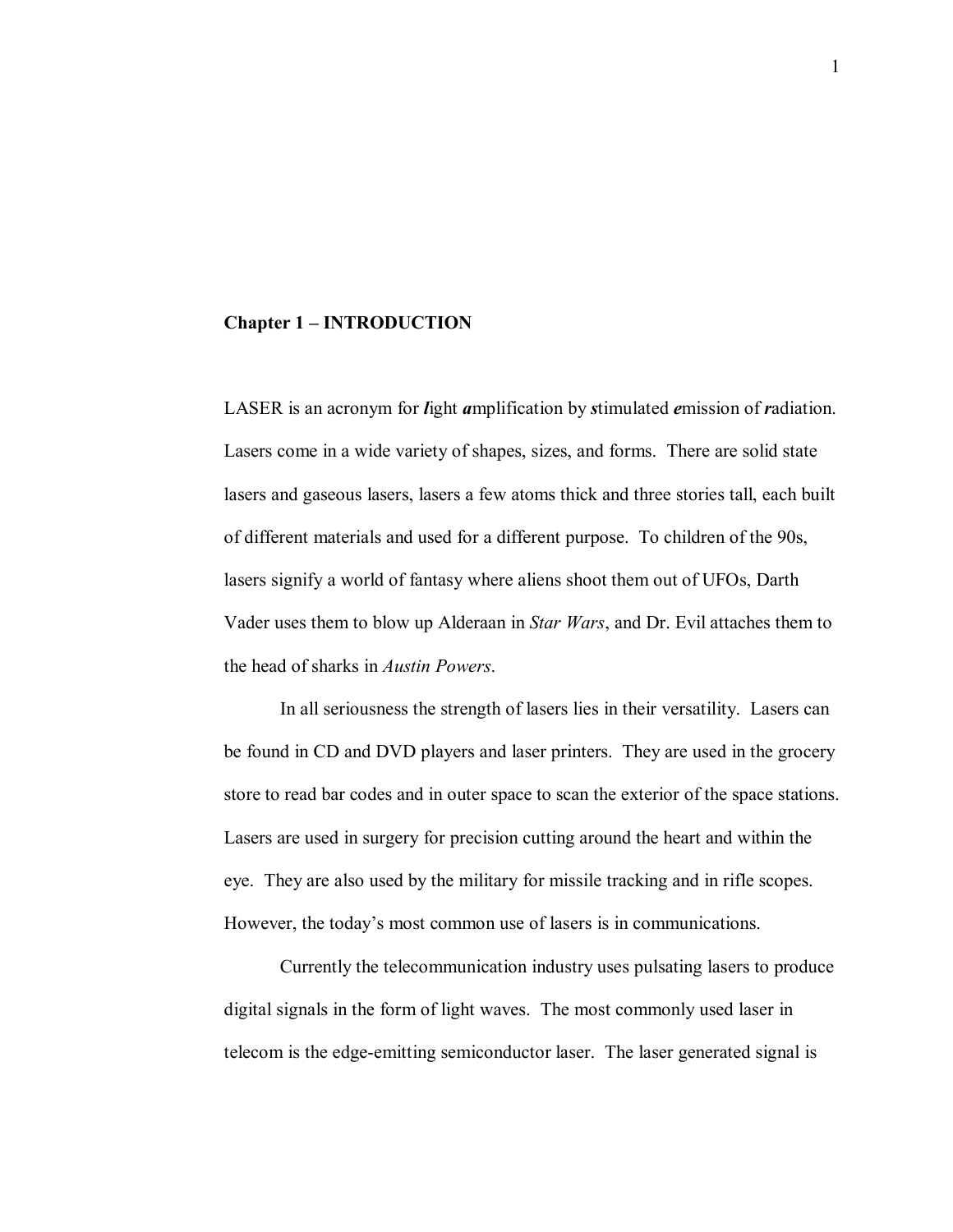coupled into a network of fiber optic cables that is used to carry the signal around the world. In order to control and protect the data stream throughout the journey, the beam of light passes through a variety of optical devices, including optical amplifiers and mulitplexers. In order to simplify the installation of these complex circuits, engineers strive to miniaturize and integrate the circuits into a single chip, a *p*hotonic *i*ntegrated *c*ircuit (PIC). PICs provide a number of advantages for the telecom industry including a smaller footprint, reduced cost, and simplified optical alignment.

In addition to all of the PIC's advantages, their small size produces a number of less desirable consequences. One of the largest problems lies in PIC debugging. Traditional optical debugging techniques involve placing a device for measuring beam characteristics at various places within the free space optical network in order to observe the output power, wavelength, and mode at that point. The typical PIC is about the size of your fingernail while a typical photo-detector or spectrometer can be as small as a can of tuna up to the size of a VCR, making it difficult to fit them between the components of the PIC. Additionally, the light beams within a PIC travel from device to device through a series of interconnected waveguides, eliminating open air pathways and the use of typical debugging techniques. Therefore, when a PIC chip begins to malfunction engineers simply replace the entire chip.

There are a number of effects that can cause an optical circuit to malfunction; one of the most common and destructive is optical feedback.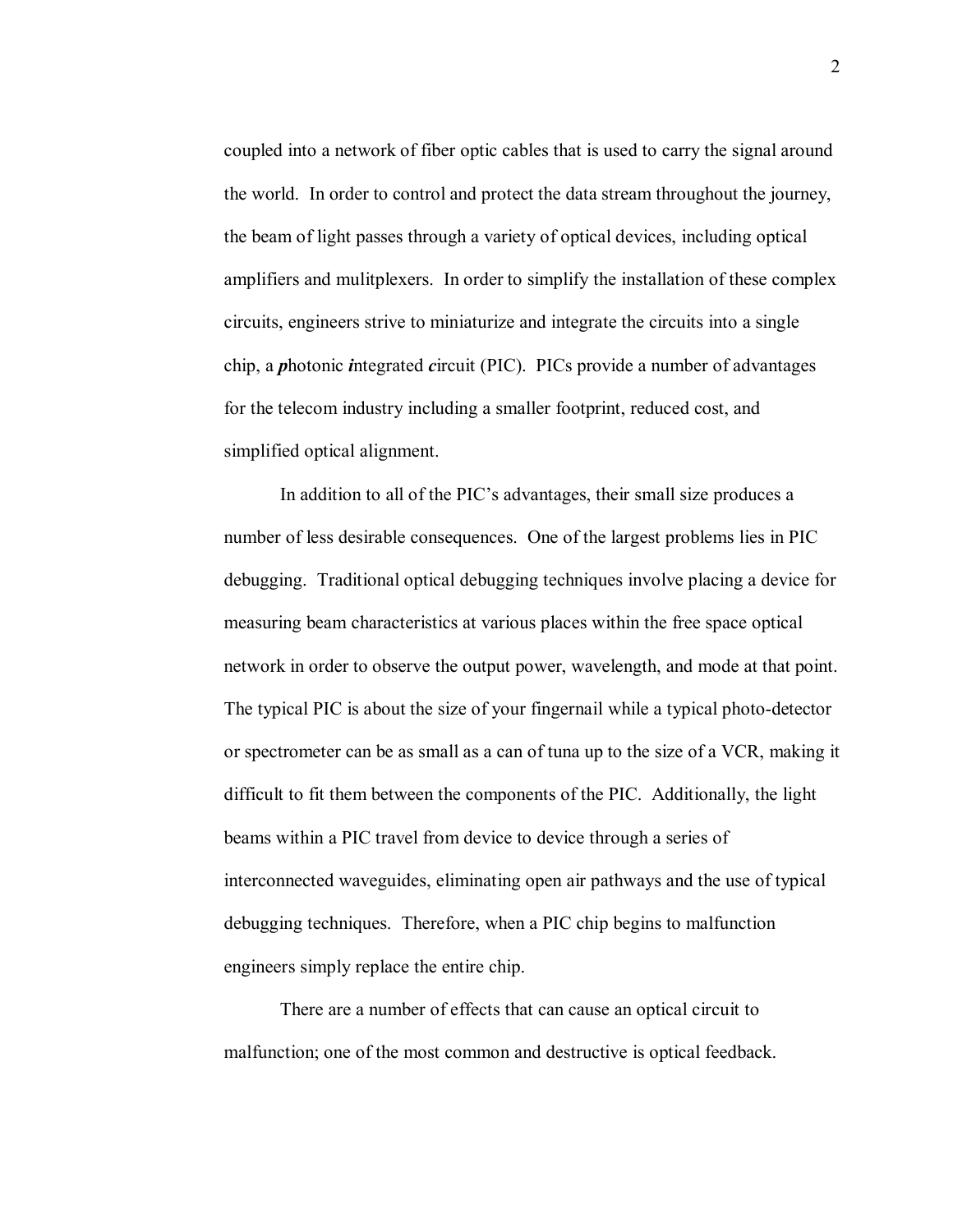Optical feedback is the term used to describe the phenomenon of light being reflected off a surface back into a laser or other optical device. Previous investigations have shown that a laser under the influence of optical feedback will show a shift in the initial lasing point [1] and wavelength [2], eventually leading to coherence collapse and chaotic behavior [3,4]. These characteristics are commonly quantified by using a photo-detector or spectrometer, devices we already know can not be used for PIC debugging.

Over the last two years, our lab has been exploring the possibility of using thermal measurements as a noninvasive technique for measuring the presence of optical feedback within an optical circuit. By studying the change in temperature along the top of an edge-emitting semiconductor laser for varying amounts of optical feedback, we provide a solid argument for the use of thermal profiling for optical feedback debugging in PIC and other complex optical circuits.

In the following chapter we will lay the foundation for our work by establishing a good understanding of edge emitting semiconductor lasers, optical feedback, and thermal profiling through the inspection of previous work in these fields. In chapter 3 we begin looking at our experiment in particular, including our experimental techniques and setbacks. Data and results are presented in chapter 4. Finally, in chapter 5, we will look ahead to future projects resulting from the success of our work.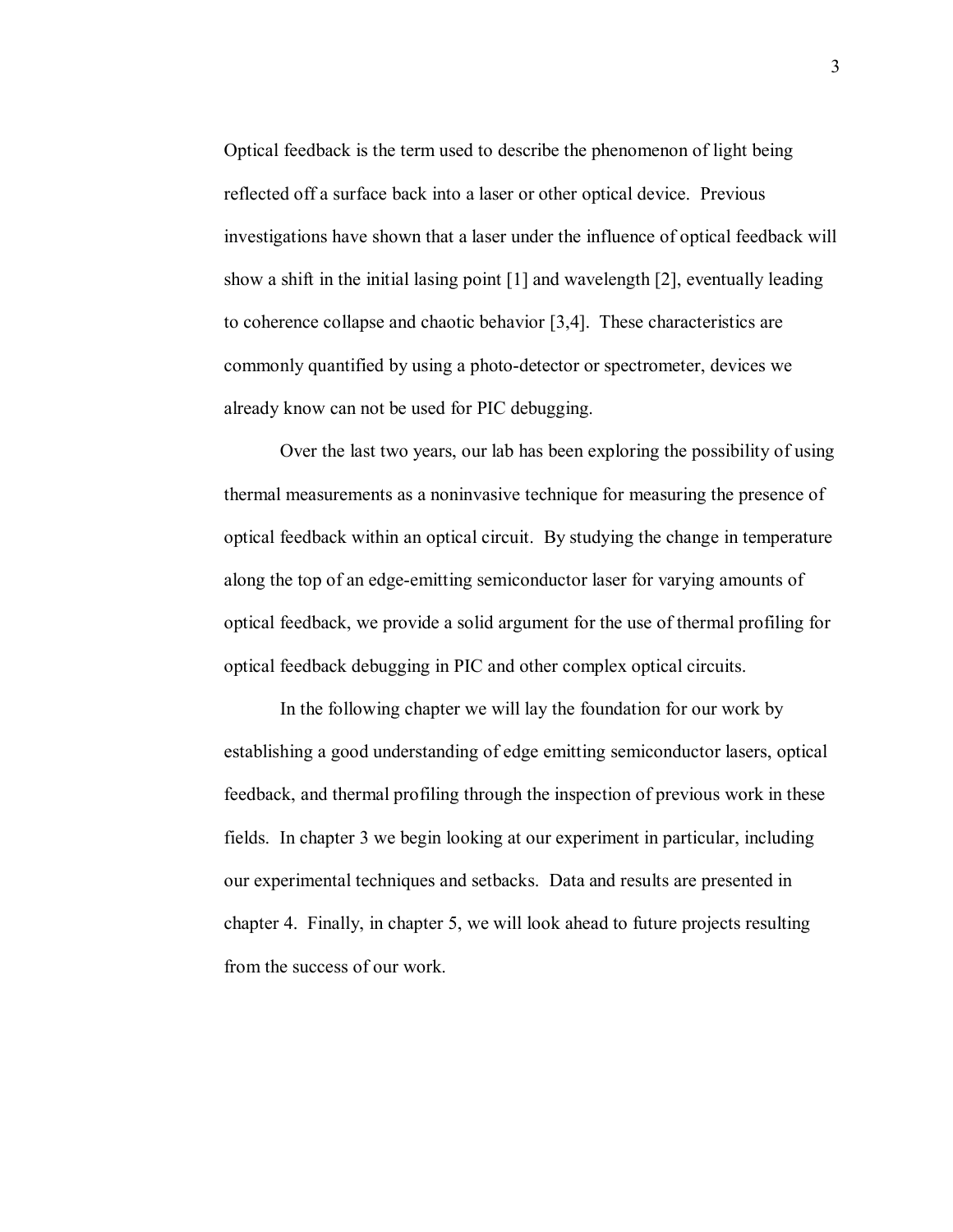#### **Chapter 2 – BACKGROUND**

## **2.1 – Semiconductor Physics**

According to Merriam Webster's dictionary, a laser is defined as "a device that utilizes the natural oscillations of atoms or molecules between energy levels for generating coherent electromagnetic radiation usually in the ultraviolet, visible, or infrared regions of the spectrum  $[5]$ ." This definition illustrates the complexity of the laser while highlighting all of its essential elements – the most important being the resulting beam of "*coherent* electromagnetic radiation". A perfectly coherent electromagnetic wave consists of photons with identical wavelengths (monochromatic), phase, and direction. Unfortunately a perfectly coherent beam is not a realistic possibility. A perfectly monochromatic beam is impossible due to the noise introduced by spontaneous emission, while directionality will be upset by diffraction at the laser facet [6]. Nevertheless it is important to remember that the defining aspect of laser science lies in the fact that we are able to produce a beam with a relatively narrow range of wavelengths, phases, and directions [6].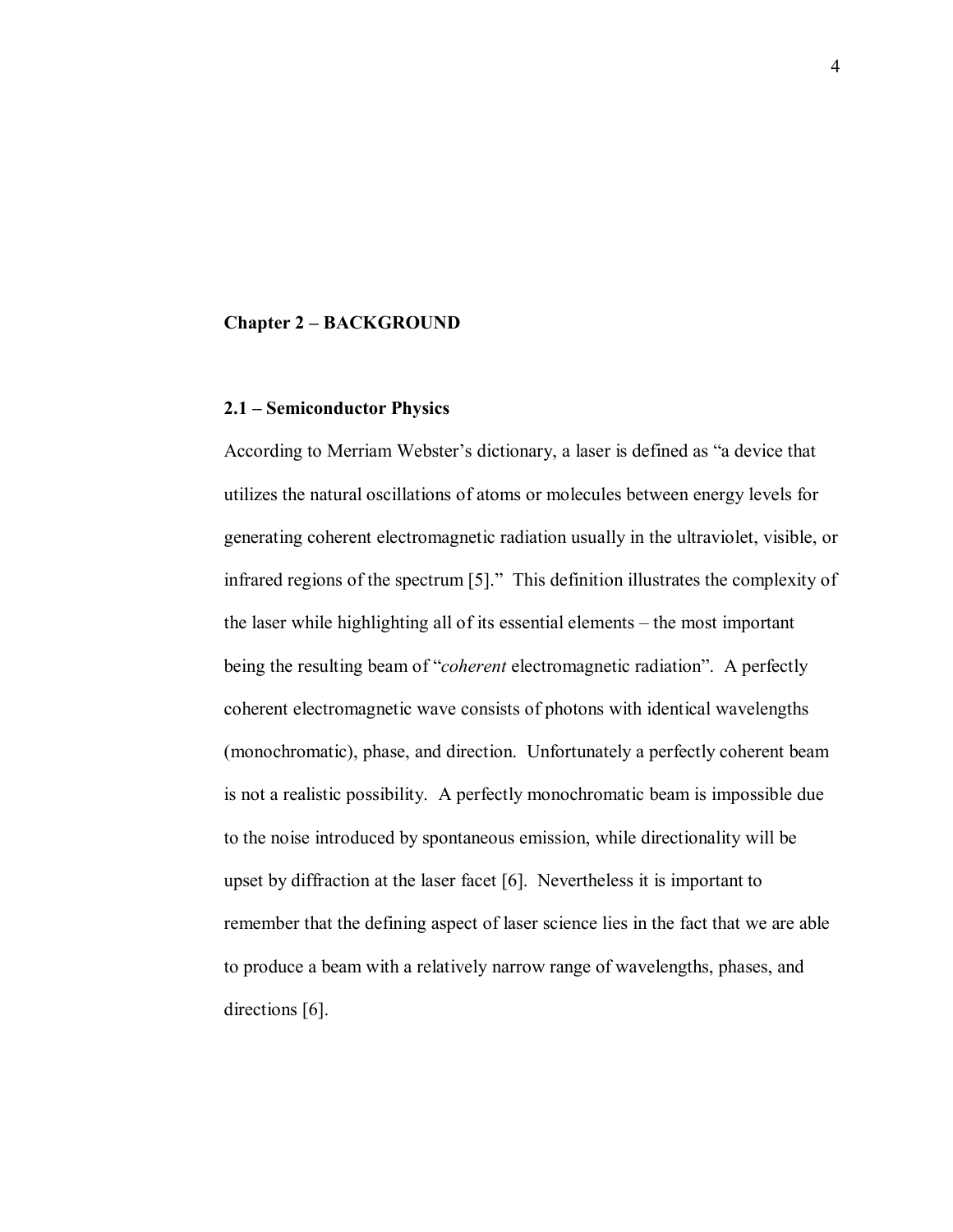#### **2.1.1 – Edge Emitting Semiconductor Lasers (EEL)**

The basic edge-emitting semiconductor laser (EEL) design consists of a carefully constructed crystal lattice which is bonded to contact pads for electrical input. The crystal is divided into three major regions: the p-cap, active region, and nsubstrate, as shown in Figure 1.



**Figure 1 - Typical EEL construction – Figure taken from [7]** 

Each of these regions is composed of a slightly different crystalline structure in order to promote electron movement caused by their varying band gap energies, which eventually results in photon production. The differing crystalline composition of the p and n regimes results in different indices of refraction, causing the produced photons to be confined to the active region. Therefore, a highly efficient EEL must consist of elements which form the proper band gap energy to produce photons and elements that will confine the protons because of their respective indices of refraction [6, 7].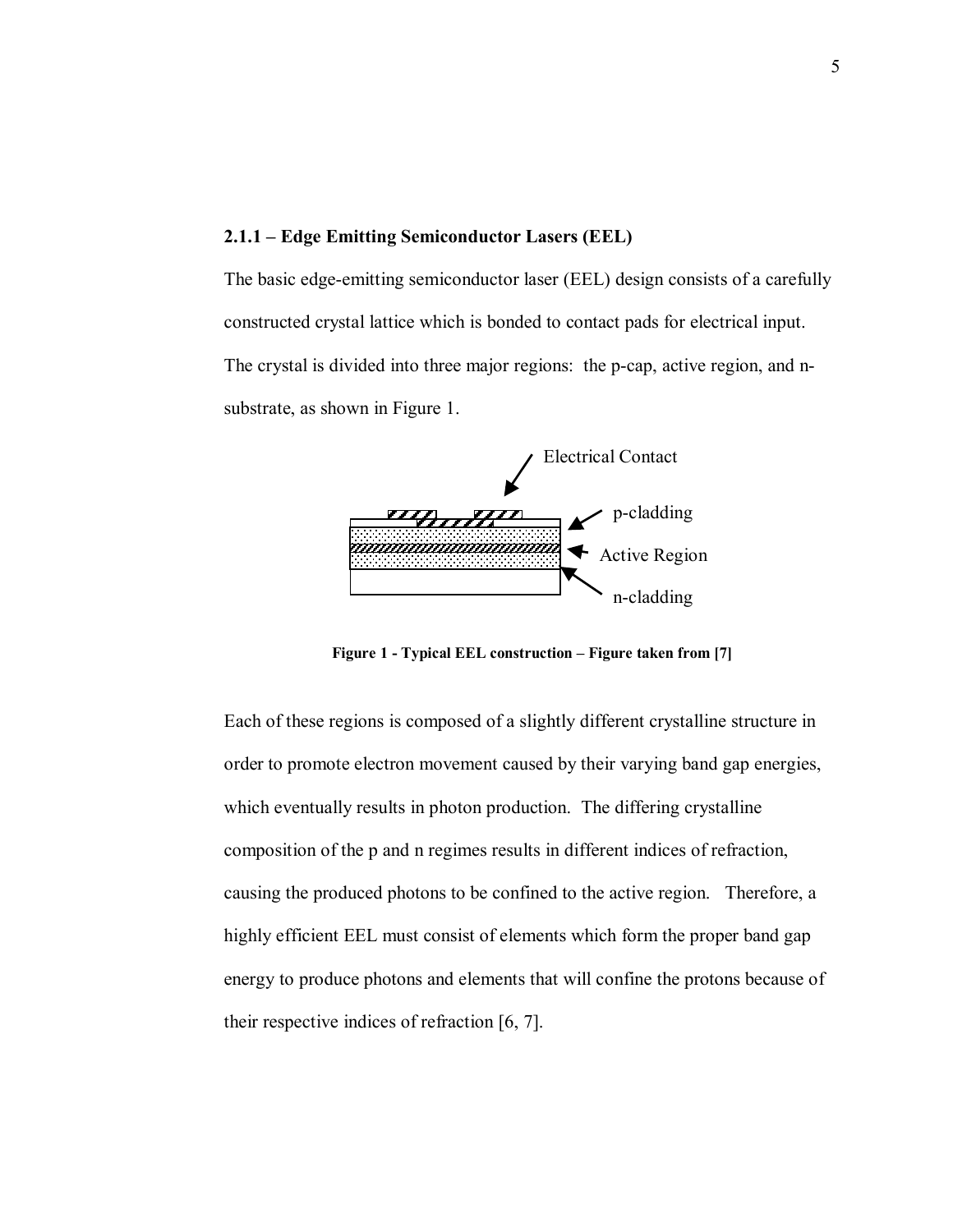## **2.1.1.1 – Gain Mechanism**

Now let us take a closer look at the actual mechanics behind photon production. We begin with a discussion of atomic energy levels. With a clear understanding of energy levels in place, one can begin to understand the properties of insulator, conductors, and semiconductors. From there one can explore the phenomena of spontaneous emission, stimulated emission, and stimulated absorption – the keys to photon production within a laser.

It all starts in the EEL's crystalline structure. The EEL crystal is composed of carefully selected atom combinations. Each atom is surrounded by a cloud of electrons which are arranged into discrete energy levels according to their unique characteristics.

Consider the element silicon, which contains four electrons in its outermost orbital, or valance shell. The atoms bond in order to fill their valance shell. In silicon's case a full valance shell contains 8 electrons. Therefore if a silicon atom shares one of its electrons with four other silicon atoms, all of the surrounding atoms will have full shells, forming a tight lattice like the one shown in Figure 2.



Figure 2 - Silicon Crystal Lattice – Figure taken from [7]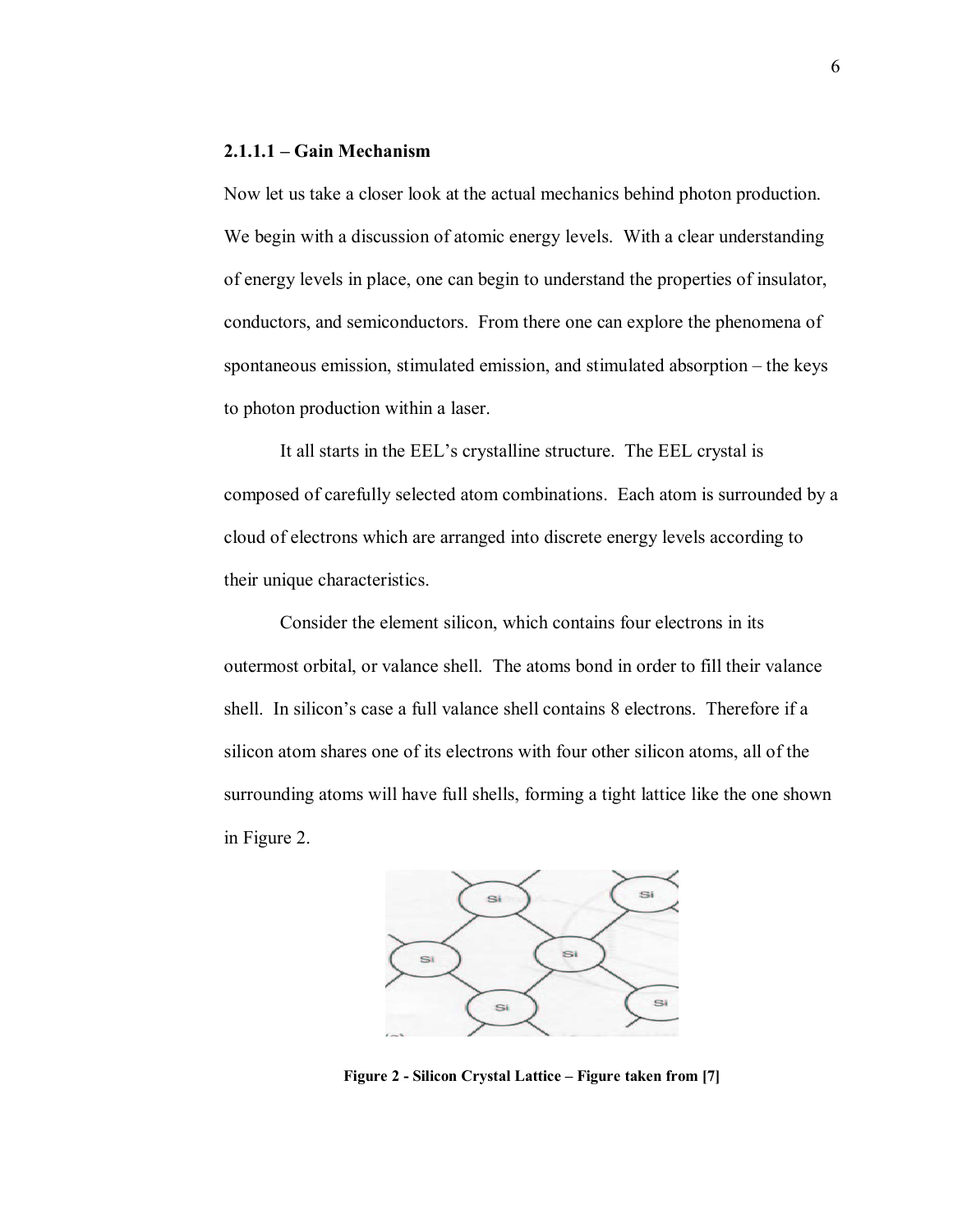This structure is great for silicon but bad for electron movement. Therefore scientists replace one of the silicon atoms with an element containing one more or one less electron than silicon, such as phosphorus and gallium; this process is known as doping. If we dope silicon with an element containing five electrons in its valance shell, we introduce free electrons to the system and create a n-type material (Figure 3). On the other hand if we dope silicon with an element with three electrons in its valance shell we create a positively charged lattice containing "holes" (carriers or missing electrons) which we define as a p-type material.



Figure 3 - Doped Crystal Structure containing a free electron - Image Taken from [7]

These n-type and p-type lattices are the crystals that make up the n-type and ptype regions of our EEL. By placing these materials beside one another, scientists have created a crystal structure which allows for easy electron movement. By separating the p-n junction by a thin non-doped material the scientists create a region where the electron movement and in turn photon production can be contained and controlled. We call this the active region.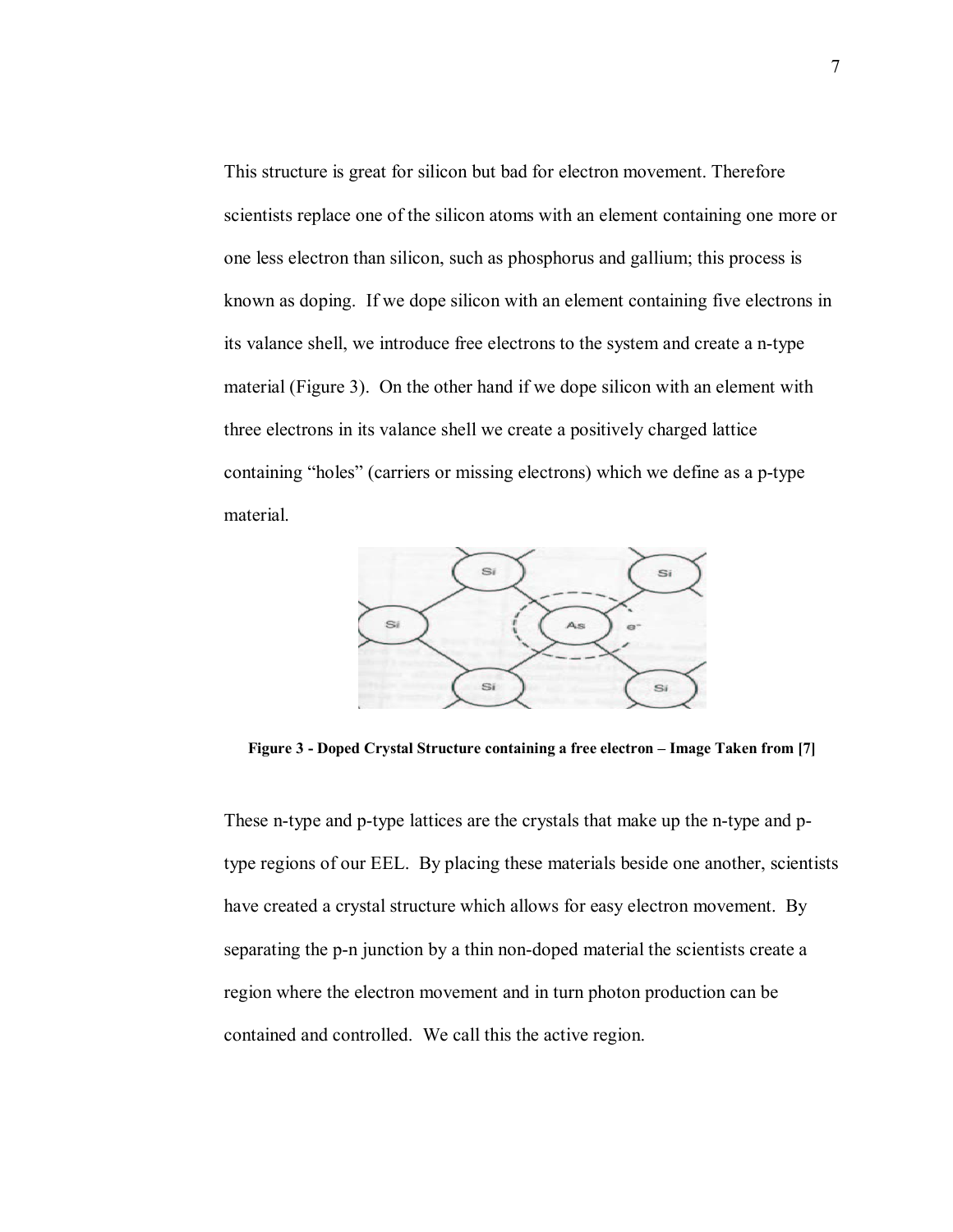Since we wish to focus on electron movement, we can simplify our model into the discrete energy levels through which electrons are moving: the valance and the conduction bands. The amount of energy required to move an electron from the valance band to the conduction band is called the band gap energy,  $E_g$ , which is determined by the materials electronic potential and the Schrödinger wave equation [7]. Visually we can represent this as shown in Figure 4.



**Figure 4 - Energy Band Diagram** 

At this point we have simplified the complicated atomic structures to an energy level diagram consisting of the valance and conduction bands with a given  $E<sub>g</sub>$  for the particular atomic structure. With our energy diagram in place we can easily examine the complex electron movement that is the foundation of lasing action.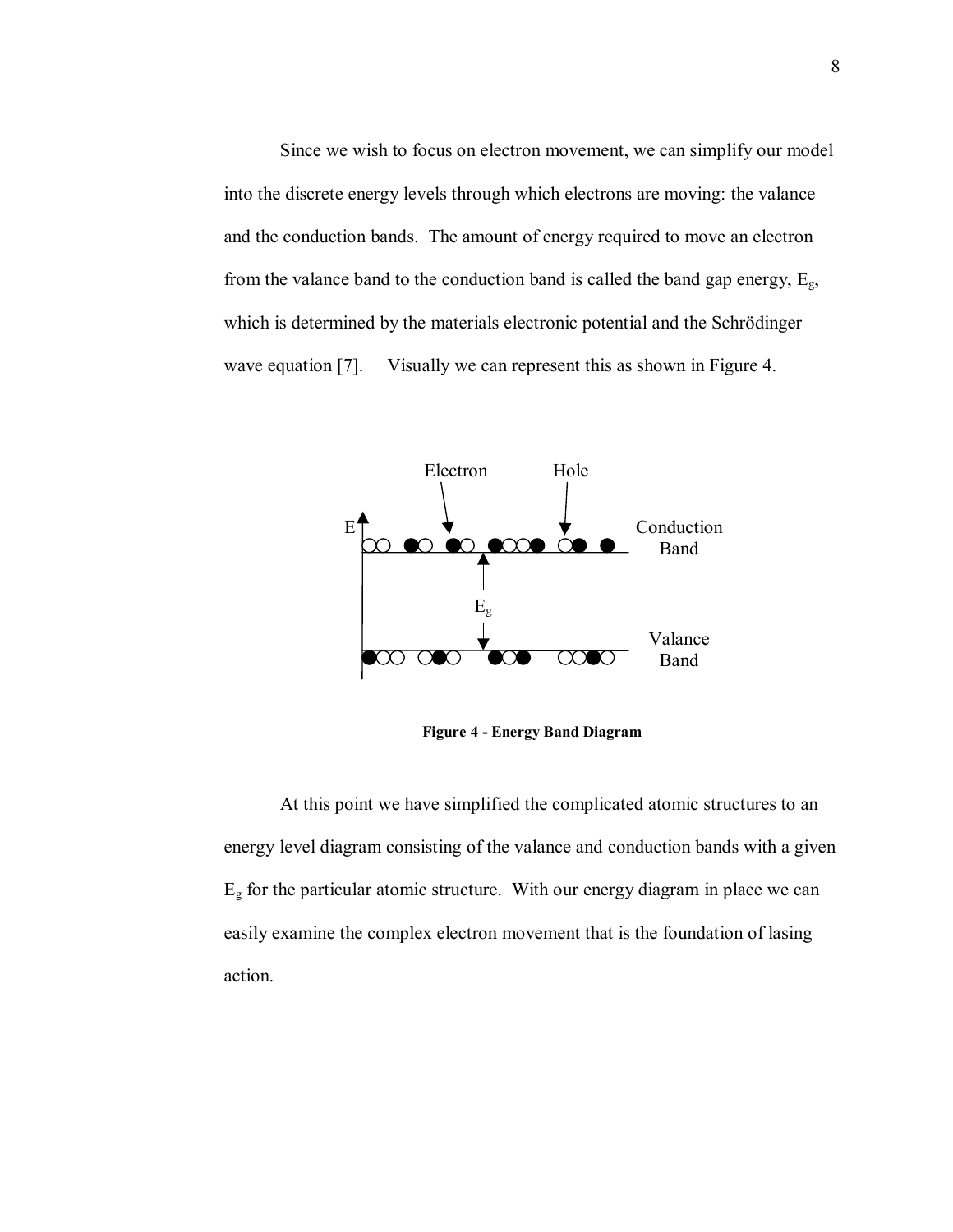There are three basic types of materials<sup>'</sup> – insulators, conductors, and semiconductors. An *insulator* is defined by a valance band full of electrons and a conduction band full of holes at the temperature absolute zero, separated by a large band gap energy. These properties make it nearly impossible for electrons to jump from the valance to conduction band energy even when energy is added to the system in the form of heat, current, or injected light. A *conductor,* on the other hand, has a small band gap energy and a practically full valance band, allowing it to contain both electrons and holes, as seen in Figure 4. In this system even small amounts of thermal energy will cause electrons to jump levels because of the small band gap energy and the available space for electron movement within the valance and conduction band. A *semiconductor* is a combination of the two; like the insulator, the valance band in the semiconductor is full at absolute zero, leaving no place for electrons in the conduction band to jump to. However, like a conductor, it possesses a small band gap energy allowing for easy electron movement with small amounts of external energy.

As an electron moves from one energy band to the other there must be a transfer of energy equal to the band gap energy,  $E<sub>g</sub>$ . In lasers, this energy appears in the form of photons.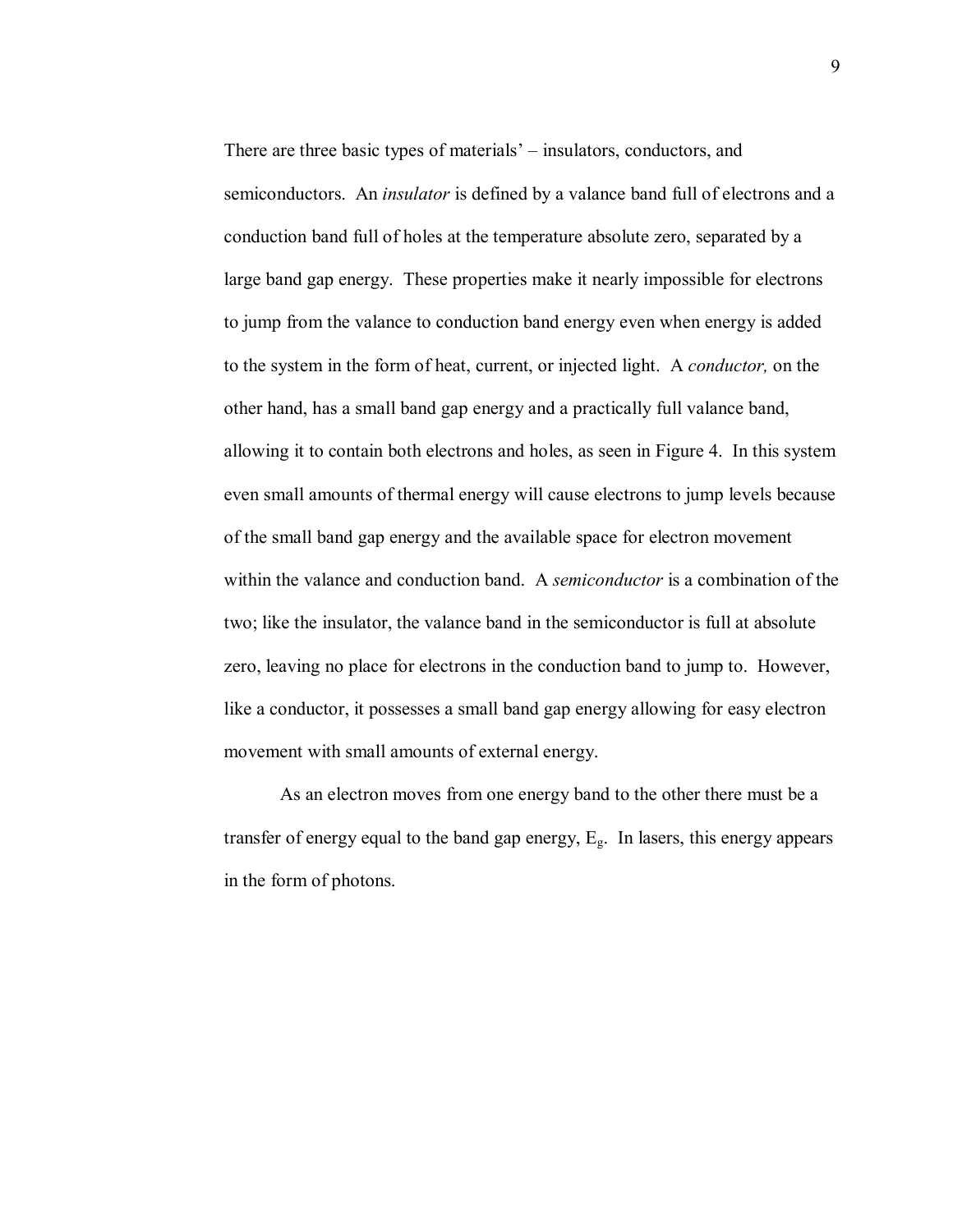

**Figure 5 - Photon Production & Destruction – Image taken from [7]** 

Consider Figure 5; as a photon with energy  $E_{\lambda}$  approaches an electron configuration with a matching band gap energy (eg  $E_{\lambda} = E_{g}$ ), one of two things will happen. If there are a large number of electrons in the valance band, an electron can jump from the valance band to conduction band absorbing the initial photon – or *stimulated absorption* (Figure 5a). This process requires that the photon energy,  $E_{\lambda}$ , is equal to the band gap energy,  $E_{g}$ , so that energy is conserved. On the other hand, if there are a large number of electrons in the conduction band, the photon can stimulate an electron to fall from the conduction band to the valance band, producing an additional photon which is identical in every respect (wavelength, phase, and direction) to the first. This process is *stimulated emission* (Figure 5b) and is the essential component of laser gain. Occasionally in a system where the conduction band contains electrons and there is space (or holes) in the valance band, an electron may randomly fall from the conduction band to the valance band. This produces a photon whose energy matches the band gap energy of the system. This process is defined as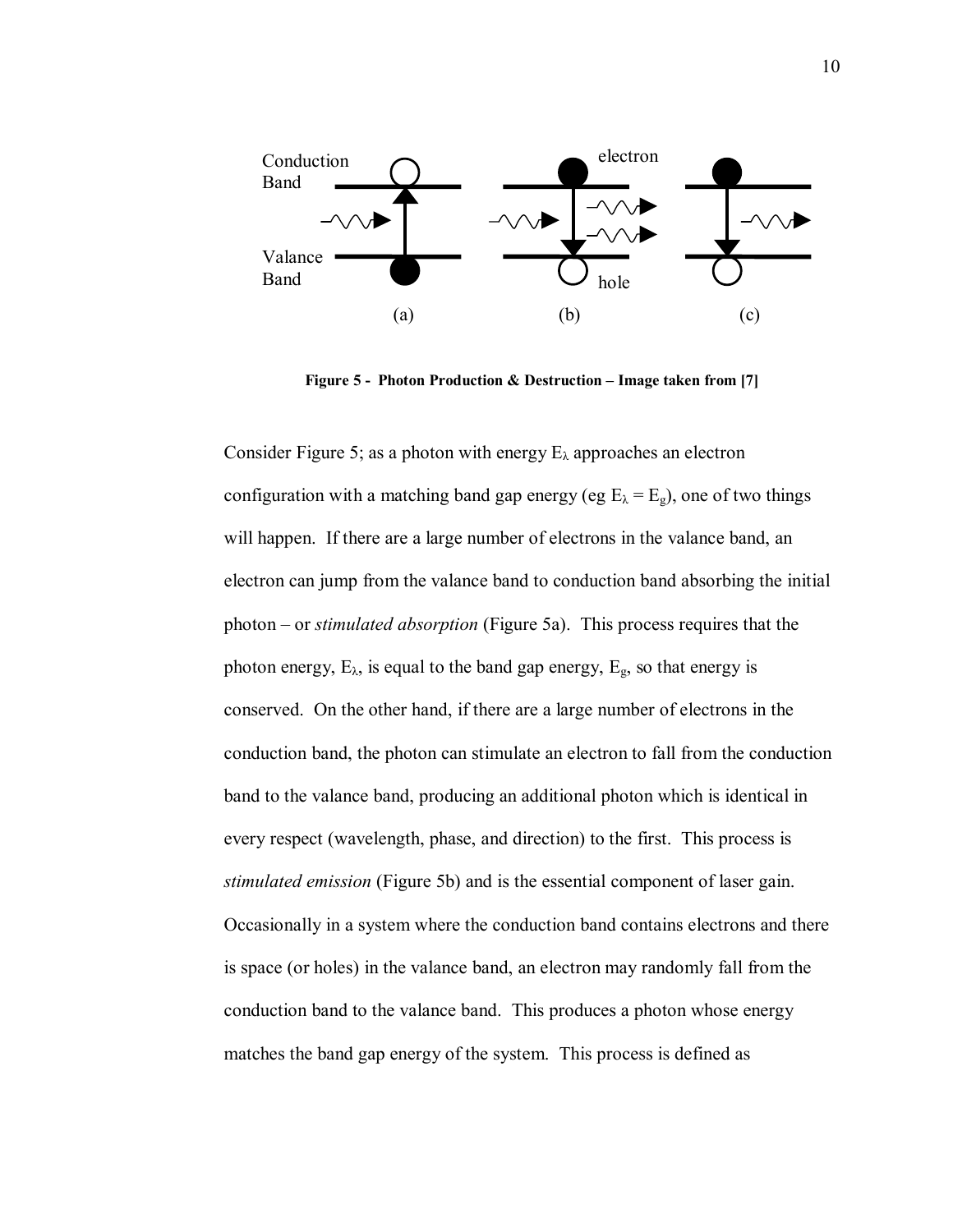*spontaneous emission* and is shown in Figure 5c. Photons emitted by spontaneous emission have a wavelength fixed by the band gap energy, but have random phase and direction.

At this point one may be asking how are the electrons getting to the conduction band in the first place since at  $T=0$ , all of the electrons occupy the valance band. By applying an electrical bias (or current), the conduction band is loaded with electrons, increasing the probability of stimulated emission. When the probability of stimulated emission equals the probability of stimulated absorption, the system has reached the point of *transparent gain*. As the conduction band continues to be loaded with electrons, the system will pass the point of transparent gain and reach *carrier/population inversion*. At that point, the probability for stimulated emission is greater than stimulated absorption, creating a net gain (or photon production with in the cavity). The total amount of gain within the lasing cavity is quantified by the gain spectrum shown in Figure 6.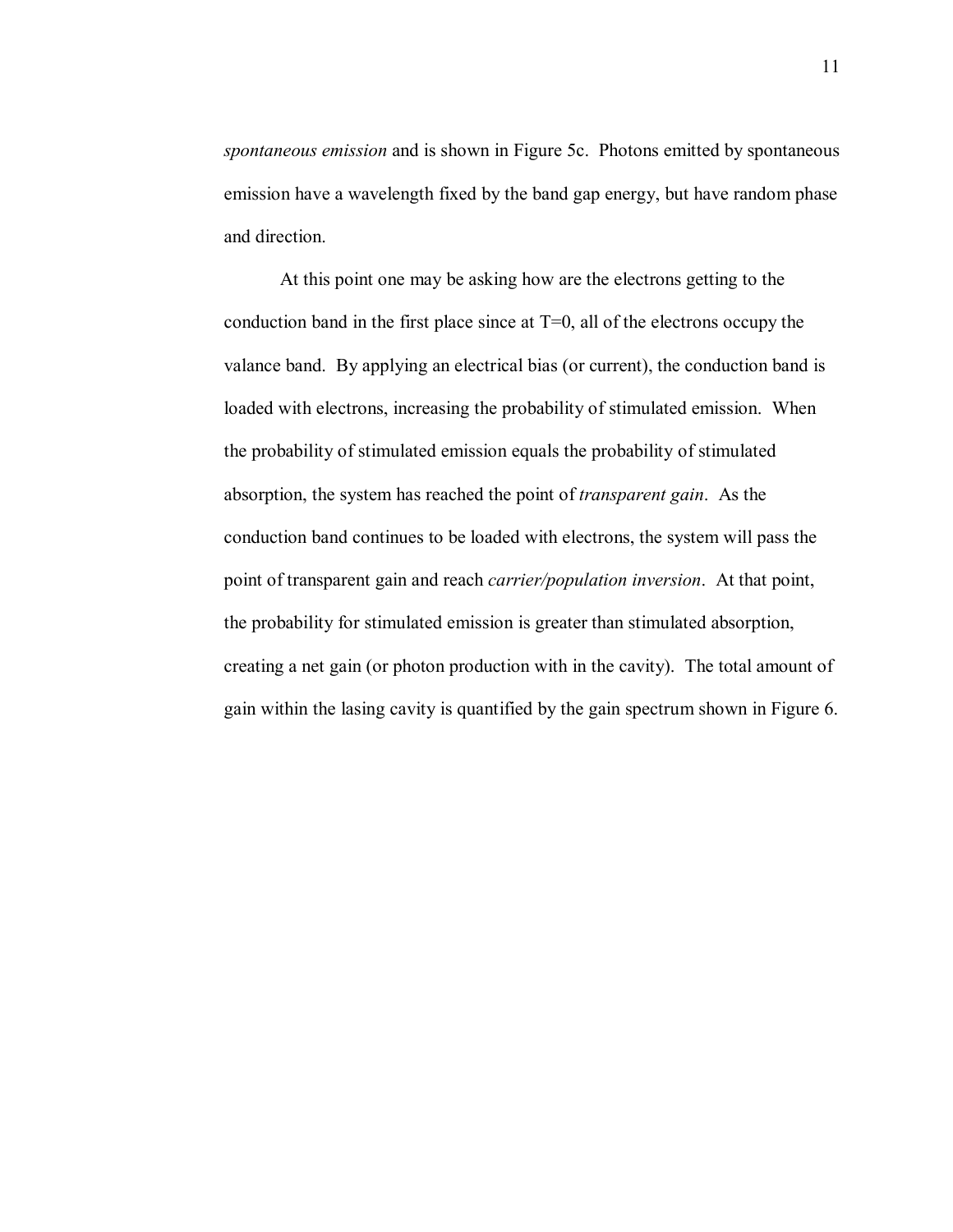

**Figure 6 - Typical Gain Spectrum** 

Gain is increased through the addition of electrons to the conduction band. This is controlled experimentally with current. Therefore threshold, or the point when lasing begins, is thought of in terms of current. If we plot output power versus current, threshold is clearly visible, as pointed out in Figure 7.



#### **2.1.1.2 – Fabry-Perot Resonator**

Laser action requires two events– a photon gain mechanism and internal optical feedback [6]. This is due to the fact that the number of photons created in a single pass through the active region will not be sufficient to create a visible lasing output (approx  $10^{19}$  photons) [6]. Therefore we need a mechanism that will allow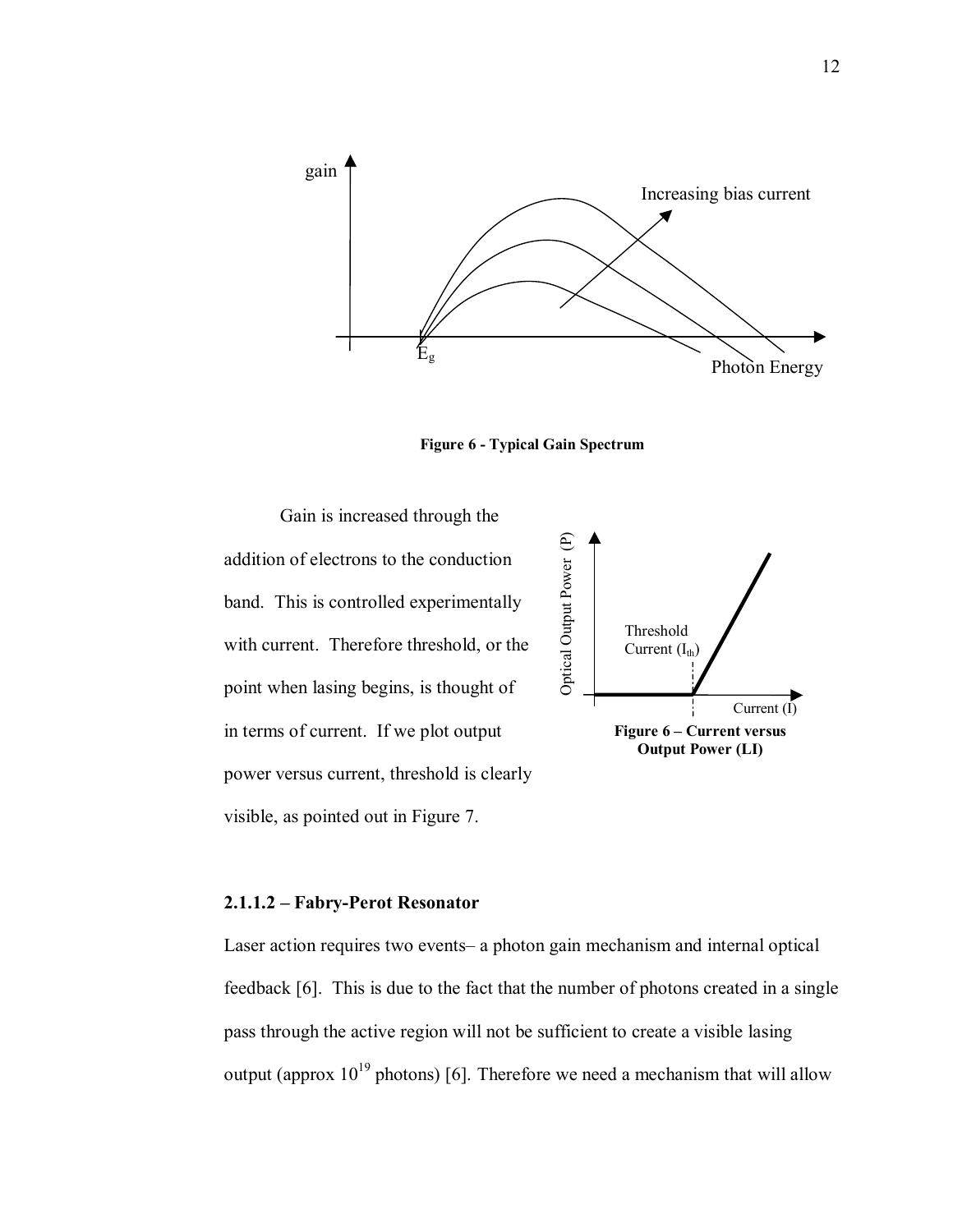the photons to pass through the active region several times before being emitted. This is accomplished by the presence of a Fabry-Perot resonator cavity surrounding the gain region. A Fabry-Perot resonator is comprised of two highly reflective mirrors which allow small portions of light pass through, while reflecting the most of the light back through the active/gain region, where it can be further replicated through stimulated emission; as seen as Figure 8.



**Figure 7 - Fabry-Perot Resonator** 

One interesting point to note is the fact that not all wavelengths are able to exist within the resonating cavity. Due to the cavity's structure, only wavelengths that contain a node at the end mirrors will not be destroyed by destructive interference upon back reflection. This creates standing waves similar to those shown in Figure 9.



**Figure 8 - Standing Waves within a Fabry-Perot Resonator**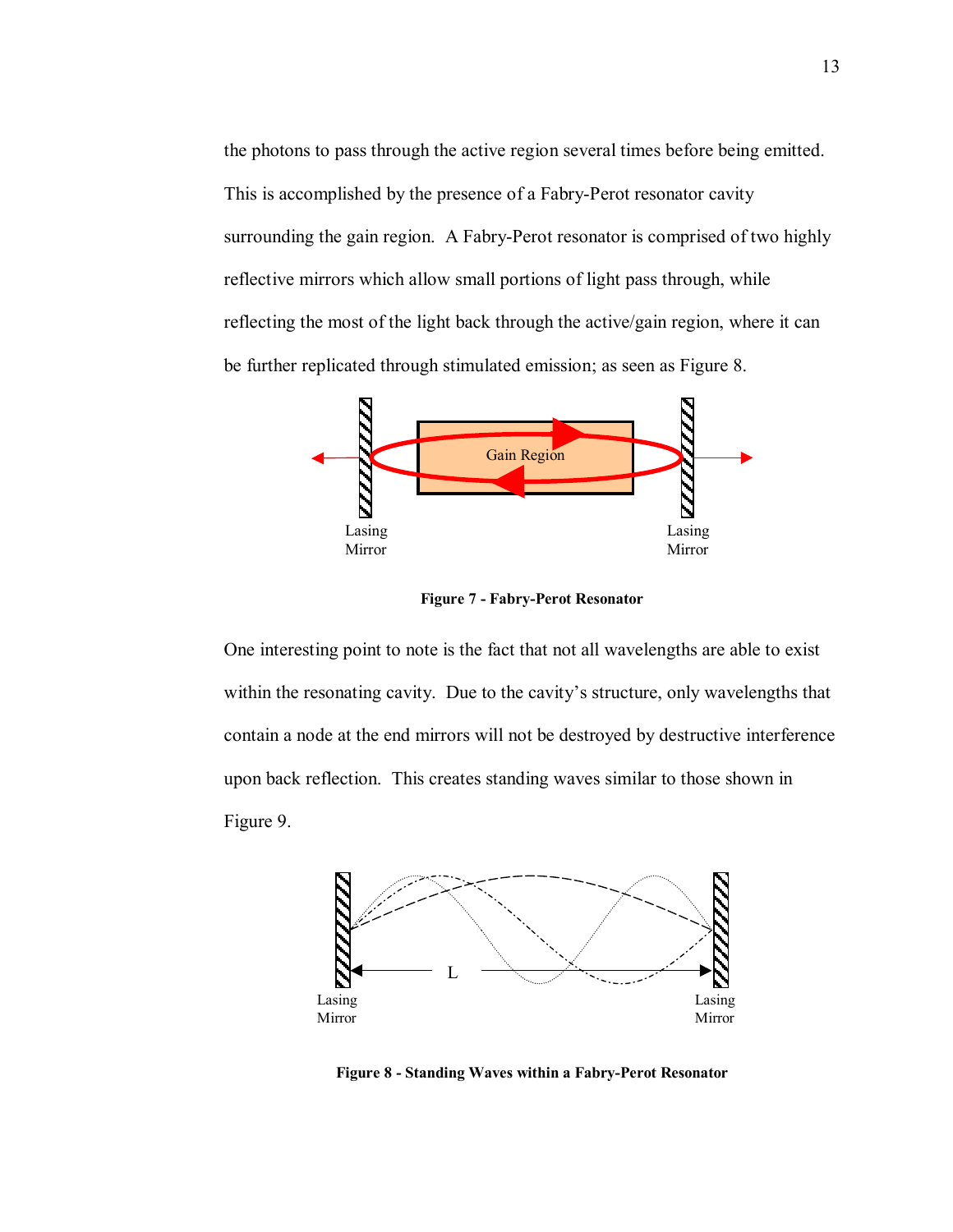Knowing the total length of the lasing cavity (L) we can solve for the allowed frequencies (f) for a given laser using by relating the velocity of light within the lasing cavity, v to the wavelength of the standing wave  $(\lambda)$  generated by the cavity length. To find v, the speed of light in a vacuum (c) is divided by the index of refraction of the lasing medium (n) in order to account for the lack of vacuum. The wavelength within the cavity is dependent on the length of the cavity (L) and the modal number of the wave (N).

$$
v = \frac{c}{n} \tag{1}
$$

$$
\lambda = \frac{2L}{N} \tag{2}
$$

 Combining these elements we find that the space between frequencies is defined as:

$$
\Delta f = \frac{v}{\lambda} = \frac{c}{2nL} \tag{3}
$$

We can graph these frequencies against output power to easily view the possible frequencies for a given laser as shown in Figure 10.



**Figure 9 - Ideal Frequency Spectrum of Fabry-Perot Cavity**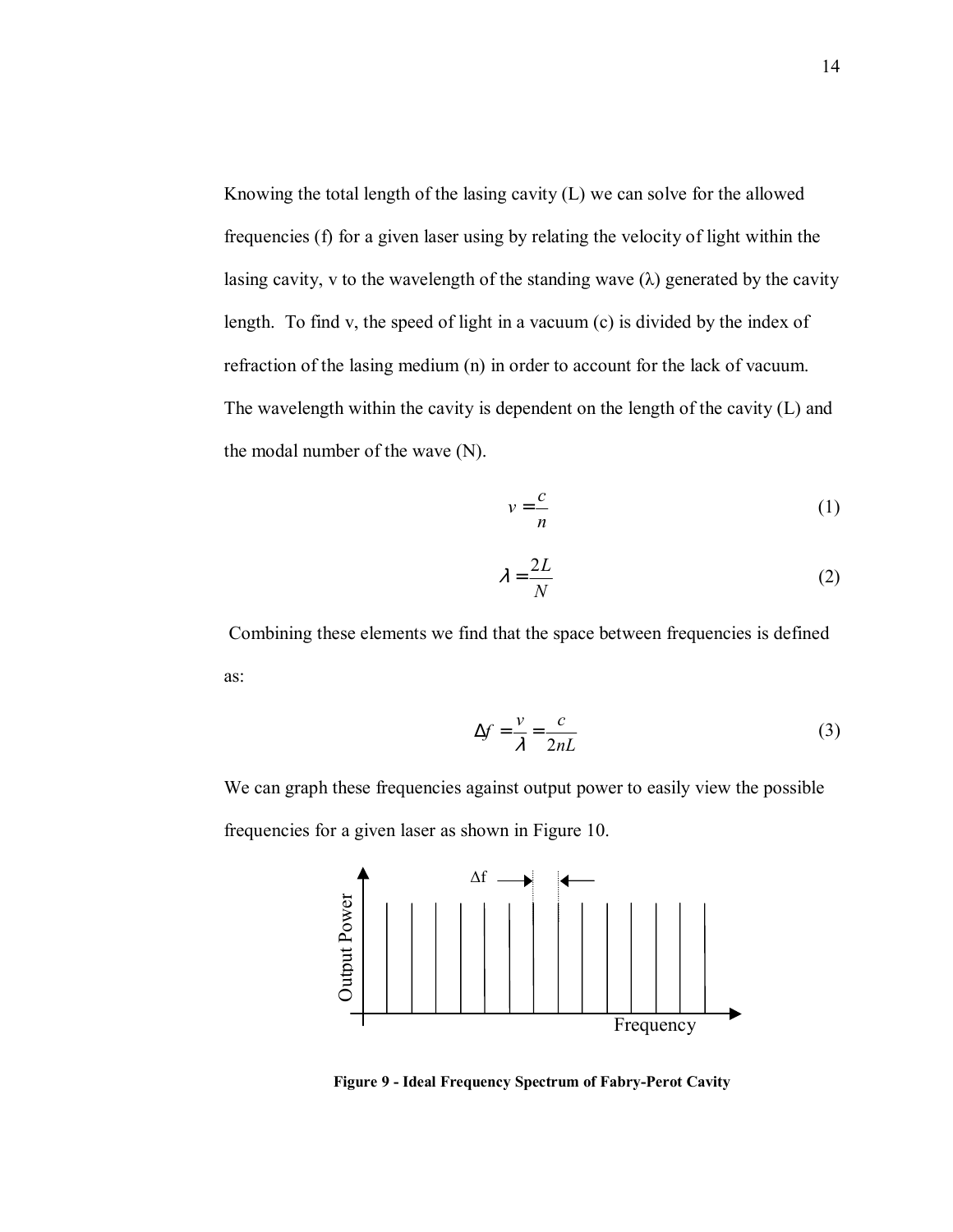In the ideal case, in which there were no photons lost through the mirrors, the allowed resonator frequencies would appear as infinitely narrow spikes. However, in the actual EEL frequency spectrum, the frequency spikes more closely resemble slight peaks with a finite width, since the reflective surfaces allow some light to pass through.

One way of looking qualitatively at the internal workings of the laser is to examine the gain spectrum combined with the Fabry-Perot resonator frequency graph. Plotting one on top of another, as seen in Figure 11, we see that certain frequencies experience more gain within the cavity due to the natural shape of the gain spectrum.



**Figure 10 – Laser Frequency Spectrum due to the combination of the gain spectrum + Fabry-perot frequencies** 

This is important when we begin to look at the threshold current, the current at which lasing begins. You may recall that lasing only occurs when gain equals loss in the lasing cavity. Therefore, only the longitudinal modes which receive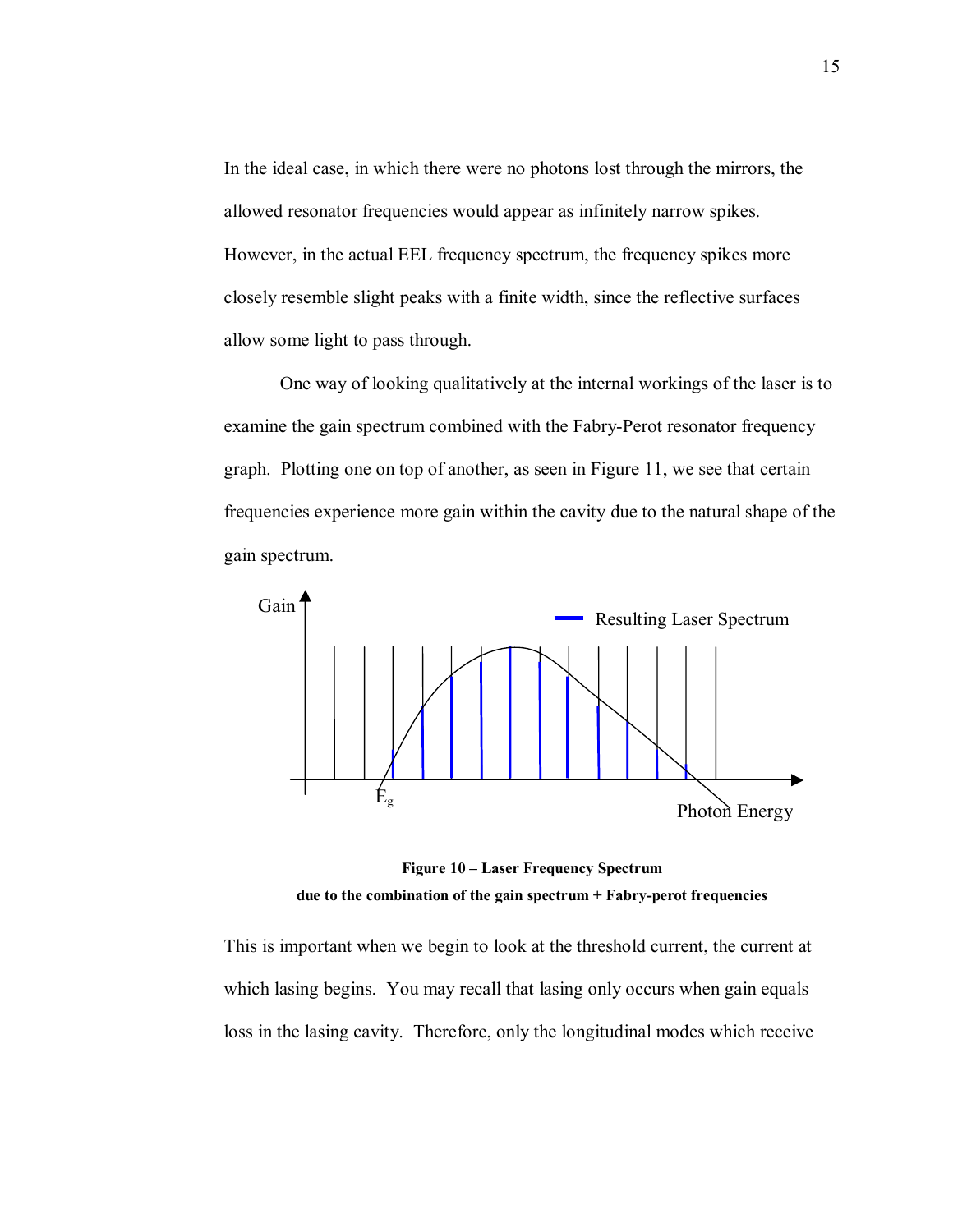enough gain to equal the loss will lase, while all others will be die out due to natural losses within the cavity. This is shown schematically in Figure 12.



**Figure 11 - Lasing Spectrum with Loss** 

Typically for a fixed amount of loss there is only one resonant mode that reaches the loss line, producing a monochromatic output beam. This explains why there is still a coherent output despite the presence of various Fabry-Perot frequencies. Our solid understanding of Figure 12 will be particularly helpful once we begin discussing the effects of optical feedback in the following section.

## **2.1.1.3 – Mirrors**

Another key principle of lasing operation is the mirrors' effect on the output beam. When an electromagnetic wave approaches a boundary between two materials of different refractive indices (Figure 13) such that the direction of propagation is perpendicular to the index boundary, the wave will be reflected according to the equation: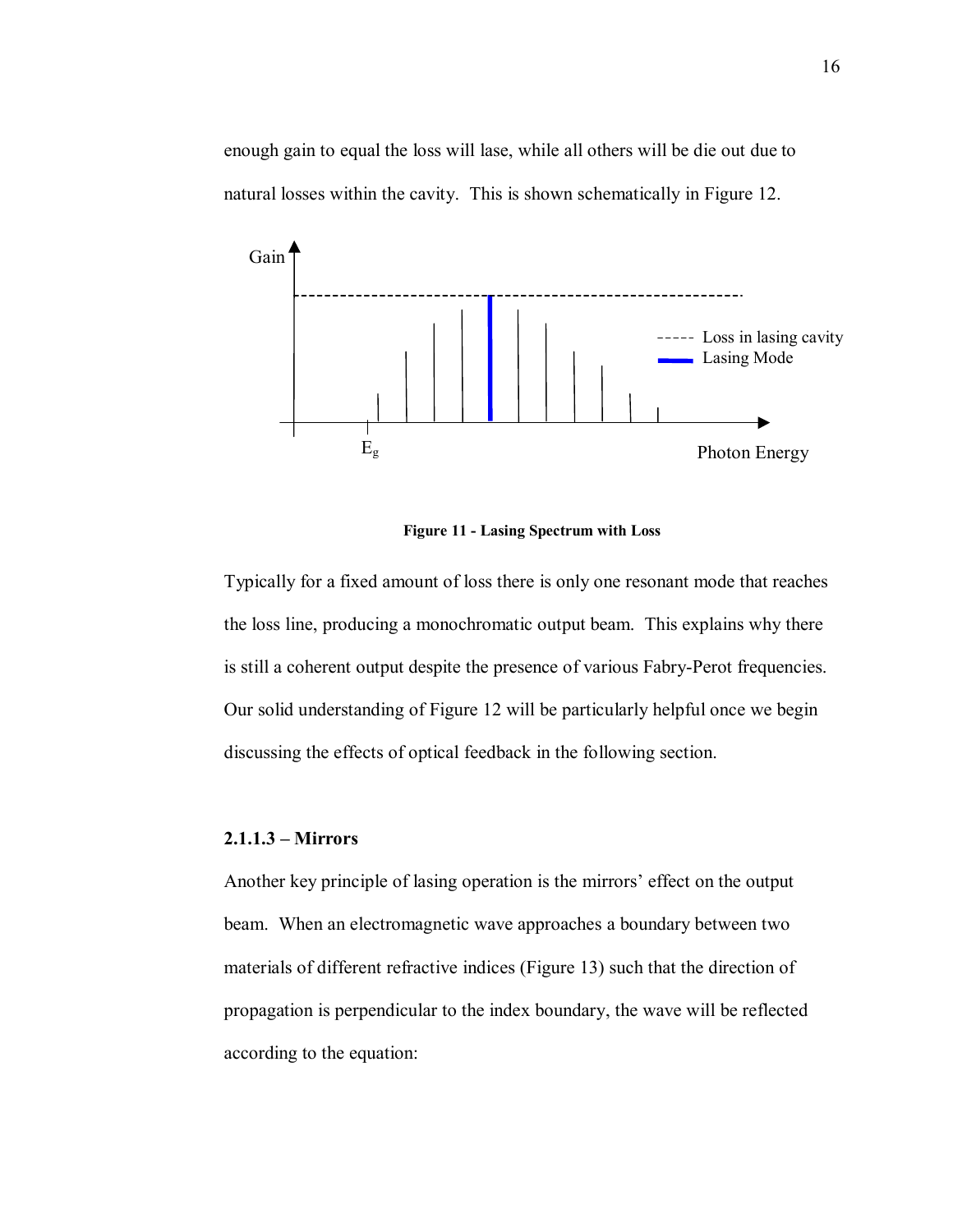$$
r = \frac{E_{\text{refl}}}{E_{\text{in}}} = \frac{n_1 - n_2}{n_1 + n_2} \tag{4}
$$

$$
t = \frac{E_{trans}}{E_{in}} = \sqrt{1 - r^2} \tag{5}
$$

where r is the fraction of the incoming electromagnetic wave  $(E_{in})$  that is reflected back off the surface  $(E_{refl})$ , and t is the fraction of the electromagnetic wave is the transmitted through the surface  $(E<sub>trans</sub>)$ .



**Figure 12 - Reflection and Transmission at a Surface** 

In EELs we can use equations 4 and 5 to determine the amount of photons that escape the lasing cavity to form the output beam. For a GaAs EEL in particular, the photons will pass from the lasing cavity with an index of refraction of  $n_1$  = 3.6 into the air, which has an index of refraction of  $n_2$  = 1. By plugging these values into the equation 4 and 5 we find the field reflectivity,  $r = 0.56$  and t  $= 0.82$ . Therefore for every encounter at the lasing mirrors, 68% (T = t<sup>2</sup>) of the total power passes through the mirrors to create the output beam, while the other 32%  $(R = r^2)$  is back reflected into the cavity to further stimulated emission.

One important thing to note about equation 4 is that when  $n_1 < n_2$  r will be negative, which physically implies an  $180^\circ$  phase shift between the initial beam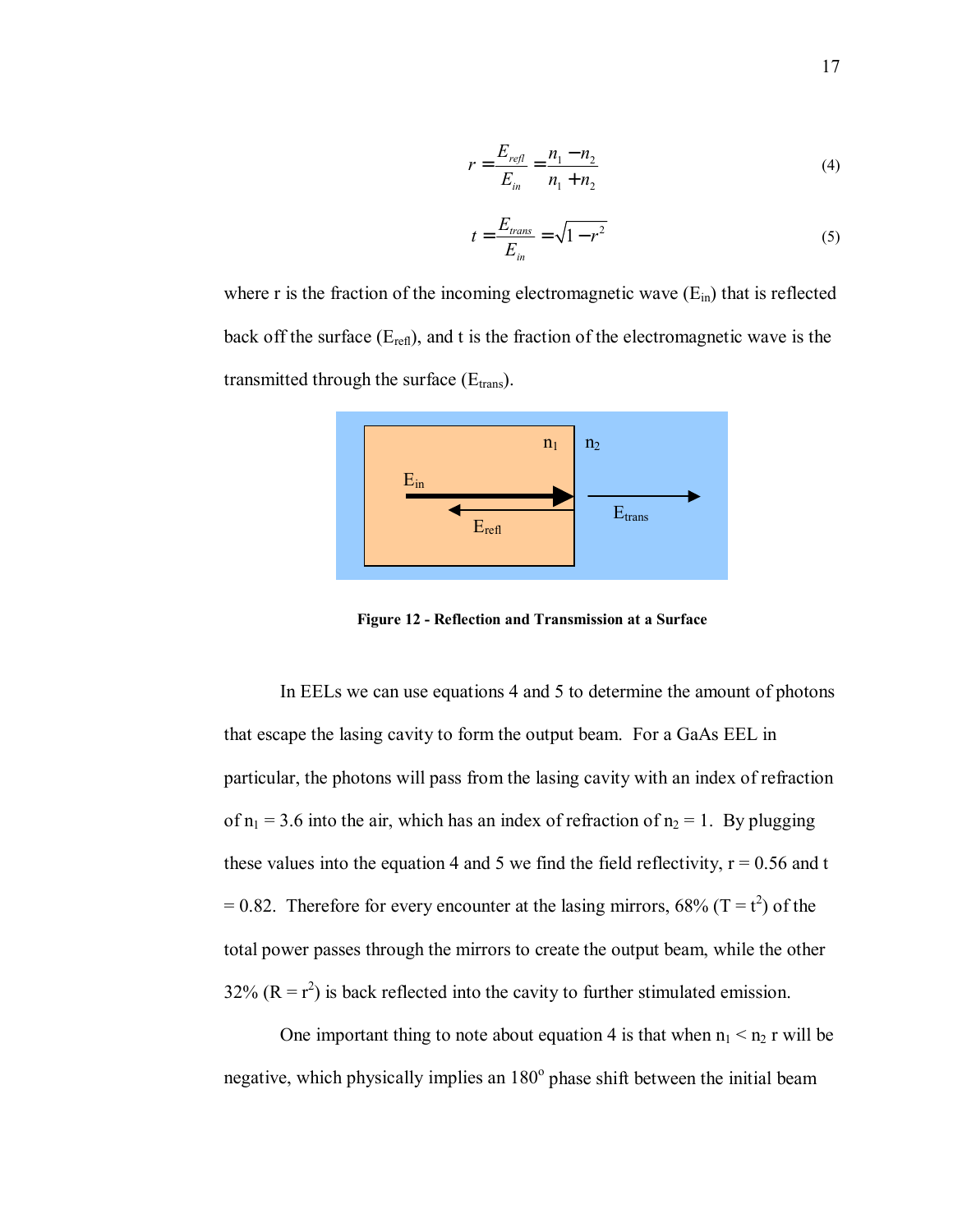and the back reflected one. Fortunately in EELs this is not a factor, since the beam is always going from a material of high refractive index (the laser material) to one a material of lower refractive index (air) [8].

At this point we have wholly discussed the various elements of EEL design and how each part affects the final coherent output. Unfortunately, the EEL structure is not flawless, and when combined with the production process, can result in a number of side effects. The first of these effects is relatively high cost (\$3-\$100/laser), due to the inability to test EELs before the final stages of production. During EEL production, the lasers are grown in long crystal strips that are then cleaved to form individual lasers, at which point they can be tested. Since there is no method for debugging until the lasers are cleaved, EEL production allows for a high percentage of loss, increasing production price. Secondly, due to the inability to shape the reflecting mirrors and asymmetric geometry of the active region, the output beam of an EEL is elliptical in shape with a slight divergence (10% or so) which must be corrected with a lens in order to obtain a cylindrical collimated beam. Thirdly, due to the location of the electrical connections and waveguides, EELs cannot be stacked to form 2D arrays.

Although these effects limit the effectiveness of EELs, laser science found a number of ways to work around them (which will not be discussed here) until an alternative could be made. This alternative was found in 1979 with the invention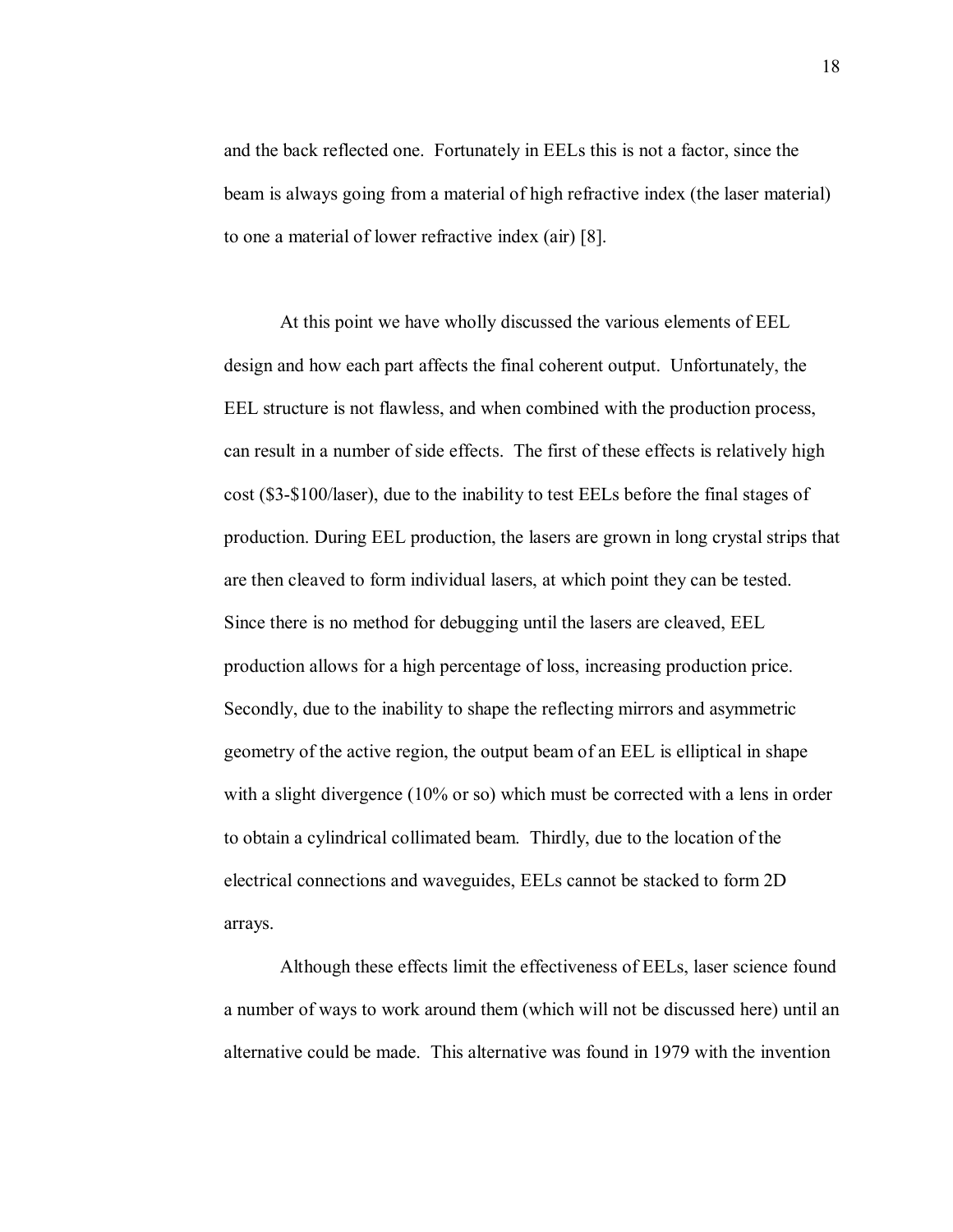of the vertical cavity surface emitting laser (VCSEL). Although it was invented in 1979, VCSELs did not become a mainstream component until they were able to produce threshold currents above 1mA in 1989.

## **2.1.2 – Vertical Cavity Surface Emitting Lasers (VCSELs)**

Today VCSELs are rapidy acquiring a share of the semiconductor laser market. The chief difference between VCSELs and EELs lies in the VCSEL's unique structure. The VCSEL's lasing cavity lies in the vertical plane, with the resonator mirrors located on the top and bottom of the device rather than on either side. A comprehensive diagram of a VCSEL can be seen in Figure 14 [6].



**Figure 13 – VCSEL – Figure taken from [13]**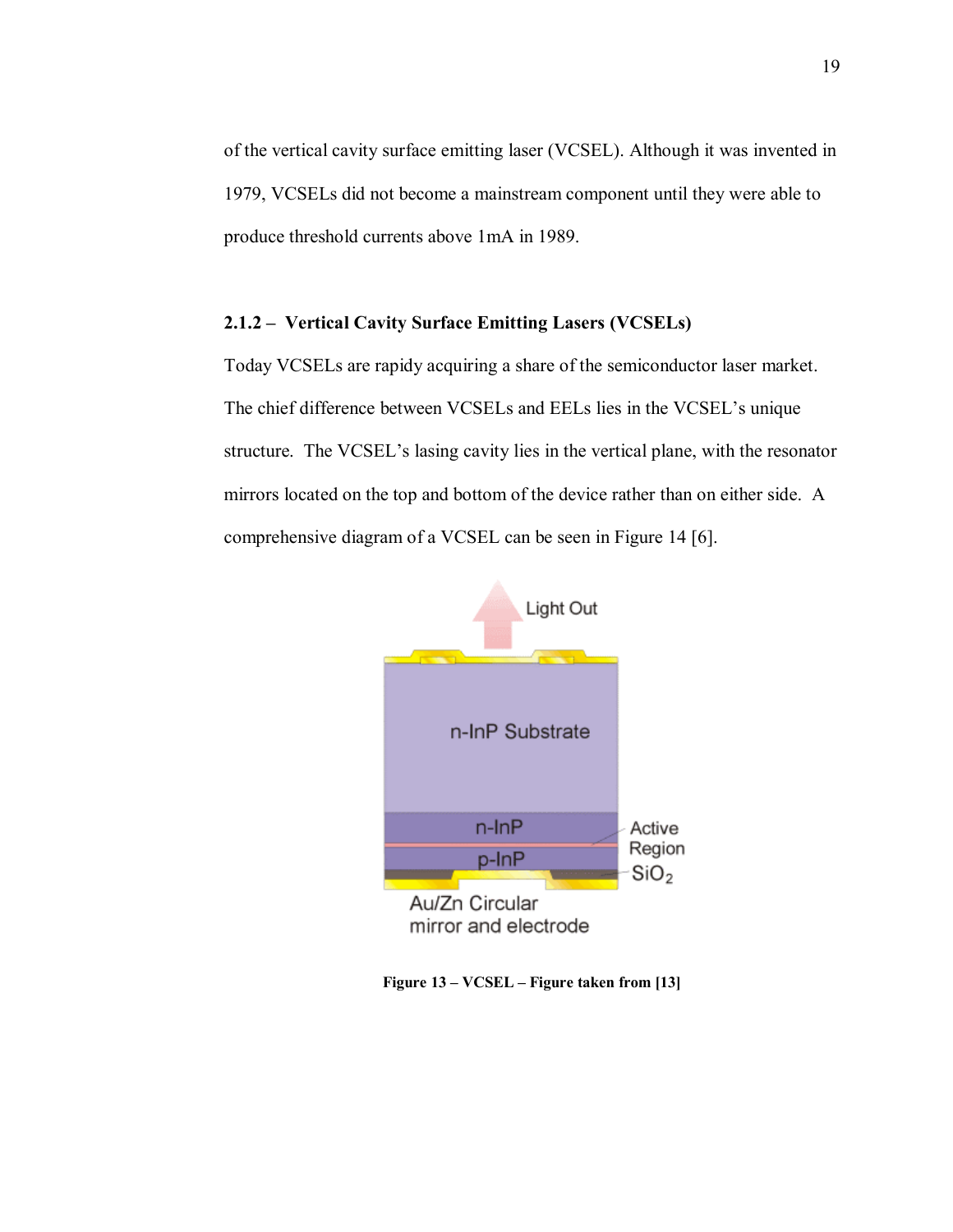Due to differences in structure, the VCSEL corrects for many of the imperfections in EELs mentioned in the previous section. During production each VCSEL is a separate entity, allowing for testing during production, decreased waste, and lower prices ( less than \$1). Since the external mirrors are on the top and the bottom, the bottom mirror can be designed not to emit light (reducing loss out of that mirror), and the top mirror can be designed to minimize diffraction and is shaped to produce a circular beam (or any other shape for that matter). Stacking issues with EELs are also solved with VCSELs. Because VCSELs emit light vertically, they are easily grown in 2D arrays in the horizontal plane.

#### **2.2 – Optical Feedback**

Now consider an EEL under the influence of optical feedback. As mentioned previously, optical feedback is defined as the "portion of the laser output [being] fed back into the laser cavity after reflection from an external mirror, grating, or fiber end [9]." Therefore by placing an EEL within an optical circuit we create an environment teeming with the potential for optical feedback from each optical surface. But is it really that bad? What will a little light reinjection do to the overall function of an EEL? That is what we are here to find out.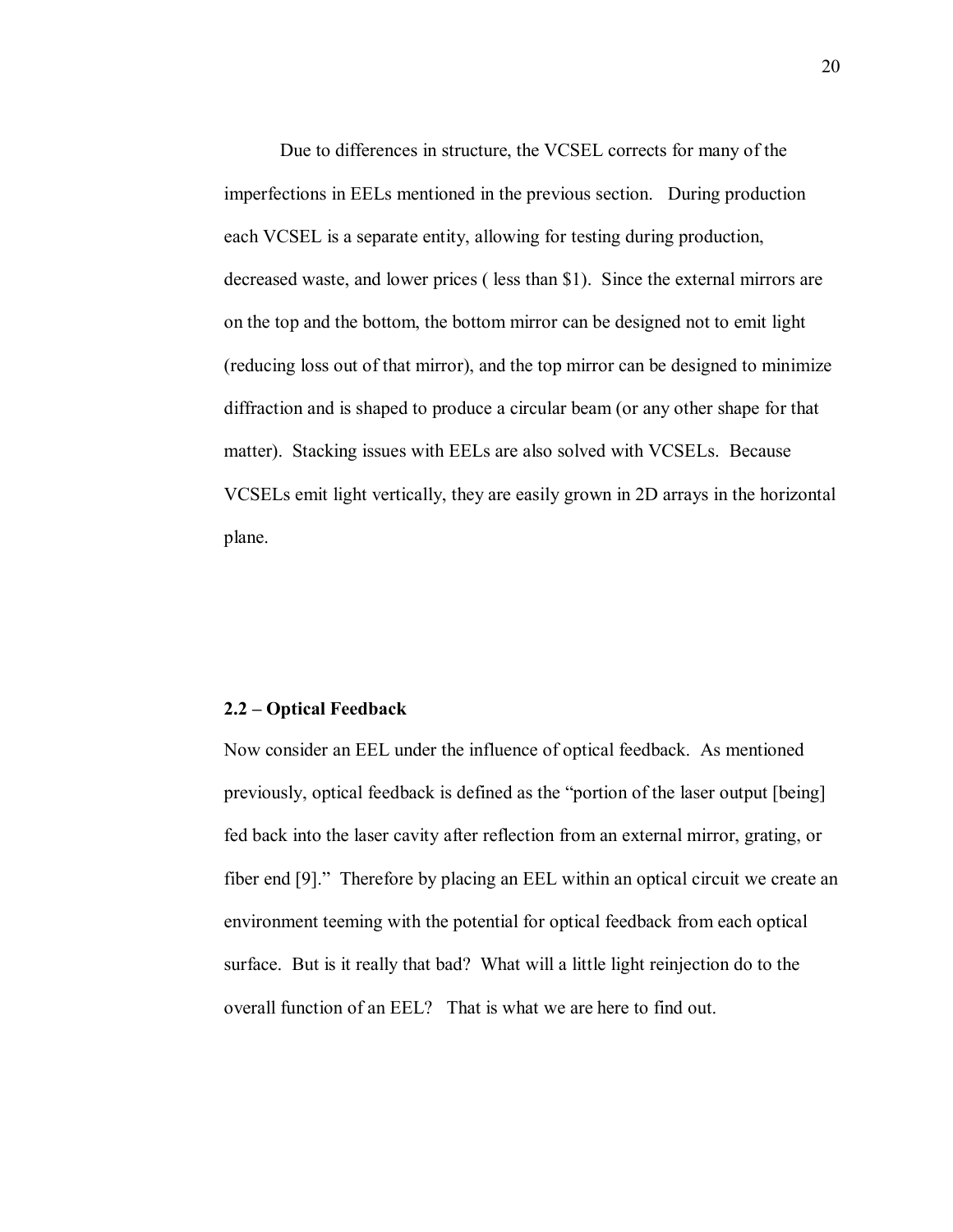#### **2.2.1 – Effects of Optical Feedback**

The laser was invented in 1960. Within the next 10 years, scientists had already begun to examine the effects of optical feedback, although it wasn't until 1981 that optical feedback research really took off. In that year a number of important papers were written by leading physicists in the field including L. Goldberg, K. Petermann, A. Olsson, and D. Lenstra [3,4,9,10]. After 20+ years of research, optical feedback is considered to be a well understood phenomenon in EELs.

Optical feedback has been shown to drastically affect the spectral characteristics of the output beam. How it affects the spectral characteristics is dependent on the amount of optical feedback present in the system. In order to simplify the discussion five specific feedback regimes have been defined for the various amounts of feedback and their corresponding spectral effects.

Before we look at each regime in detail, let's begin with a quick review of the spectral characteristics of EELs without optical feedback. Thinking back on our previous discussion, we remember that a laser will only lase once the laser has reached threshold current. This point is defined as the moment when the total gain within the lasing cavity is equal to the cavity losses from scattering at the mirrors, loss through the mirrors, and absorption due to material defects. This point can be visualized by examining the gain frequency spectrum graph (Figure 12), where a single peak represents the single lasing wavelength. Threshold is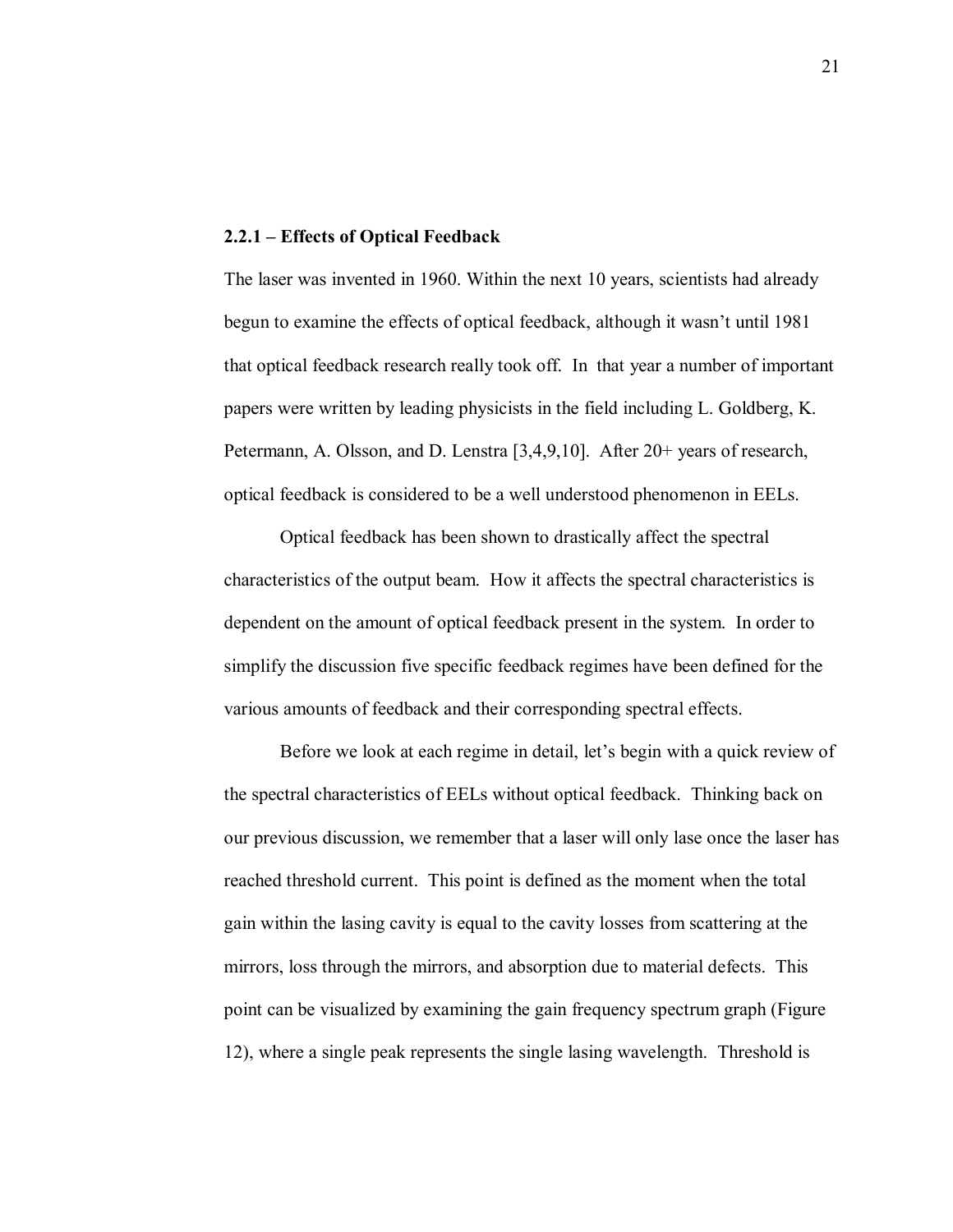defined as the current at which a single resonance frequency hits the loss line and lasing begins in that wavelength alone, also known as the dominant lasing mode. The lasing wavelength can be detected by spectral analysis and is commonly displayed as an emission spectrum (Figure 15).



Figure 14 – Typical Emission Spectrum for EEL without Feedback

In this work, we shall refer to threshold *current* regularly although we define it in terms of power (IV). Threshold current can be found from the threshold power by dividing the power (IV) by the voltage (V).

# **2.2.1.1 – The Effect of Optical Feedback on the Spectral Characteristics of an**

## **EEL (The 5 Regimes)**

By introducing feedback to the system, we return some of the emitted photons to back into the lasing cavity. The returning photons have wavelengths matching those being produced within the lasing cavity; however their external trip has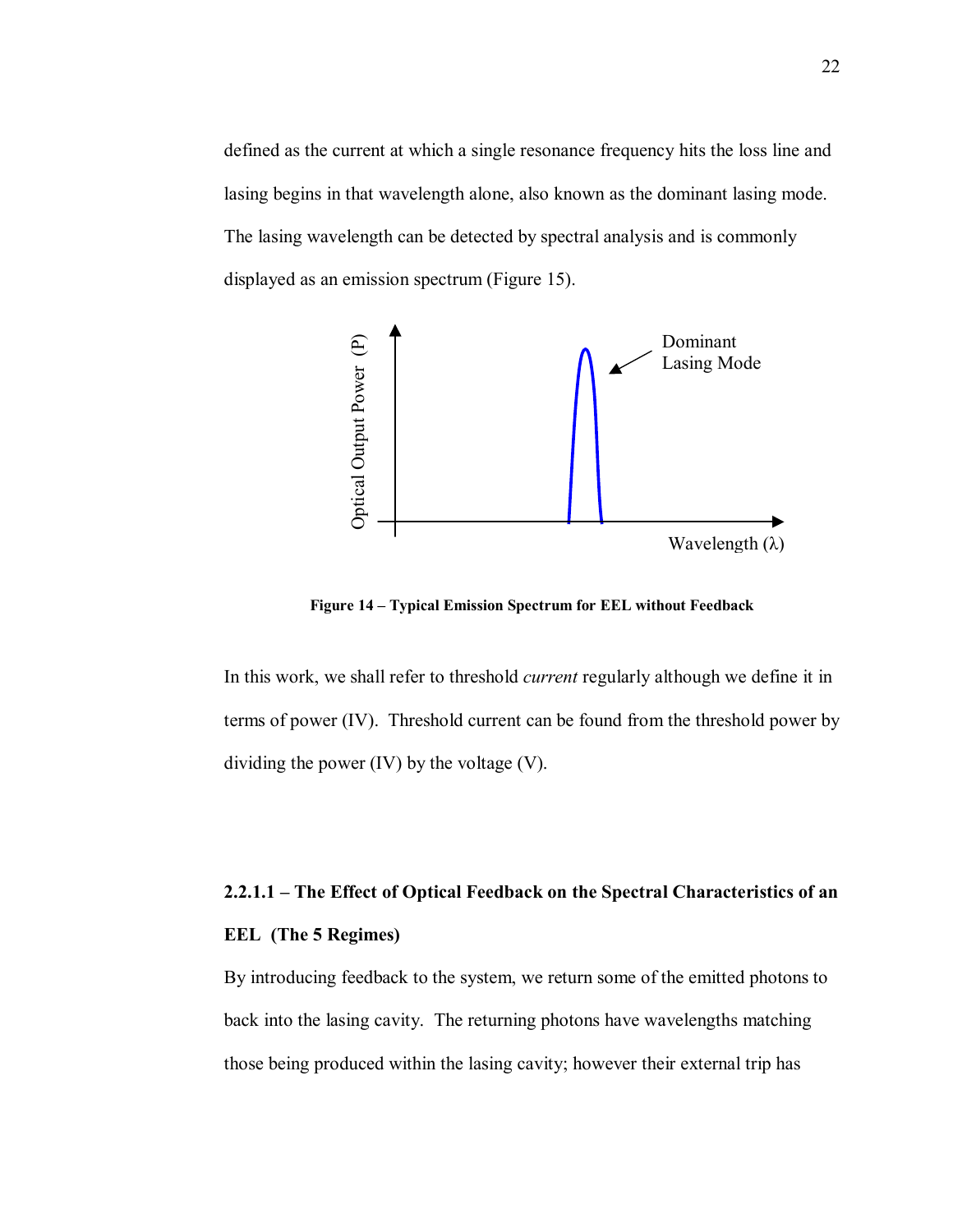caused a shift in phase. When the returning photons enter the cavity they will be replicated due to stimulated emission multiplying the number of photons with different phases. This appears in the emission spectrum as a broadening or narrowing of the dominant lasing mode depending on the returning phase of the photons, as shown Figure 16. This stage in optical feedback is known as feedback regime I [3].



Figure 15 - Emission Spectrum – Feedback Regime I

As the optical feedback is increased, standing waves form between the external reflection mirror and the internal lasing mirrors known as external cavity modes. An example of these waves is shown in Figure 17. Initially these modes act as noise in the system but as more and more feedback is added to the system, the modes increase in strength appearing as tightly spaced additional frequencies. When the additional modes match the strength (or height) of the dominant lasing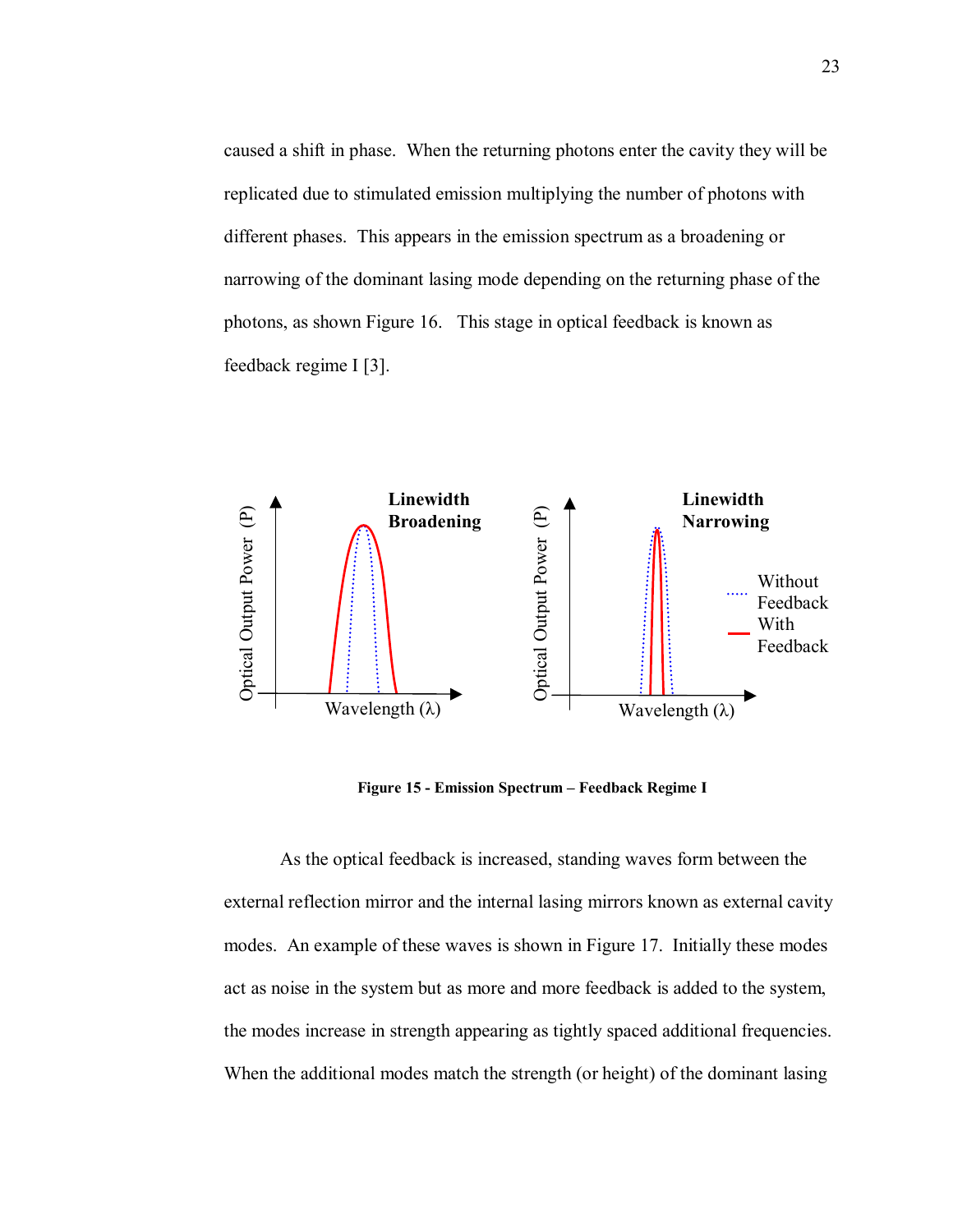mode, the laser will begin to jump between the lasing peaks causing the laser to run at various different wavelengths. This phenomenon is known as mode hopping (or frequency instability) and is the marker for feedback regime II. Although the laser is now lasing in various wavelengths over time (the effect of jumping between external cavity modes) it is still only lasing in a single wavelength at a time, thus remaining coherent [3].



Figure 16 - External Cavity Modes - Feedback Regime II

In feedback regime III, the laser will begin to lase in the mode with the narrowest linewidth rather the highest gain. This helps to restabilize the system after a sudden transition from the dominant lasing mode to one of the external lasing modes as they become narrower than the dominant peak. Feedback regime III is defined by the stabilizing lasing emissions, as shown in Figure 18 [9].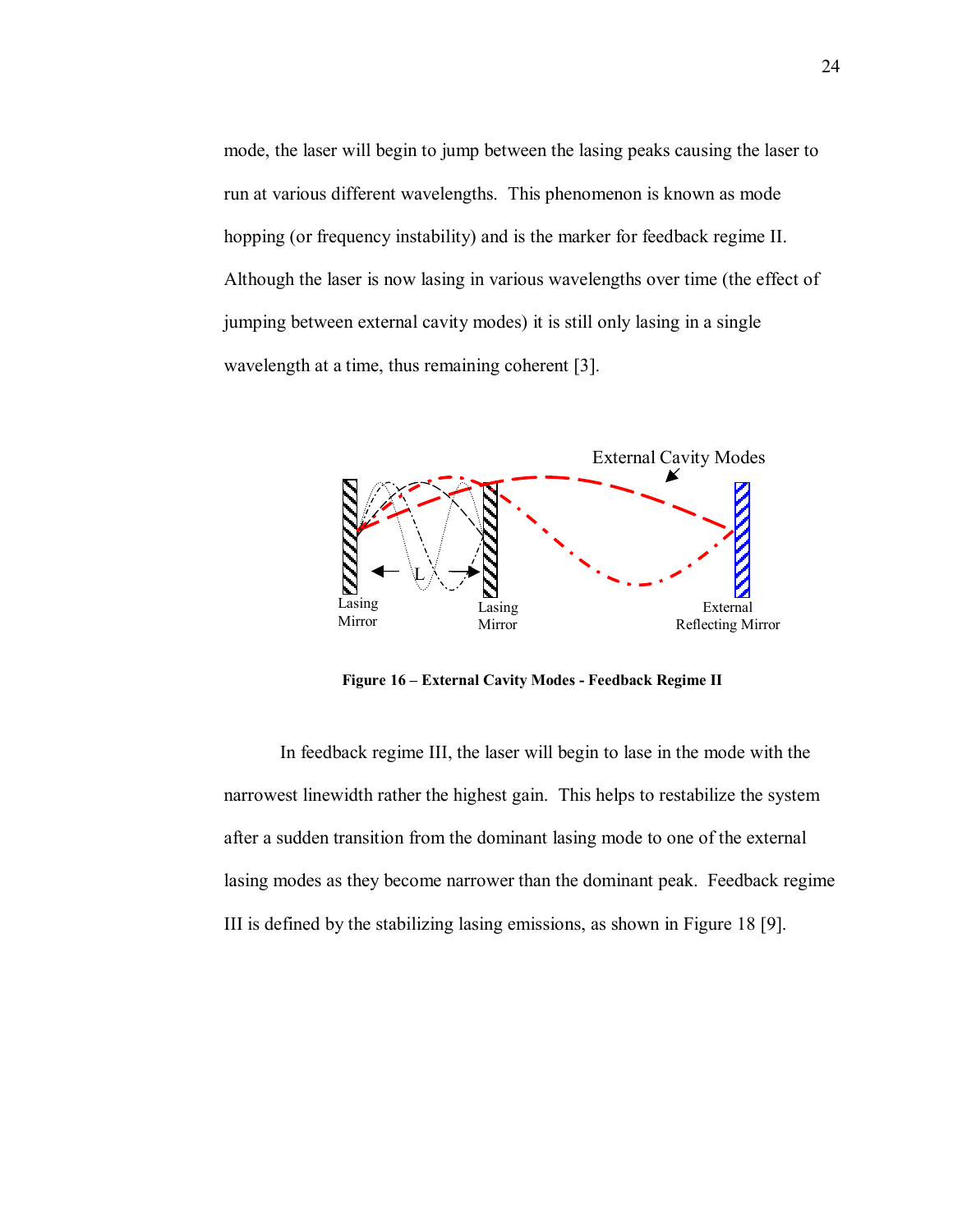

**Figure 17 - Emission Spectrum - Feedback Regime III** 

If feedback is increased beyond the stability of regime III, we reach a point in which the multiple modes broaden to become a single envelope causing the laser to lase in multiple modes at once, depicted in Figure 19.



**Figure 18 - Emission Spectrum - Feedback Regime IV** 

This sudden increase in linewidth is defined as coherence collapse, the characterizing factor of feedback regime IV. The amount of feedback required to create coherence collapse is defined as the critical feedback level. Coherence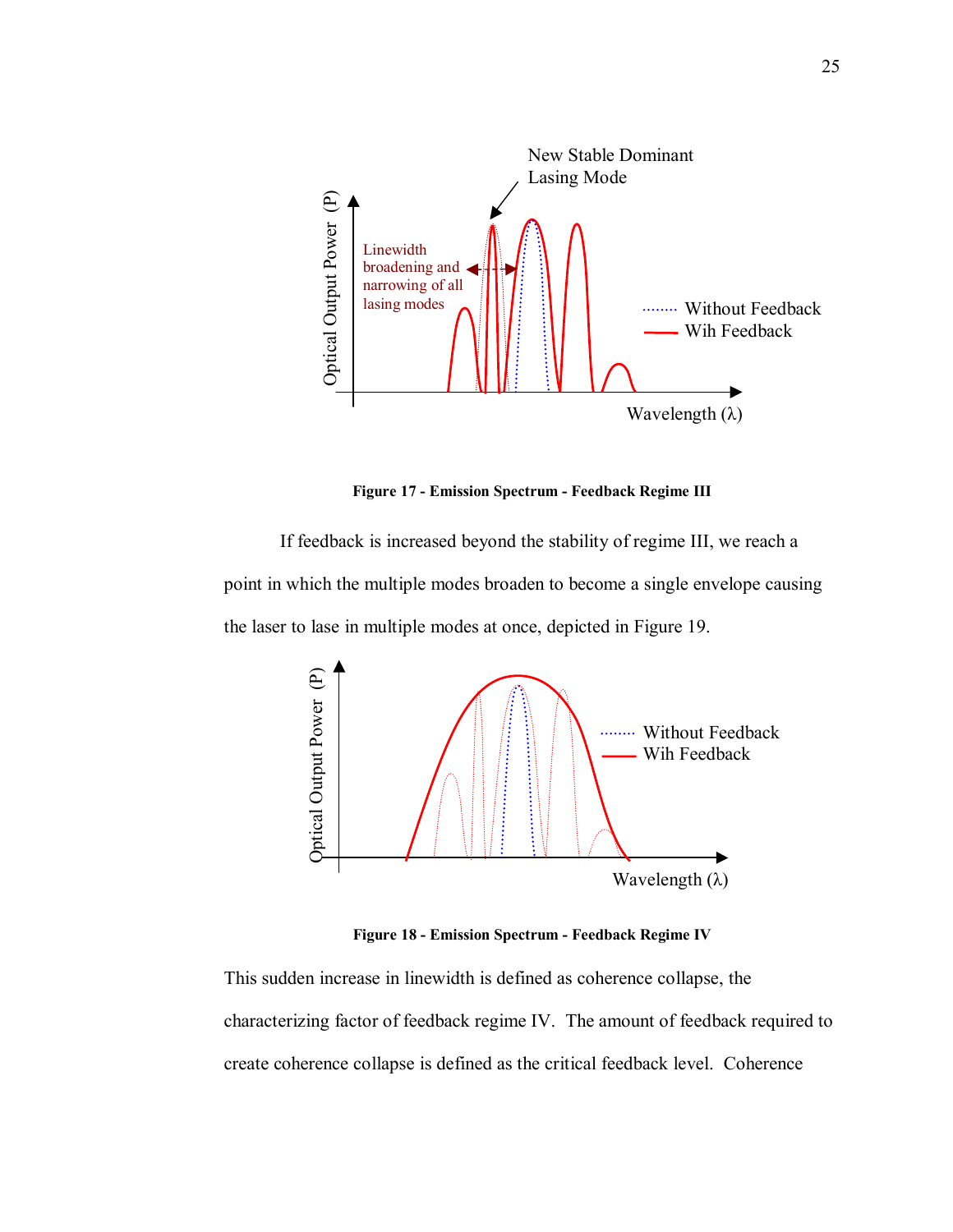collapse is the beginning of a string of events that completely nullifies the constructive use of the laser [3].

 By increasing feedback further we enter feedback regime V, which is characterized by chaotic dynamics in the lasing emission due to the increased noise instabilities in the relaxation resonance frequency, the appearance of subharmonics, period-doubling and the frequency locking phenomenon [3]. These effects are studied in more detail in papers such as "Coherence Collapse in Single-Mode Semiconductor Lasers due to Optical Feedback" by Daan Lenstra [10].

### **2.2.1.2** – The Effect of Optical Feedback on Threshold Current

Beyond affecting the emission spectrum, optical feedback has also been shown to affect the threshold gain. As photons renter the lasing cavity they will decrease the total loss within the cavity, as seen in Figure 20.



**Figure 19 - Decreased Loss in a system under the influence of optical feedback**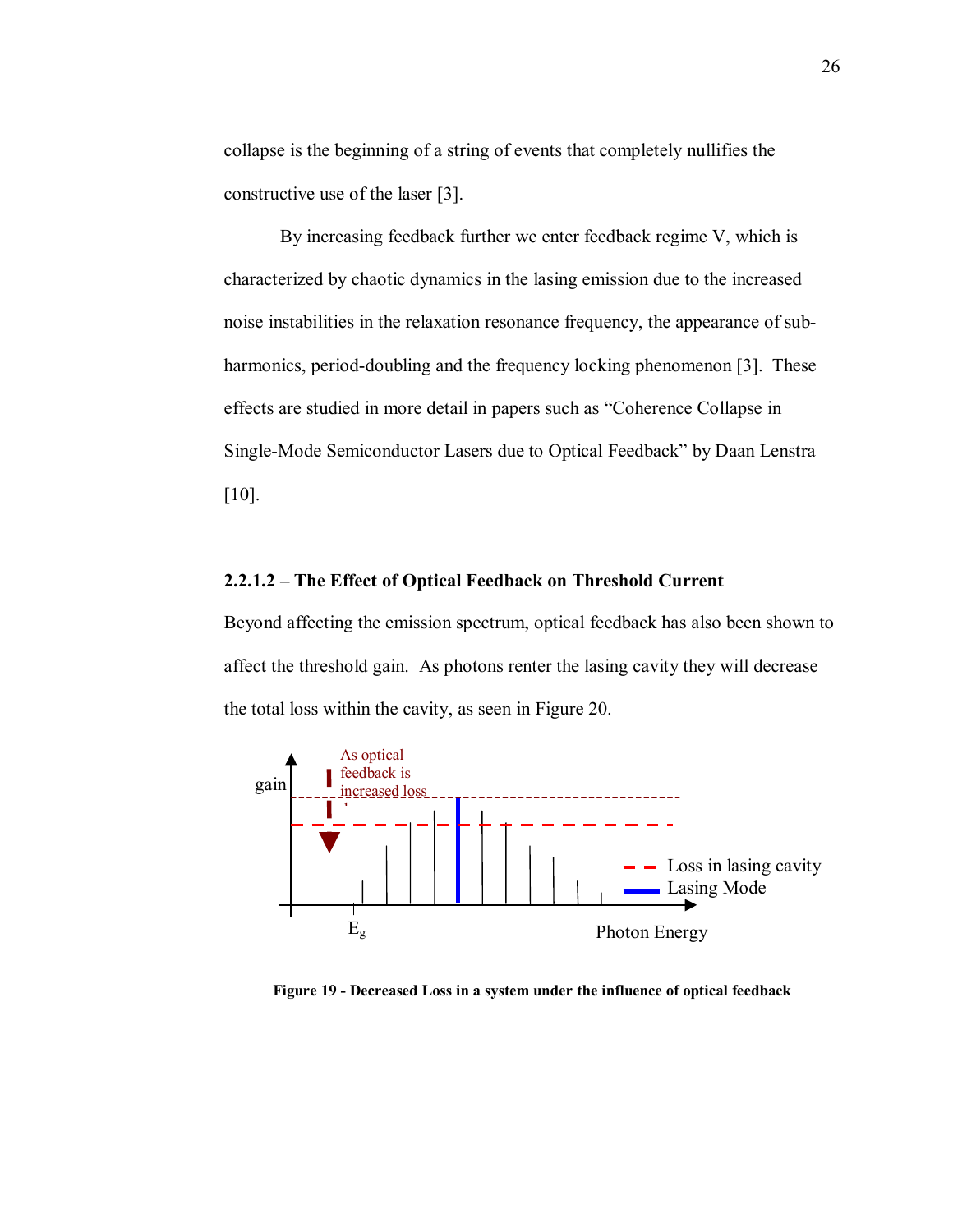By lowering the amount of loss, we decrease the amount of gain required to match the loss, causing the laser to turn on earlier or lowering the threshold current, as shown in Figure 21.



**Figure 20 - LI Curve with and without Optical Feedback** 

The amount of shift in threshold current is directly dependent on the total amount of optical feedback and can be modeled using equations original derived by A. Olsson and C.L. Tang in 1981, which were later simplified by S. Jiang in 1994. Below is the model presented by Jiang.

$$
I_{th} = A \left( 2\alpha l + \ln \left( \frac{1}{R_{\text{t}} R_{\text{eff}} T} \right) \right) \tag{6}
$$

$$
R_{\text{eff}} = \left[ \frac{\sqrt{R_2} + \sqrt{R}}{1 + \sqrt{R_2 R}} \right]^2 \tag{7}
$$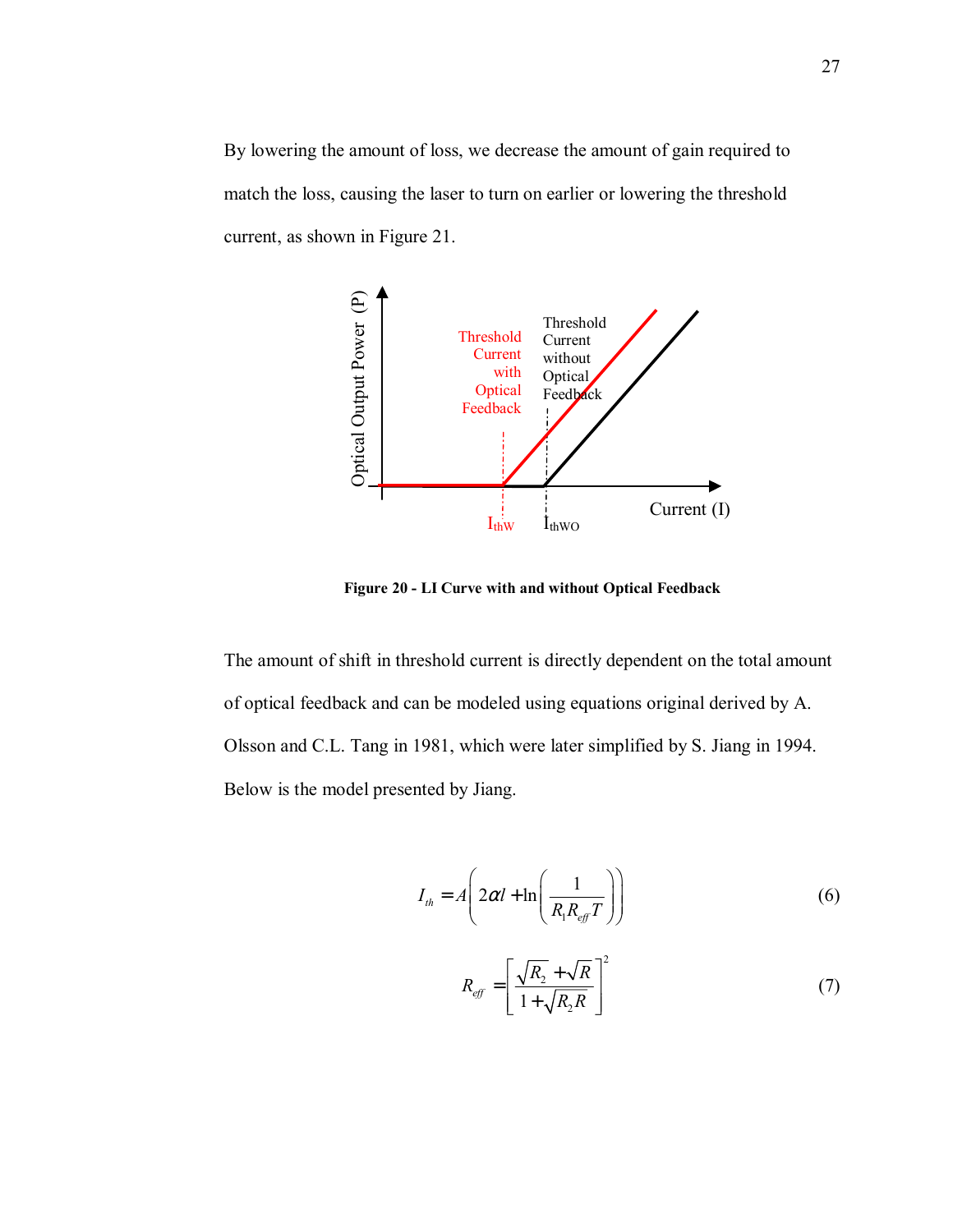In the equation,  $R_1$  and  $R_2$  are the reflectivites of laser end mirrors, R is the effective reflectivity of the external feedback cavity (which will be discussed in more detail in chapter 3),  $T=1-L_m$  where  $L_m$  is equal to the laser power loss within the EEL, *l* is the cavity length,  $\alpha$  is the absorption and scattering losses, and A is a proportionality constant [4,1]. Since we are working with EELs,  $L_m$  is very small, making T approximately equal to 1.

#### **2.2.2 – Uses of Optical Feedback**

Although optical feedback eventually destroys laser coherence it can be used in measured amounts to control lasing output. It has been shown as an effective method for mode selection, narrowing of the emission spectrum, reduction of waveform distortion, electro-optical tuning, and self-pulsation [4,11].

# **2.2.4 – Quantifying Optical Feedback**

Traditionally the strength of optical feedback into a laser has been identified by directly observing the lasing output power using a photodetector or spectrometer in the beam path. PICs feature the optical components scaled down to nanoscale proportion and connected though integrated waveguides. Although PICs simplify installation and reduce cost, they increase debugging difficulty by decreasing size and removing all of the open air pathways. This in turn eliminates the use of photodetectors and spectrometers for characterization. With the rapid growth of these devices, it is becoming ever more important to find a way of quantifying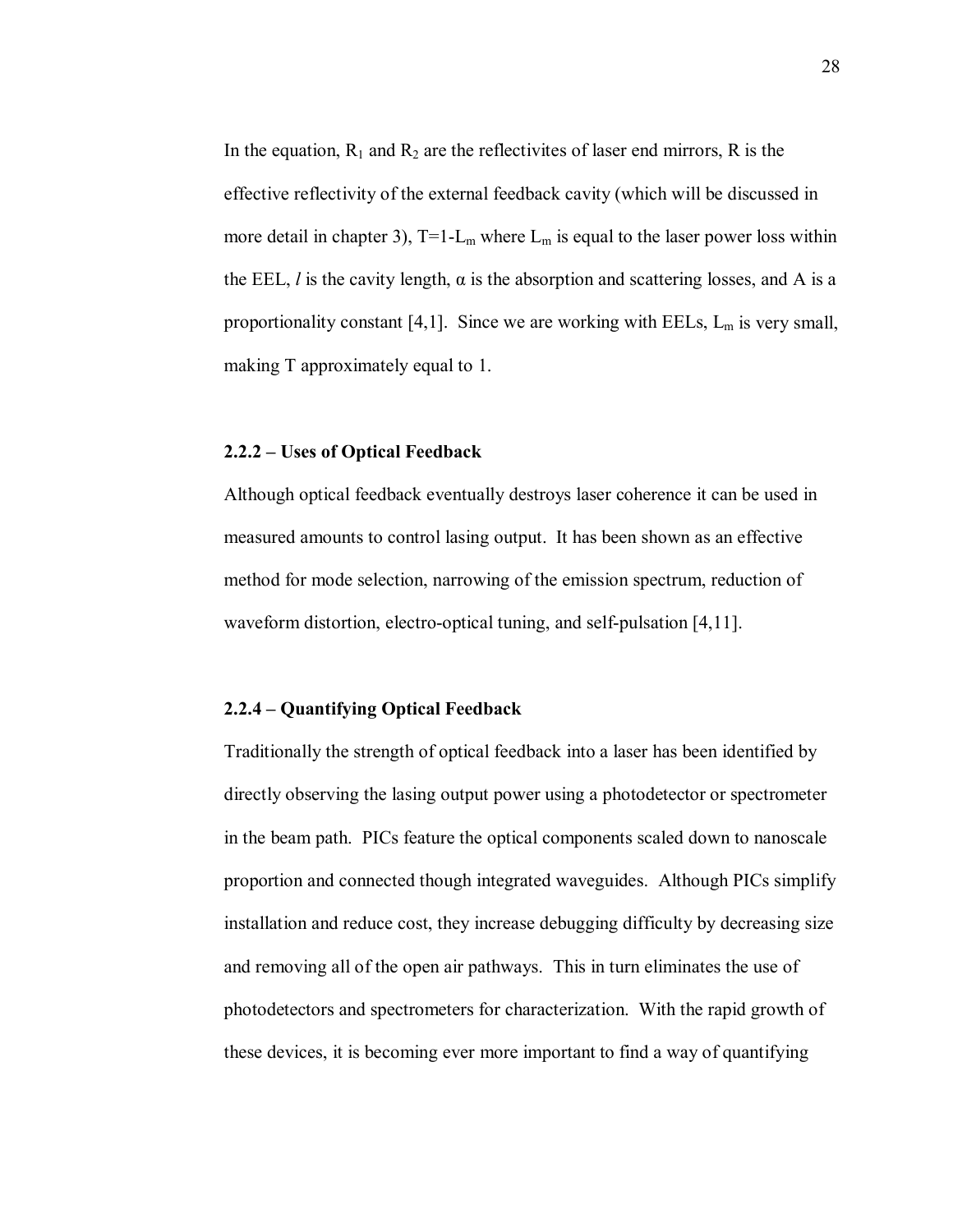optical feedback without direct optical access. We hope to achieve this through a careful observation of fluctuations in the surface temperature of EELs with and without optical feedback.

#### **2.3 – Thermal Profiling**

At this point, we have explored the properties of EELs with and without optical feedback. We have also discussed the inability to characterize PICs using traditional methods due to their size and lack of direct optical access. This underscores the importance of having an indirect, non-optical technique for characterizing optical feedback in lasers integrated into photonic circuits.

The aim of our research is to prove that optical feedback can be easily quantified using thermal measurements. Before can do this, we must first establish a clear understanding of how temperature is related to the physical and spectral properties of EELs.

# **2.3.1 – External Heat Exchange Model**

In April 2003, a team of researchers at the Massachusetts Institute of Technology (M.I.T.) constructed an accurate model of the external heat exchange for semiconductor laser diodes. In this section the findings of K.P. Pipe and R.J. Ram will be discussed in detail, since their work forms the basis of my research [12].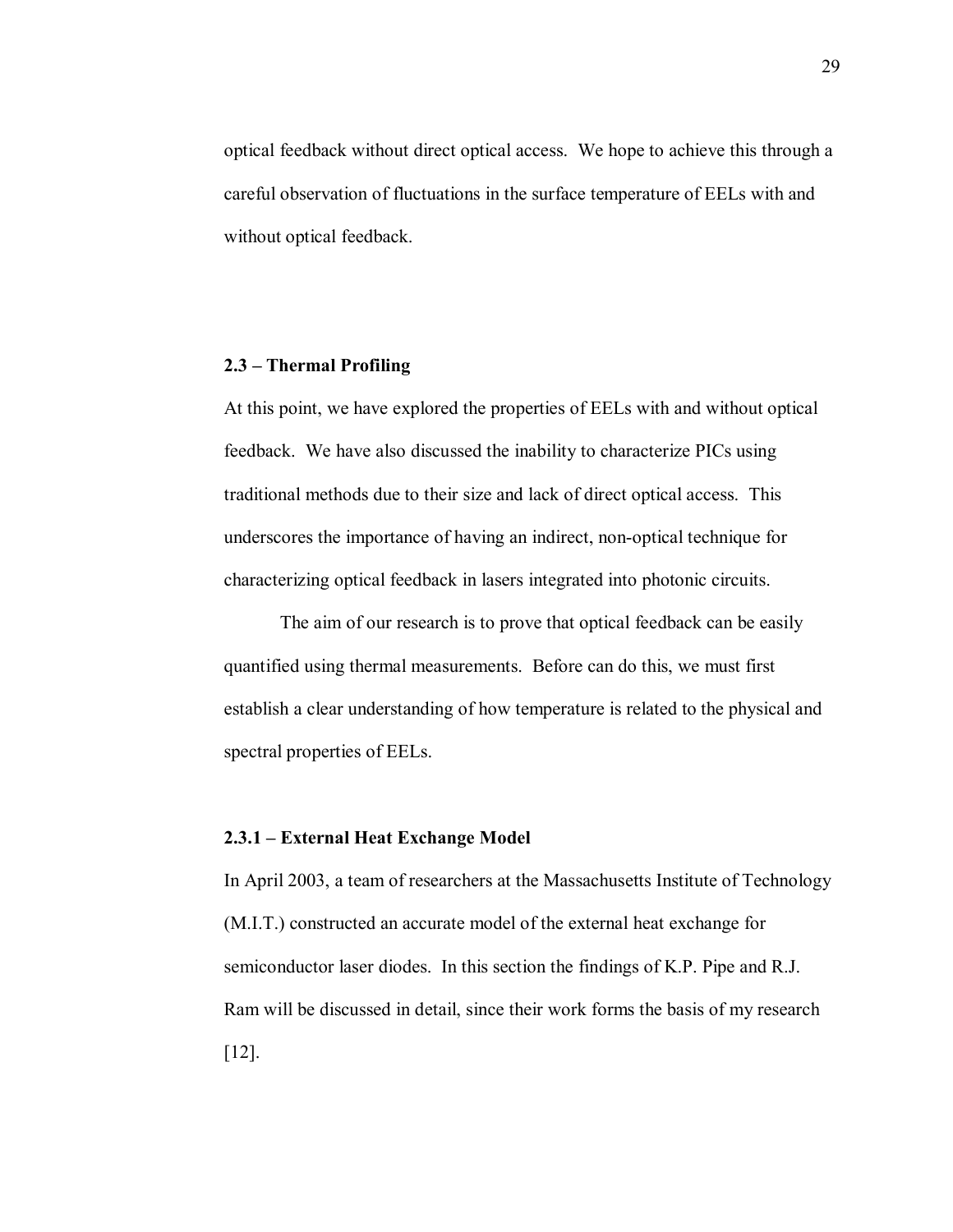In our grade school physics classes, we learned that for a system in equilibrium energy must be conserved: power in = power out. Pipe and Ram used this basic principle when constructing their model.

In EELs the primary source of heating arises from joule heating created as an electrical bias current (I) is applied to the laser. This current is multiplied by the voltage (V) in order to be expressed as power  $(P_{el})$ . Unfortunately, some of the input power is lost due to resistance (R) in the wire that carries the current to the laser. This term must be accounted for in our calculations, resulting in the following expression for total input power:

$$
P_{el} = IV' = IV - I^2 R \tag{8}
$$

When considering output power, there are a number of mechanisms which removed energy from a laser: conduction  $(P_{cond})$ , convection  $(P_{conv})$ , and radiation  $(P_{rad})$ . Both conduction and convection deal with the removal of heat through atomic vibrations. Conduction is typically seen in solids because heat is lost due to stationary atomic collisions. In contrast, convection is typically a liquid characteristic since heat is carried way through the 'translational motion of individual particles' [12]. The final mechanism by which heat is lost from a laser is through radiation  $(P_{rad})$ . As photons leave the lasing cavity they take energy away from the device, decreasing the amount of energy left for convection and conduction, producing a measurable cooling. If we think about these three mechanisms graphically, as shown in Figure 22, we can see that before threshold we have a linear increase in temperature as electrical input power is increased.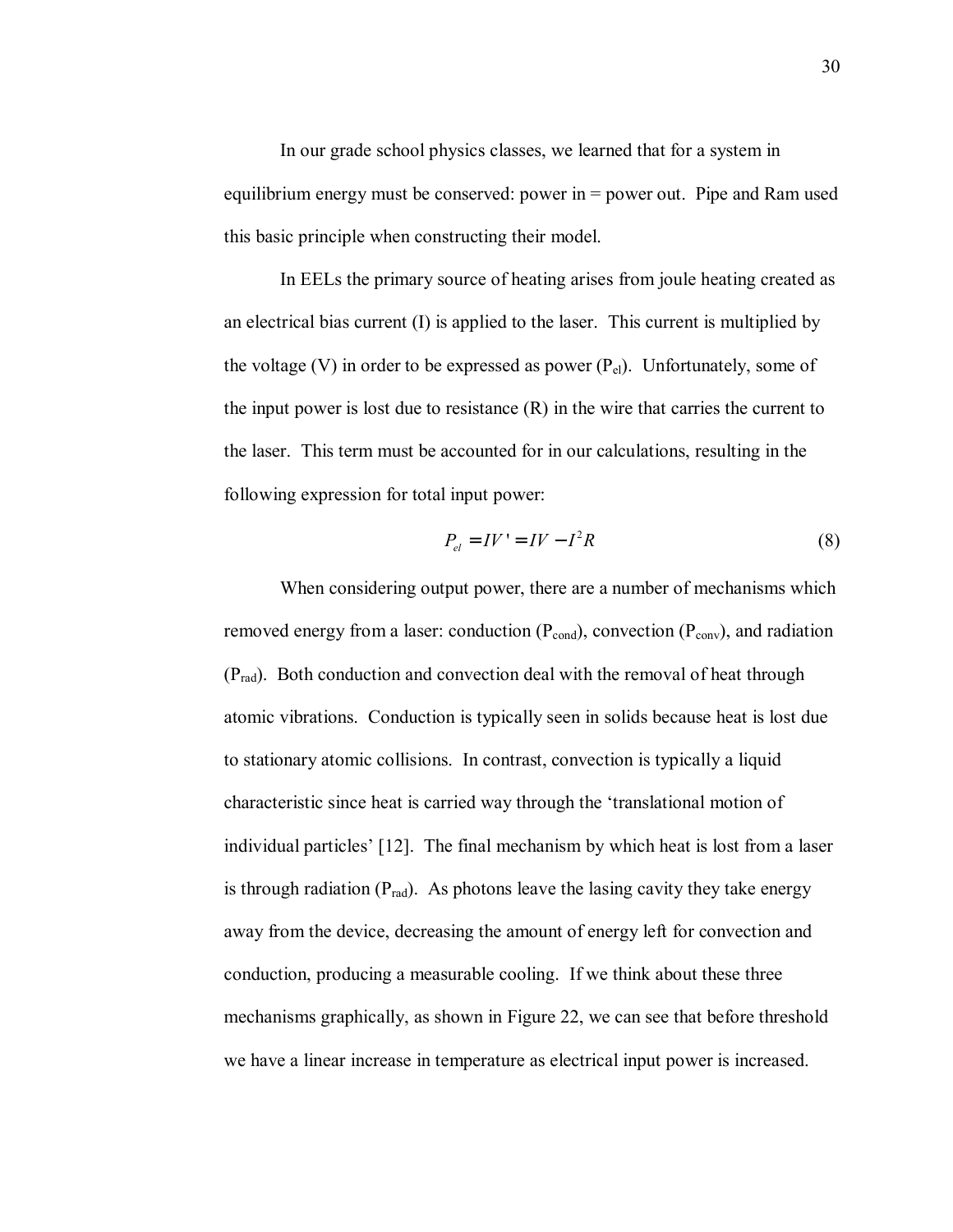Then when the laser turns on, the radiation removes energy from the system, which is seen a sharp kink in the temperature measurements above threshold.



**Figure 21 - Temperature vs Input Power** 

In EELs we see conduction as heat flow from the surface of the laser down to the heat sink, a device used to prevent laser overheating and extreme temperature fluctuations. Mathematically, conduction is simply the change in temperature divided by the device's geometrical impedance,  $Z_t$ .

$$
P_{cond} = \frac{\Delta T}{Z_t} \tag{9}
$$

where ∆T is equal to the surface temperature minus the heat sink temperature  $(T<sub>surf</sub>-T<sub>hs</sub>)$ .

Convection is described as the amount of heat escaping off the top of the laser into the air. We quantify that by multiplying the surface temperature  $(T<sub>surf</sub>)$ minus the ambient temperature  $(T_{amb})$  by the surface area of the device (A) and the heat transfer coefficient (h). Unfortunately, due to lateral heat spreading the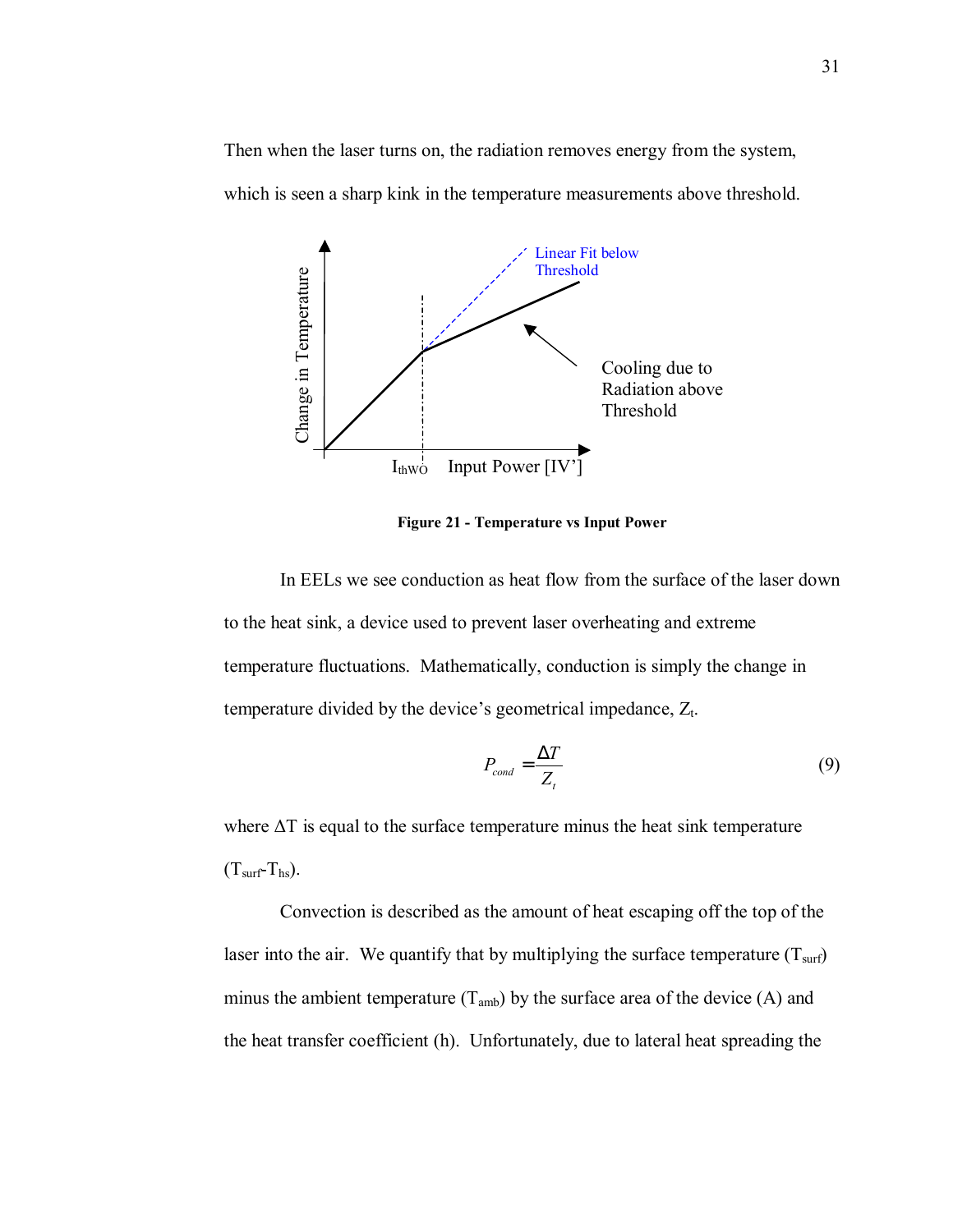heating area is not limited by surface area of the device. Therefore we must consider the effective area instead,  $A_{\text{eff}}$ . In the end the equation which describes convection is simply:

$$
P_{conv} = A_{eff} h (T_{surf} - T_{amb})
$$
\n(10)

By combining equations (8), (9), and (10) and the fact that energy in equals energy out, we can construct the total energy balance equation.

$$
P_{el} = P_{cond} + P_{conv} + P_{rad}
$$
  
\n
$$
IV' = \frac{T_{surf} - T_{hs}}{Z_T} + A_{eff}h(T_{surf} - T_{amb}) + P_{rad}
$$
\n(11)

In equation (11) all of the values except for  $Z_t$  and  $A_{\text{eff}}$ h can be determined through direct experimental observation.

 $Z_t$  and  $A_{\text{eff}}$ h can be solved for experimentally by using equations (11) and setting the current to zero. In doing so can we find  $A_{\text{eff}}$ h in terms of  $Z_t$  and temperature.

$$
A_{\text{eff}}h = \frac{\Delta T_0}{Z_t(T_{\text{amb}} - T_{\text{surf}})_0} \tag{12}
$$

In this equation,  $\Delta T$  and  $(T_{amb} - T_{surf})$  are the values for the various temperature values when  $I = 0$ . By taking equation (12) and substituting it into equation (11) we can solve for  $Z_t$  in terms of experimentally measurable quantities.

$$
Z_{t}IV' = \Delta T - \Delta T_{0} \left( \frac{T_{surf} - T_{amb}}{\left( T_{surf} - T_{amb} \right)_{0}} \right)
$$
 (13)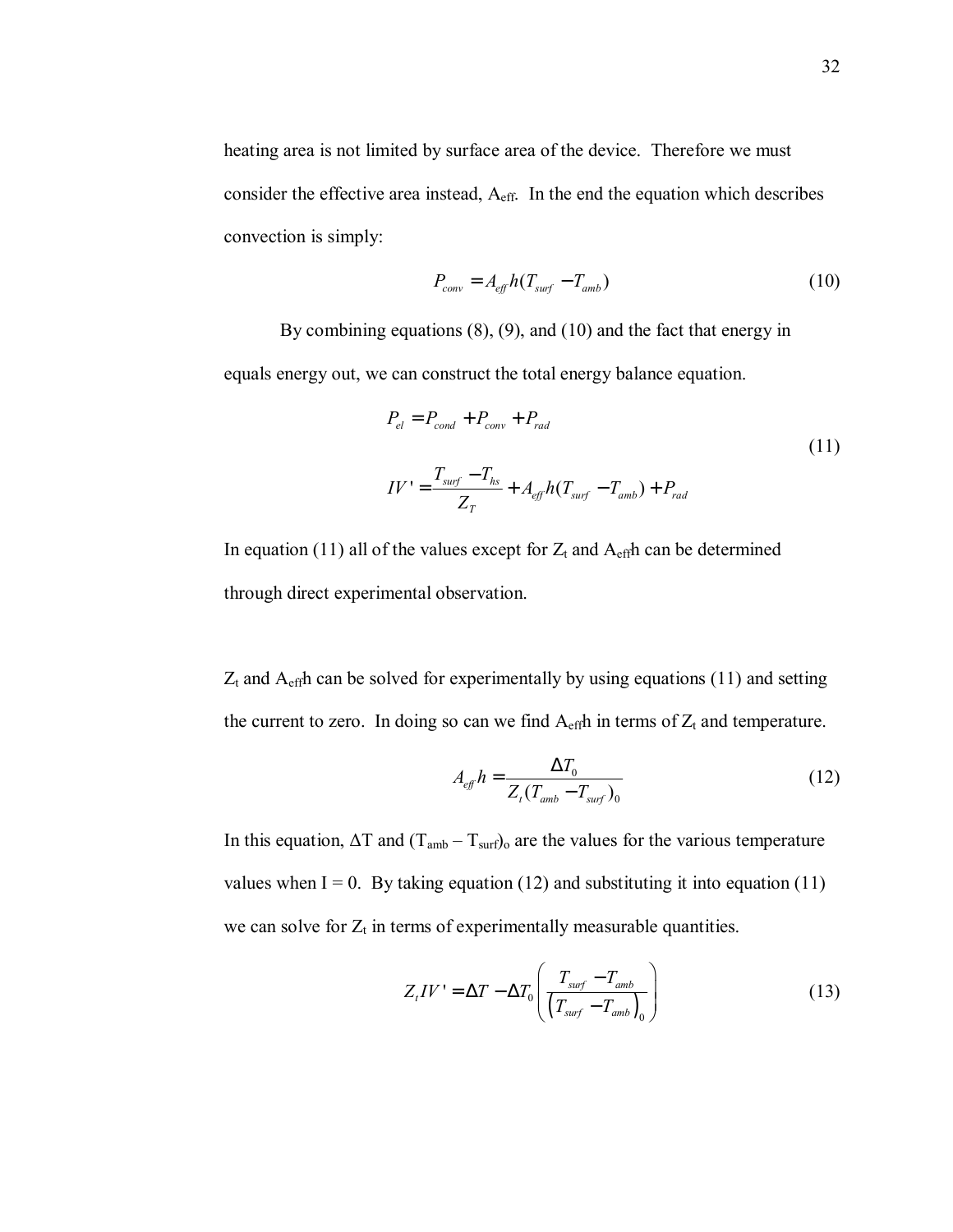By plotting the right hand side of equation (13) versus IV', we can get  $Z_t$  by finding the slope of the line below threshold, an example of such a calculations is shown in Figure 23. With a value for  $Z_t$  we can plug it into equation (12) and solve for Aeffh.



Figure 22 – Theoretical IV' vs 
$$
\Delta T - \Delta T_0 \left( \frac{T_{surf} - T_{amb}}{(T_{surf} - T_{amb})_0} \right)
$$

At this point you may be asking, why are we only calculating  $Z_t$  below threshold? This is due to our definition of  $A<sub>eff</sub>$ , where we have no optical output ( $P_{rad} = 0$ ), which only occurs below threshold. Therefore in our calculation of  $Z_t$ we must only observe the area below threshold.

With our values for  $Z_t$  and  $A_{\text{eff}}$ h, in combination with our experimentally observed values ( $T<sub>surf</sub>, T<sub>hs</sub>, T<sub>amb</sub>$ ), we have all of the components of the total energy balance equation (11) except for  $P_{rad}$ , our unknown. With the total energy balance equation in place, we can begin looking at our experiment in detail.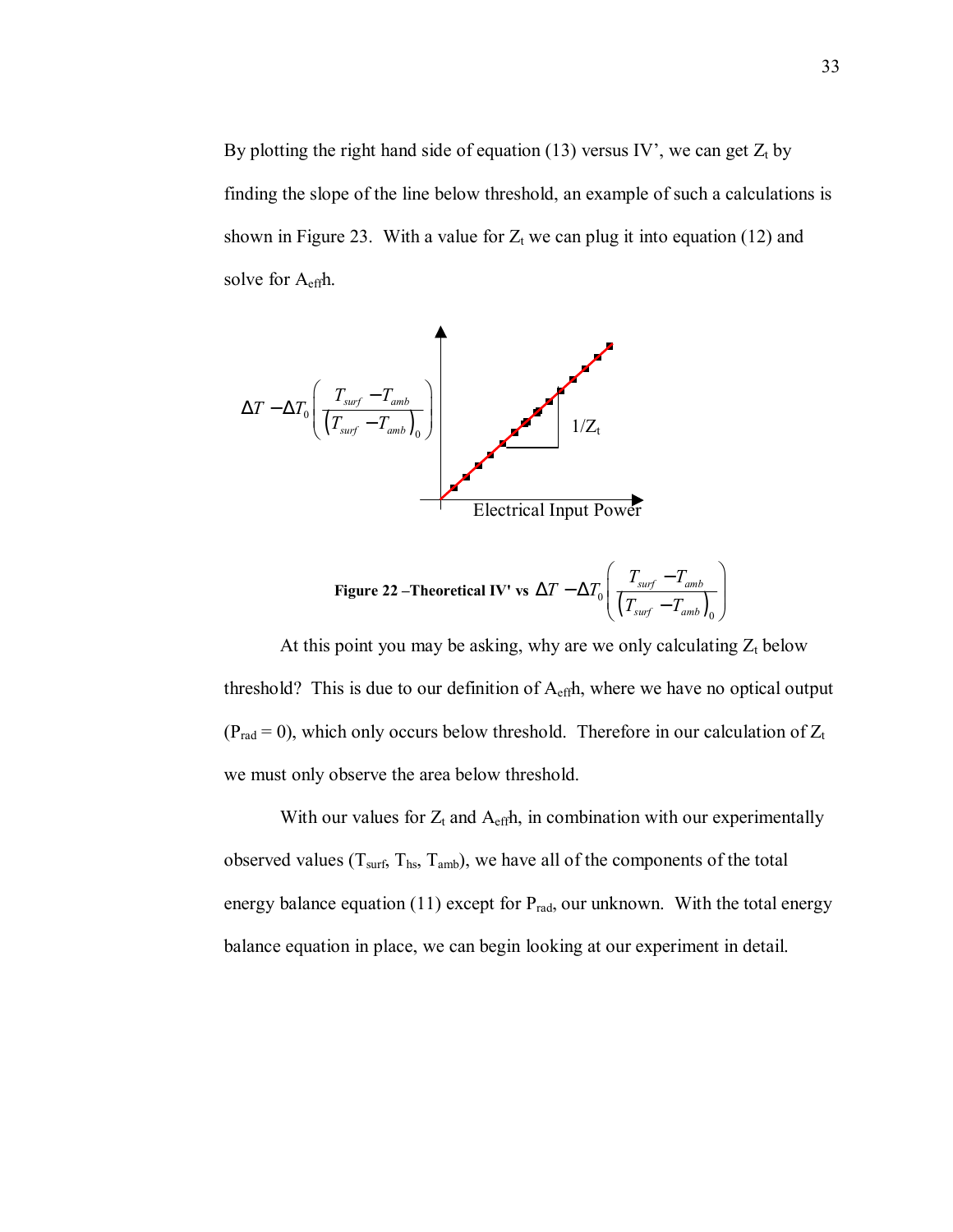# **Chapter 3 – THE EXPERIMENTS**

# **3.1 – Experimental Setup**

The objective of our research is to observe the thermal effects of optical feedback on EELs. To do this we need to design a setup that contains a) a method for controlling the temperature around the laser, b) a feedback cavity with which we can control the amount of optical feedback being injected into the laser, and c) a method for measuring the temperature of the device (the thermal profiling setup). For our experiment in particular we are working with a multiple quantum well InGaAsP/InP cleaved-facet laser. This means we are working with a semiconductor laser with a ridge wave guide and multiple quantum wells within the active region. From here on we shall refer to this laser as laser #1, this laser would resemble the one shown in Figure 24.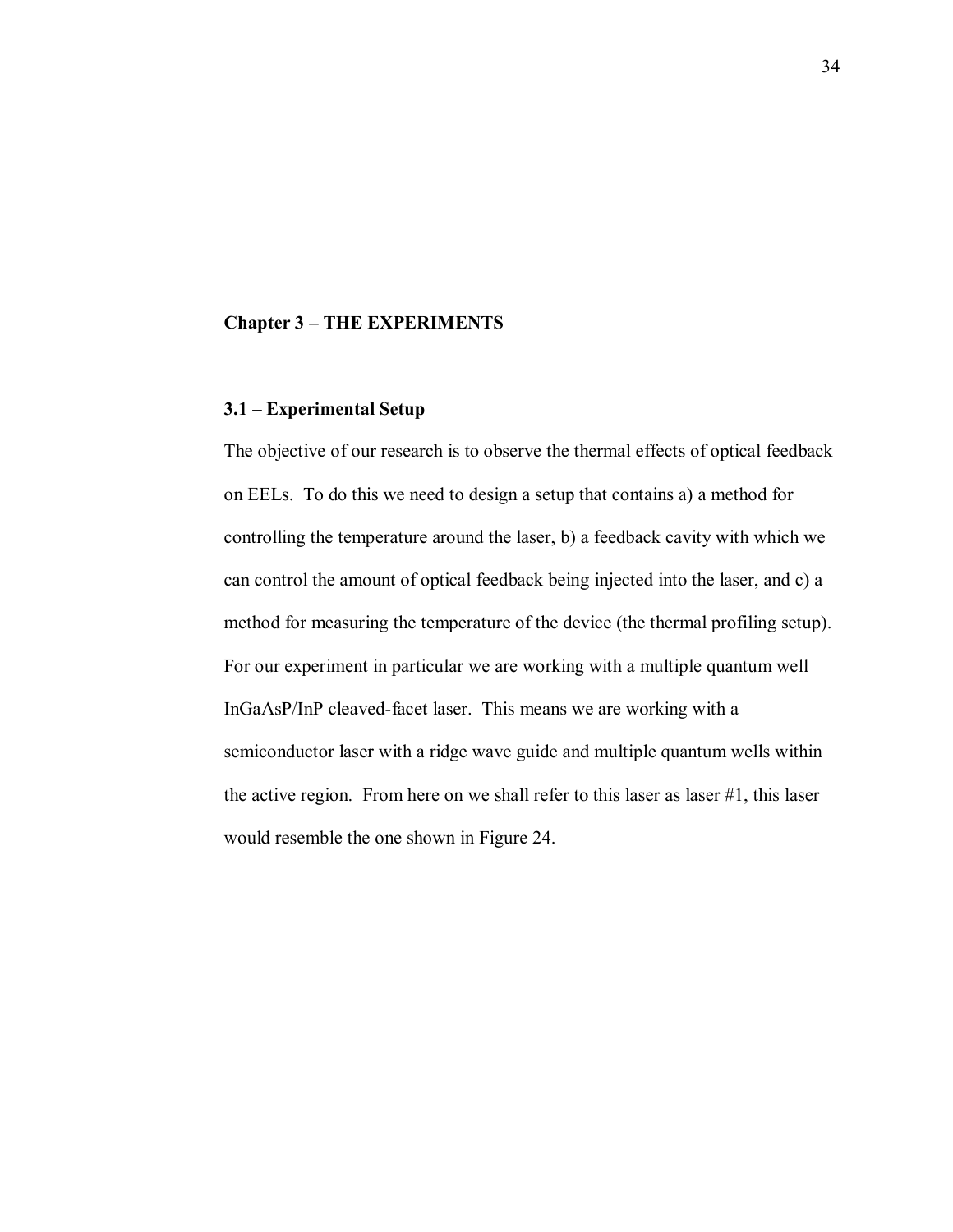

**Figure 23 – Example of the Laser use in our Experiment – Figure taken from [13]** 

The laser is thermally controlled by a peltier cooler placed under a heat sink in order to prevent extreme temperature fluctuations. Throughout our experiments the heat sink temperature is set to  $18^{\degree}$  C.

Figure 25 shows a schematic of our experimental setup.



**Figure 24 - Experimental Setup #1** 

Light that is emitted from the laser passes through a lens that collimates the beam. From there the light passes through a set of attenuators, used to control the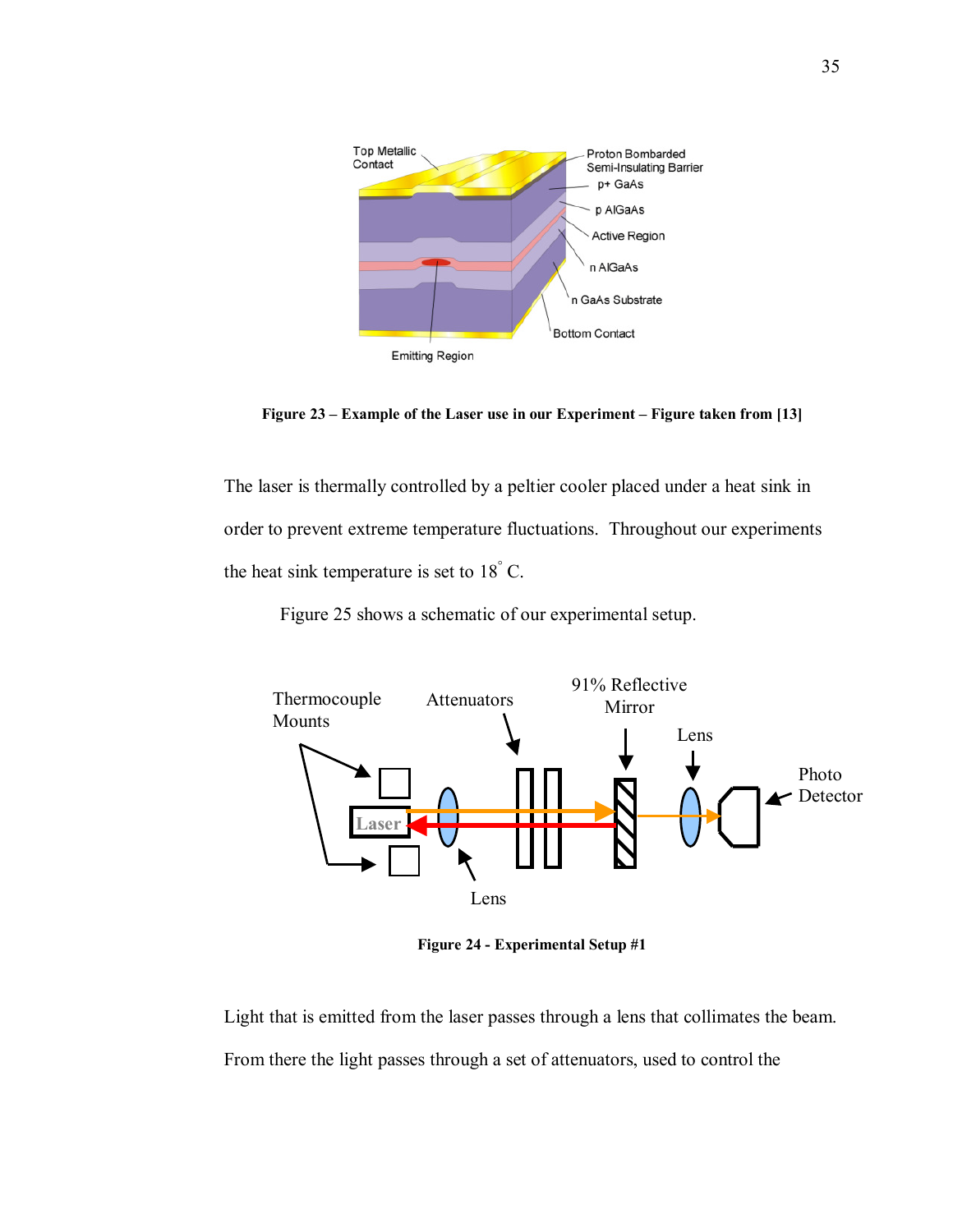amount of optical feedback, to the 91% reflecting gold coated mirror. At this junction most of the light is back reflected into the laser forming our 38 cm feedback cavity. The remaining 9% of the light passes through the mirror and is focused with another lens before entering the photodector.

During our time in lab we worked with another 5 quantum well InGaAsP/InP cleaved-facet laser with a gain peak at 1.54 µm, which we call laser #2. We used laser #2 in an alternative setup in which a beam splitter was used to create the feedback cavity shown in Figure 26. In this setup the light is collimated at the first lens. At the beam splitter, half of the output beam passes straight through the beam splitter to the photodector, while the other half is reflected upwards 90° towards a 99.8% reflecting mirror. The light incident to the reflecting mirror is back reflected into the beam splitter. At the beam splitter, the light is split again with half of it being directed towards the laser as optical feedback, and the other half being lost as excess. In this setup, only 25% of our total output beam is used for optical feedback.



**Figure 25 - Experimental Setup #2**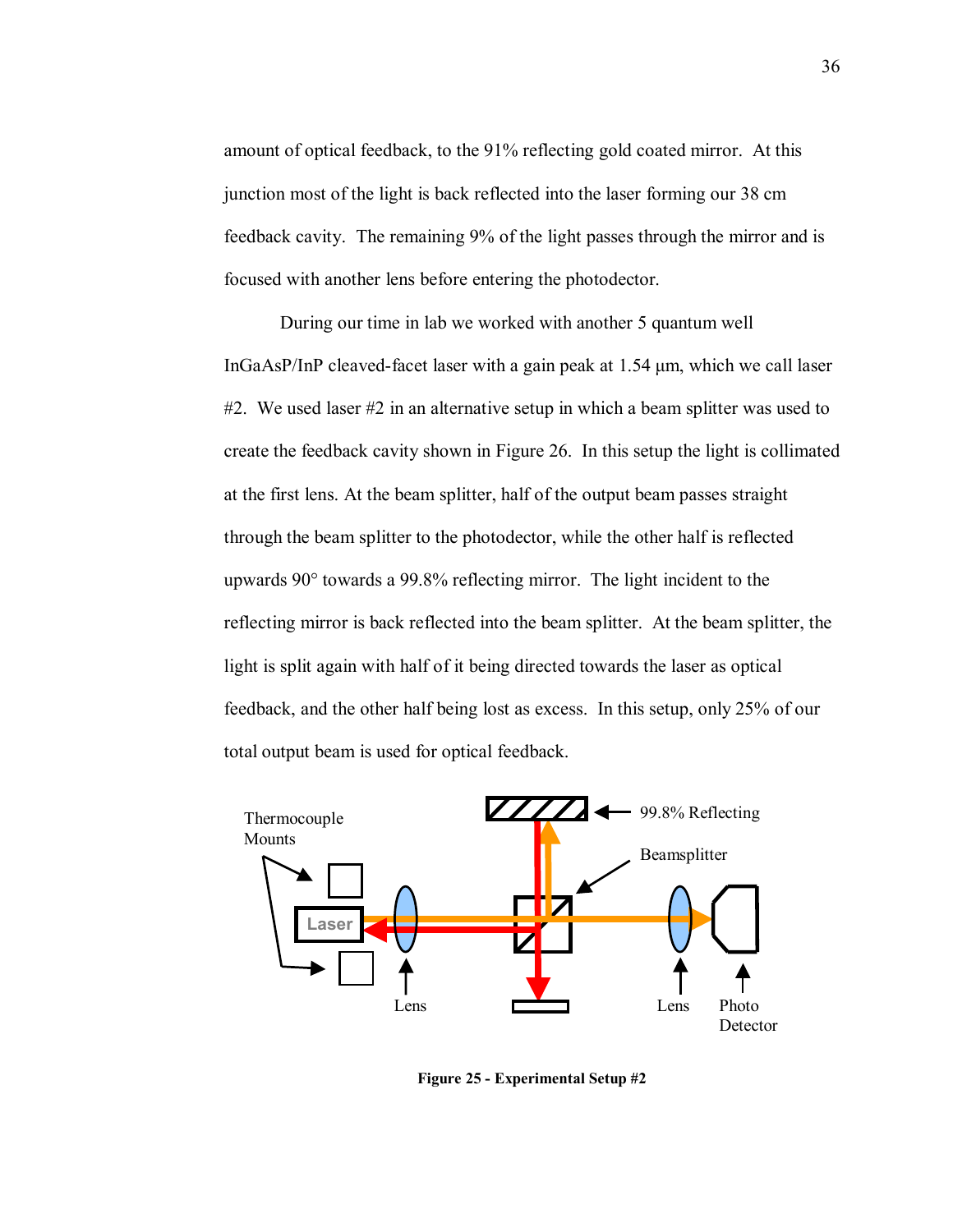Although we eventually abandoned this setup in order to increase the total amount of feedback (by switching to setup #1), it was used for a successful section of our project in which we were able to plot  $P_{rad}$  using our thermal calculations; this will be discussed further in the results section.

 With our feedback cavity in place, we can now focus on our techniques for thermal profiling. Today one of the most common methods for noninvasive temperature measurements is the use of micro-thermocouples. A microthermocouple is made up of two small wires (typically copper and constantan) soldered together at the tip, as shown in Figure 27. **Copper** Wires coated in insulation

When exposed to a temperature, a voltage difference is generated between the wires according to the Seebeck Effect:

$$
U = \gamma(\Delta T) \tag{14}
$$



**Figure 25 – Detail of a Mirco-thermocouple** 

where is the U is the voltage difference and  $\gamma$  is the Seebeck coefficient. For our thermocouples in particular  $\gamma = -35$ . This conversion of voltage to temperature is easy thanks to thermocouple boxes which do the mathematical calculation automatically. In our experiment, we used three  $25x25 \mu m^2$  NIST-traceable micro-thermocouples with an accuracy of 200 mK and a precision of 10 mK, depicted in Figure 28.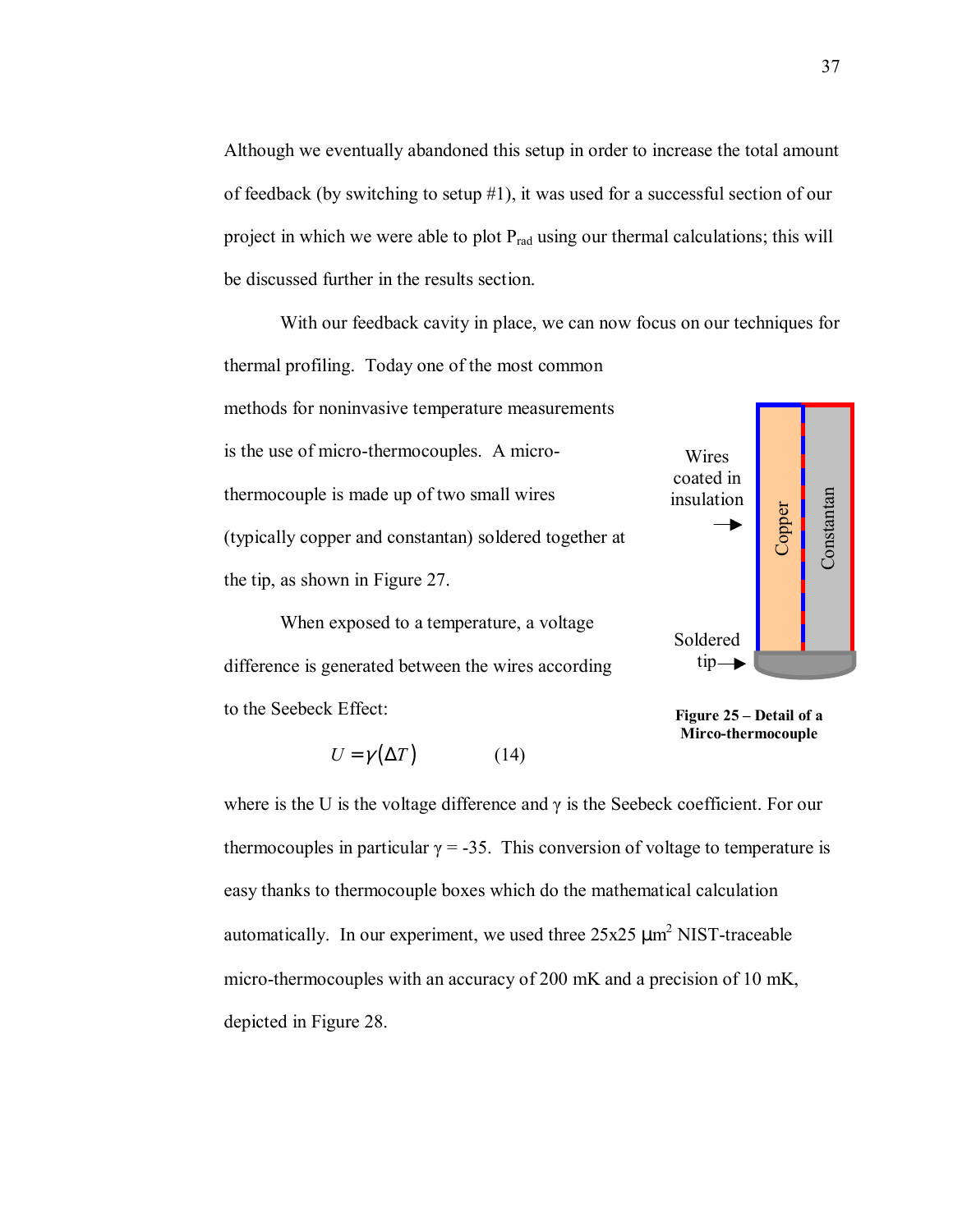

**Figure 26 - Actual Micro-Thermocouple compared to a Human Hair** 

The placement of the micro-thermocouples used for our experiment is shown in Figure 29. One thermocouple was placed on the EEL ridge above the active region to measure surface temperature  $(T<sub>surf</sub>)$ . One was placed on the heat sink surface to monitor changes in temperature  $(T_{hs})$ . The final thermocouple hovered above the setup to monitor changes in ambient temperature  $(T_{amb})$ .



**Figure 27 - Experimental Placement of Thermocouples**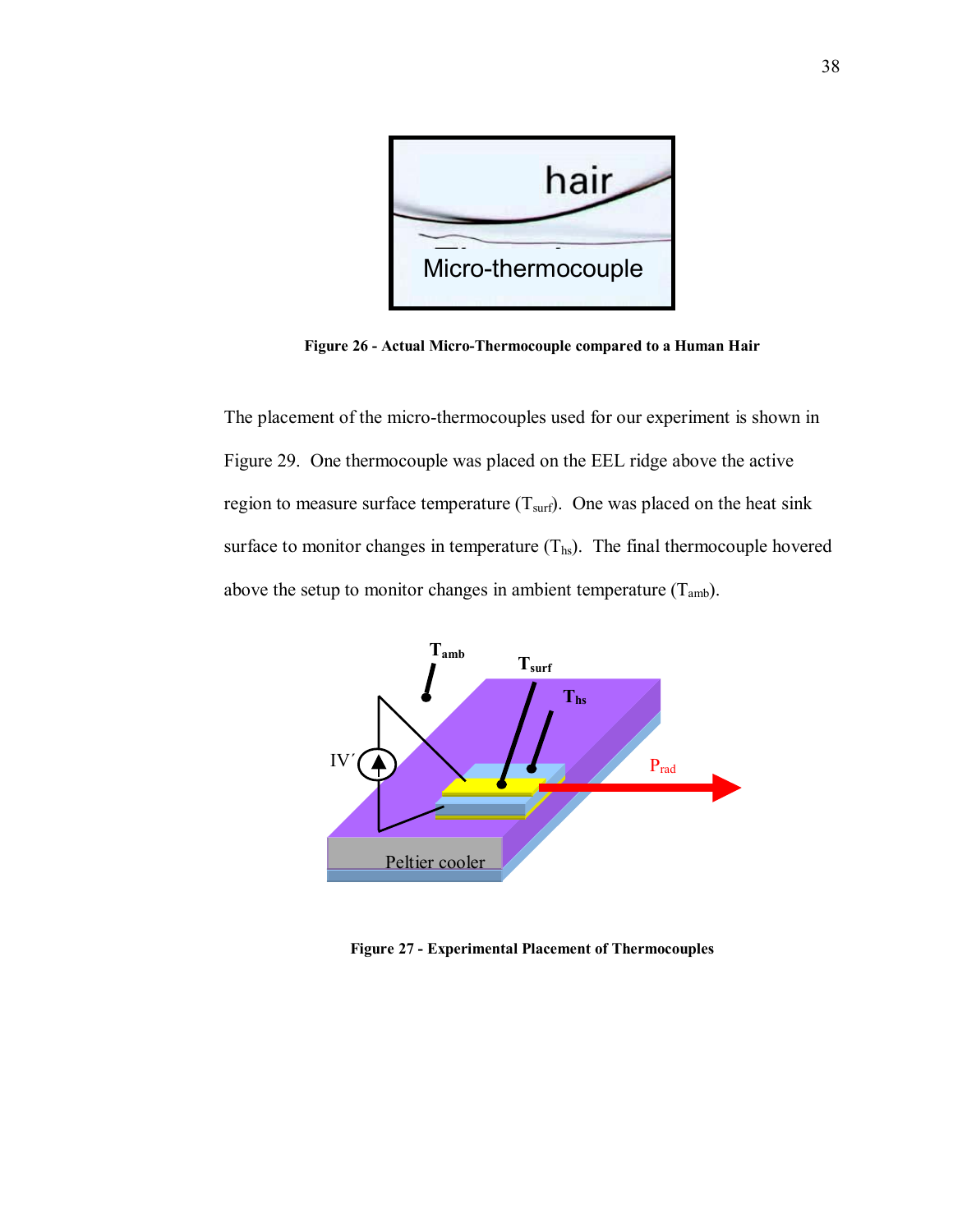#### **3.2 – Experimental Setbacks and Solutions**

In the process of conducting a successful experiment one runs into a number of problems that need to be solved before the project can move forward. Throughout the duration of this project we encountered three major issues  $-$  the thermocouples, laser selection, and back reflected light hitting the thermocouples.

# **3.2.1 – Thermocouples**

The first major issue we encountered involved the micro-thermocouples. For best results, the thermocouples must be calibrated to read within 0.1°C of each other on the same temperature controlled device. Since each thermocouple is soldered by hand in lab, we found this to be a challenging task. Finally, the issue was solved by perfecting a technique for thermocouple construction described in detail in Appendix A.

The second and more pressing issue encountered with the thermocouples involved them picking up the current running through the laser and shorting out the temperature box to which they were connected. This is clearly visible in the ∆T graph shown in data Figure 30, when the heat sink thermocouple was picking up a current.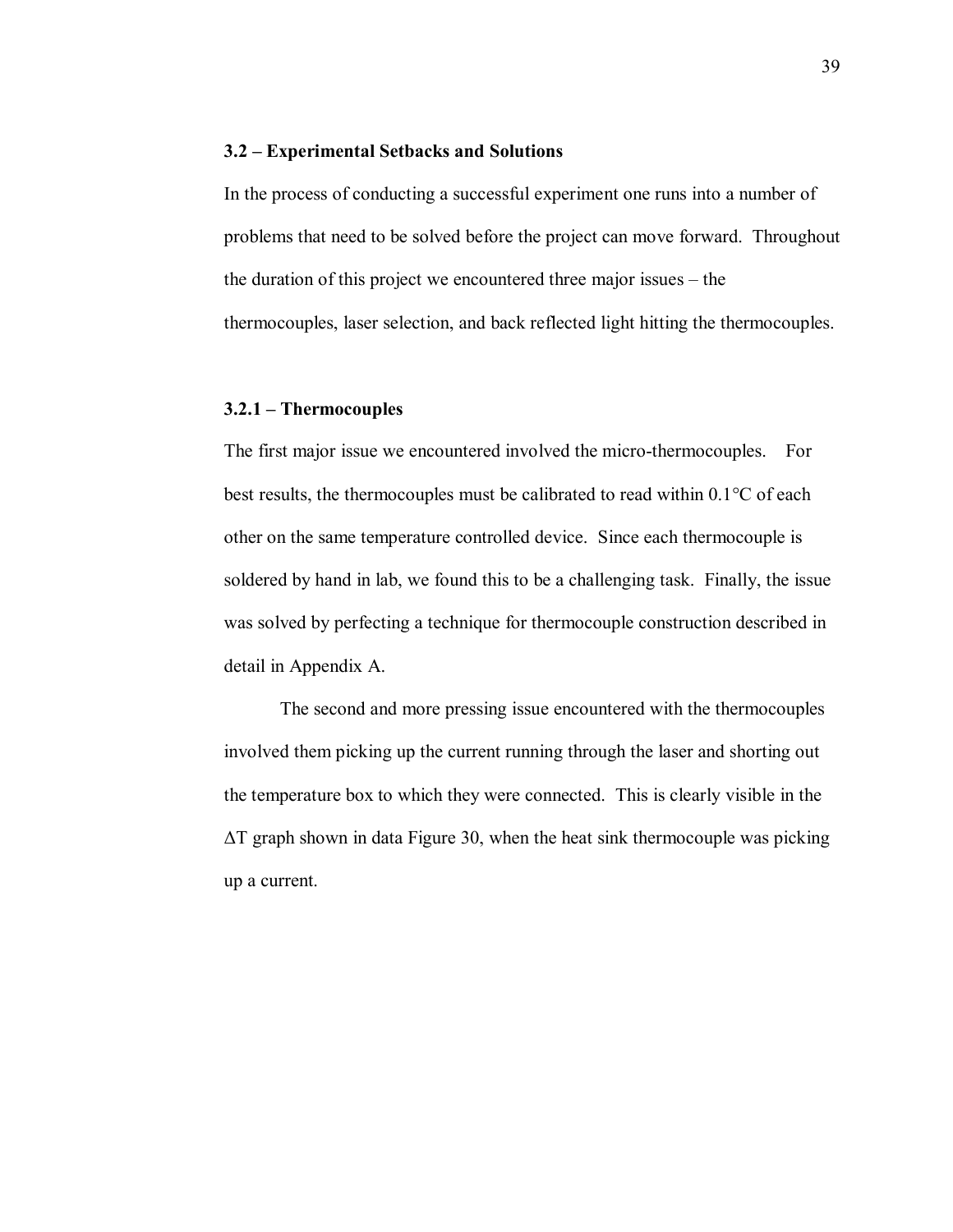

Figure 28 – Change in Temperature vs Current when the thermocouples are picking up a **current off the laser surface and shorting out the temperature box** 

In order to prevent the effects seen in Figure 30, we had to insulate the tip of the thermocouple from the laser without decreasing the thermocouple's ability to detect temperature. Our solution was to coat the top of a thermocouple with a thin layer of super glue. Procedures for the application of super glue are also included in the thermocouple construction Appendix A.

#### **3.2.2 – Laser Issues**

In the world of lasers, there are various types of EEL. For our experiment, we needed to find an EEL which was arranged in order to maximize our temperature measurements by having heating elements within the device close to the laser surface.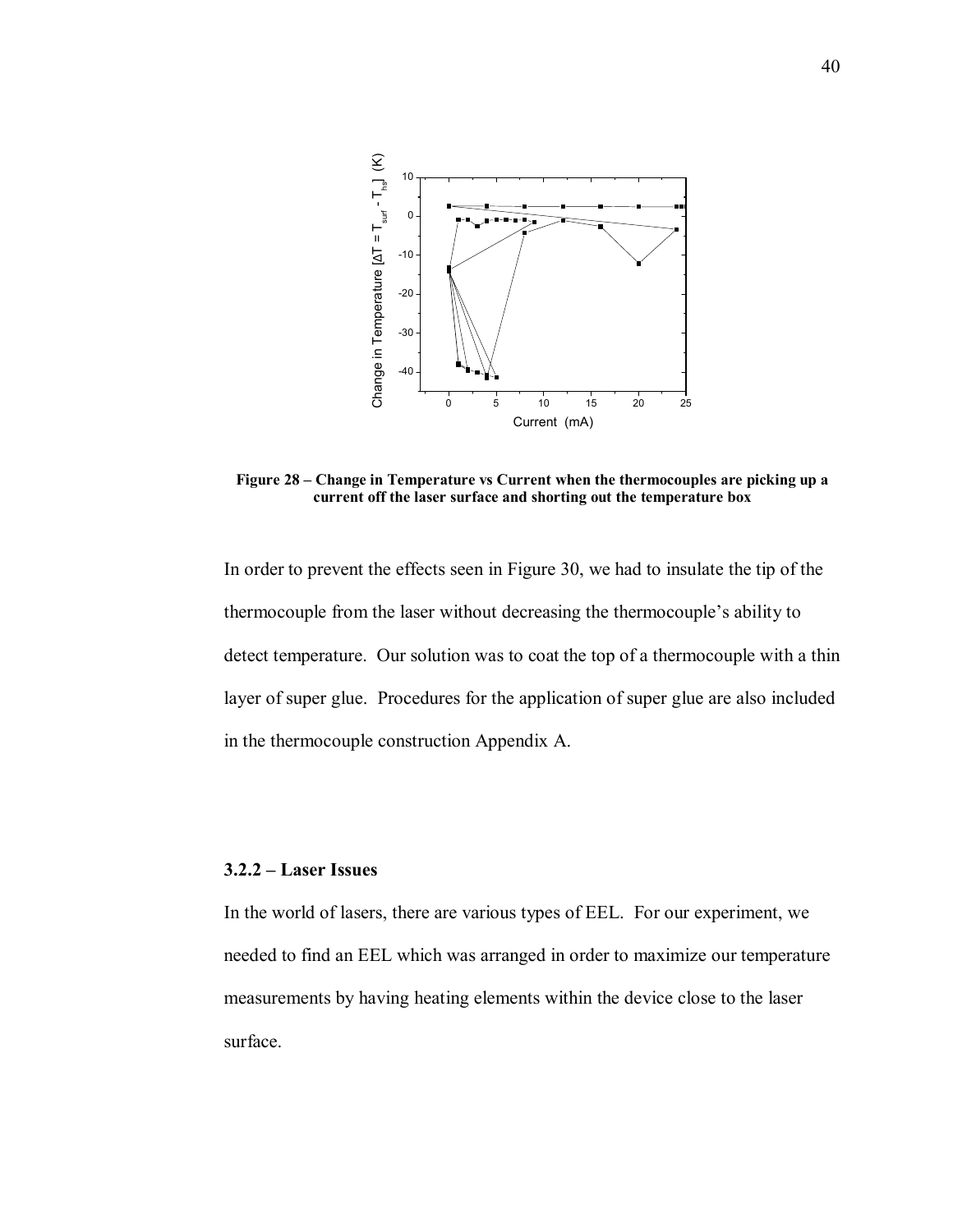Thinking back on our discussion of EEL construction we remember that an ELL consist of two major regions: the cap and substrate, which are either comprised of the positively (p-type) or negatively (n-type) doped materials. Due to the p-doped material's high resistance, large amounts of electrical heating occur in that region during lasing. In order to maximize cooling in the laser, EELs are usually mounted with the p-side adjacent to the heat sink. This arrangement is called p-side down. In order to achieve the clearest thermal measurements, we used a p-side up laser for our experiment, although this proved more challenging than it sounds.

In a number of cases, when we were able to find a p-side up laser, we found that they were either mounted poorly for cooling, or had such a low maximum output power that they did not produce sufficient cooling to be detected by our thermocouples. Most p-side up lasers we found were side mounted, as shown in Figure 31.



**Figure 29 - Side Mounted p-side up Lasers**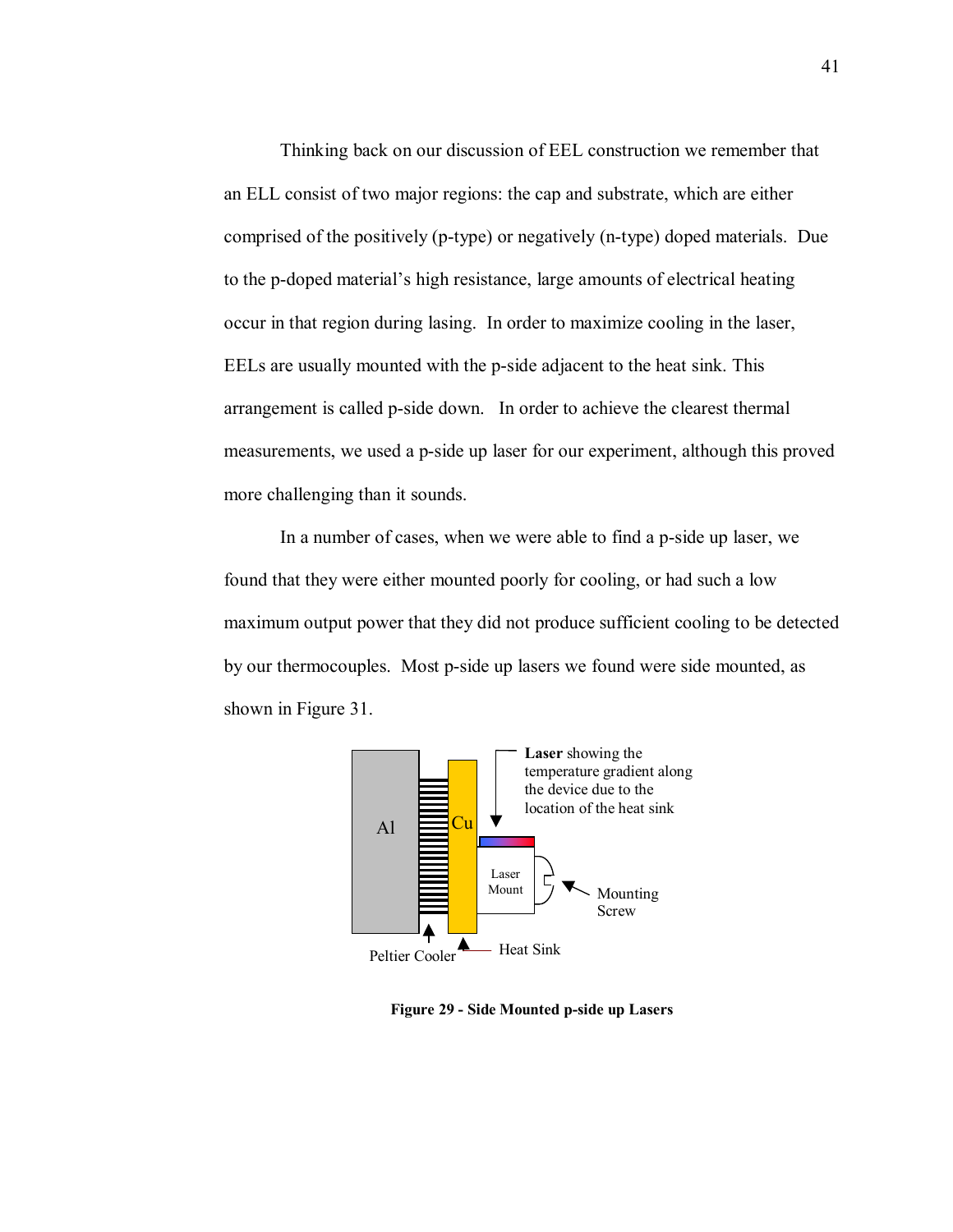By mounting the lasers to the front of our heat sink we achieved uneven cooling along the device, producing much higher temperatures at the front of the device and skewing our data.

 In the end we found that EELs consisting of p-side up configuration, which were mounted from below, while still processing a high optical output power, performed best for our experiment.

### **3.2.3** – Back reflected Light striking the Thermocouples

Once we began taking data, we found that with feedback we were experiencing a large amount of additional heating above threshold as shown in Figure 32. As you may remember from our previous discussion, above threshold current we expect cooling due to the photon emission. The drastic increase in slope in the with feedback case implies excess heating above threshold.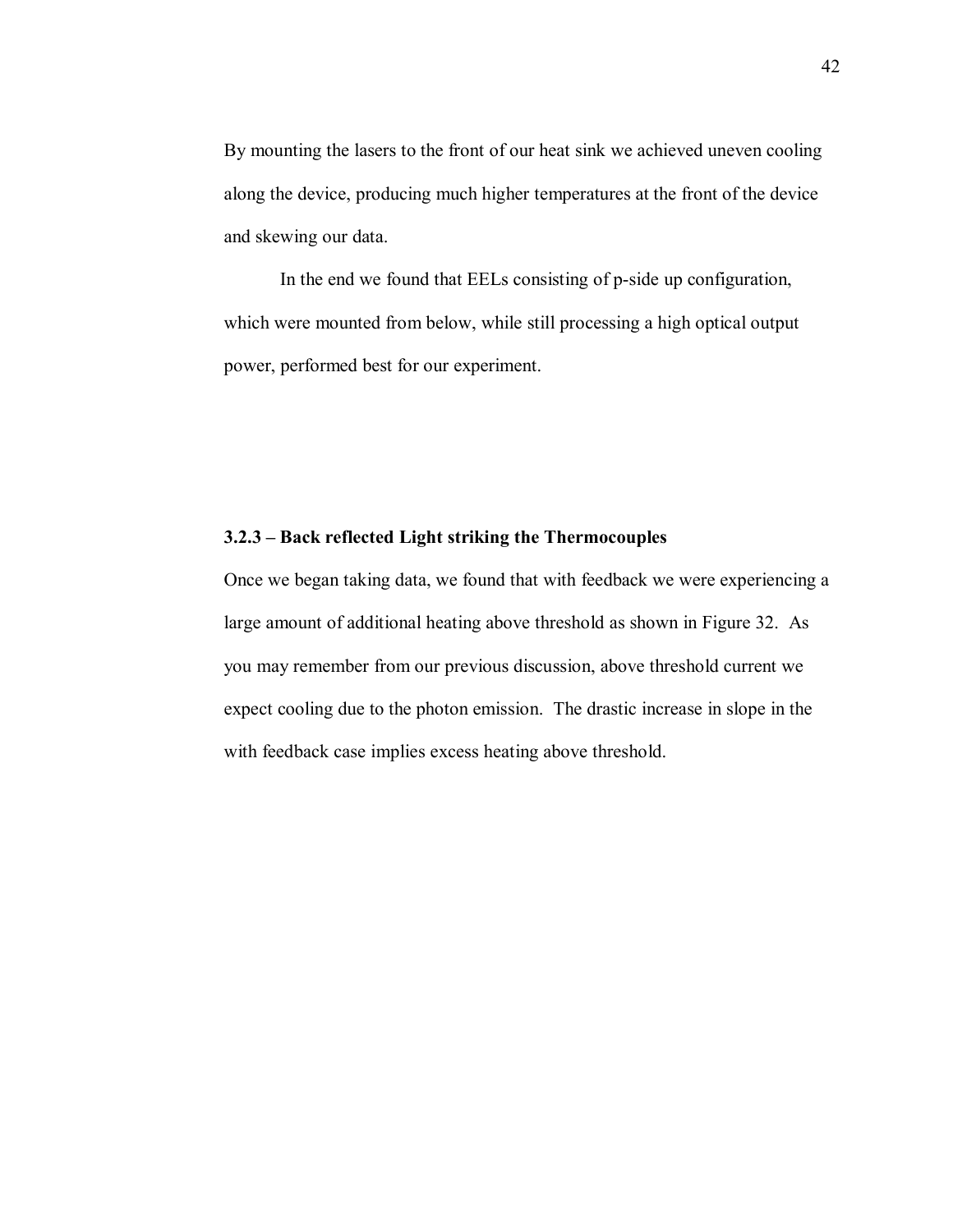

**Figure 30 - Extreme Excess heating above threshold due to back scattering light striking the Thermocouples** 

When considering what was causing this extreme heating we had to consider how back reflected light effected the overall heating and cooling of the system. When back reflected light reaches the laser facet, the light has three options 1) to be coupled into the cavity as optical feedback, which increases the optical output power and eventually cools the system, 2) to be absorbed by the material surrounding the laser facet, increasing the external temperature, or 3) passing over the top of the laser. After some careful thought, we decided that this heating was caused by photons hitting the thermocouple as they passed over the top of the device face, as depicted in Figure 33(a).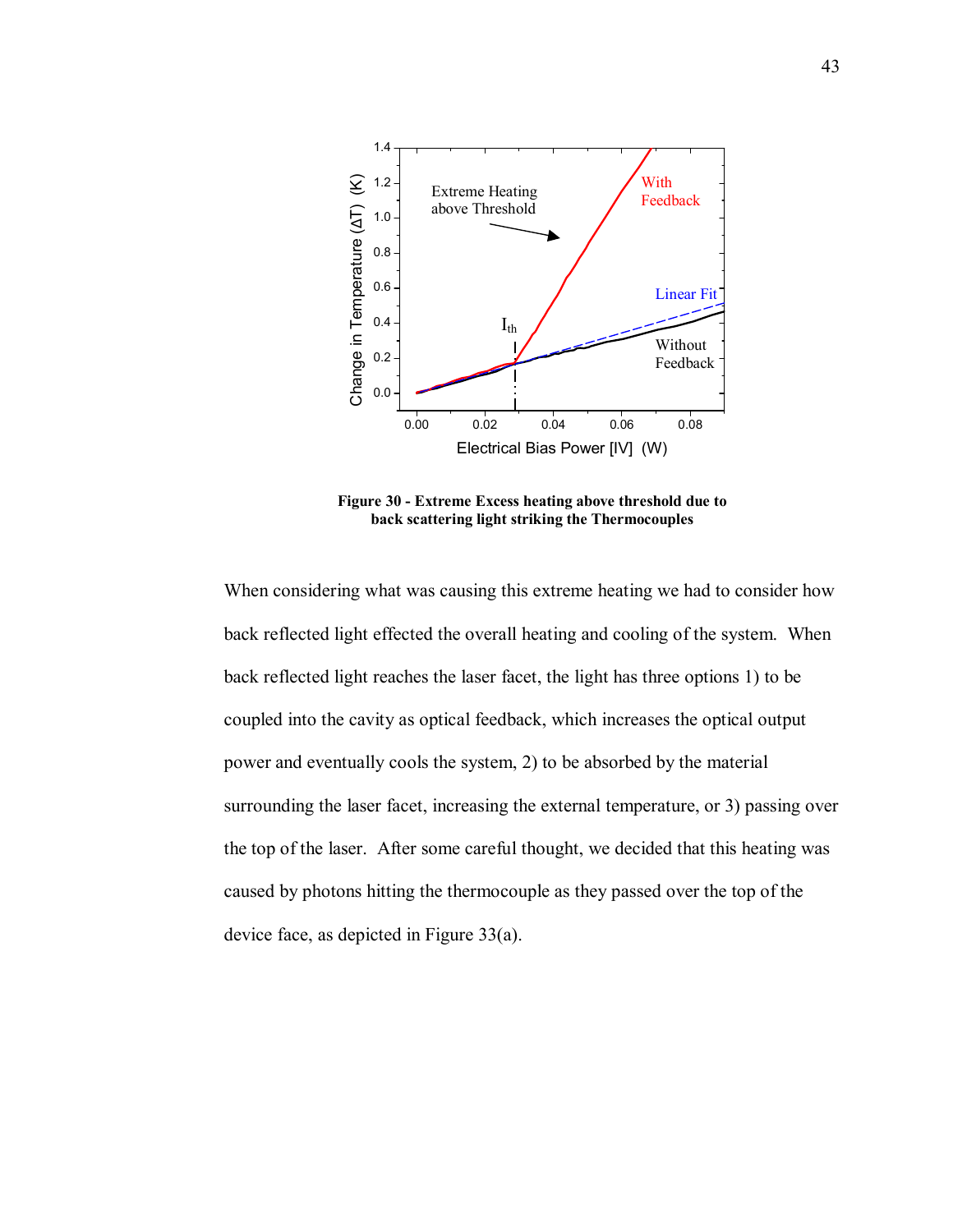

**Figure 31 - Detail of back reflected light's affect on the laser surface** 

Initially we attempted to correct for this problem by being more precise in our optical alignment; this produced little change. We then attempted to move the thermocouples to the back of the device, still producing little change. The ultimate solution lay in a black painted razor blade. We positioned the razor blade just above the laser surface to prevent excess back reflected photons from striking the thermocouples. We found this technique was most effective when the razor was positioned extremely close to the actual lasing facet, as shown in Figure 33(b).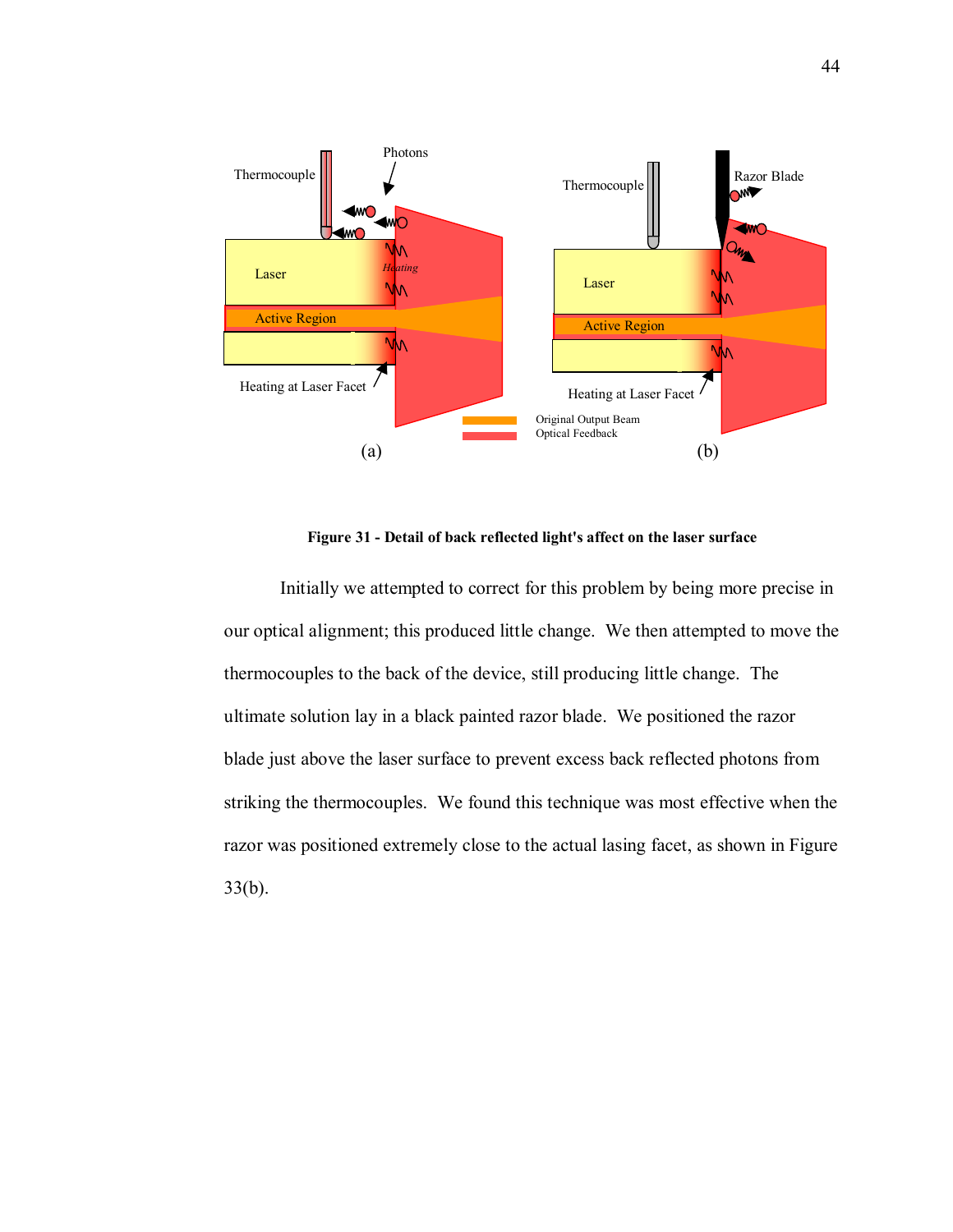#### **Chapter 4 – RESULTS**

# **4.1 – Quantifying the Shift in Threshold Current using Thermal Profiling**

From our previous discussions of the thermal behavior of EEL, we should see cooling of the laser when it is biased above threshold. In our experimental data, we observed a linear increase in the change in temperature (∆T) below threshold as current was increased, followed by a decrease in slope as photons were emitted, taking heat away from the system. This phenomena is seen in Figure 34.



**Figure 32 - Change in Temperature vs Electrical Power for the without Feedback Case**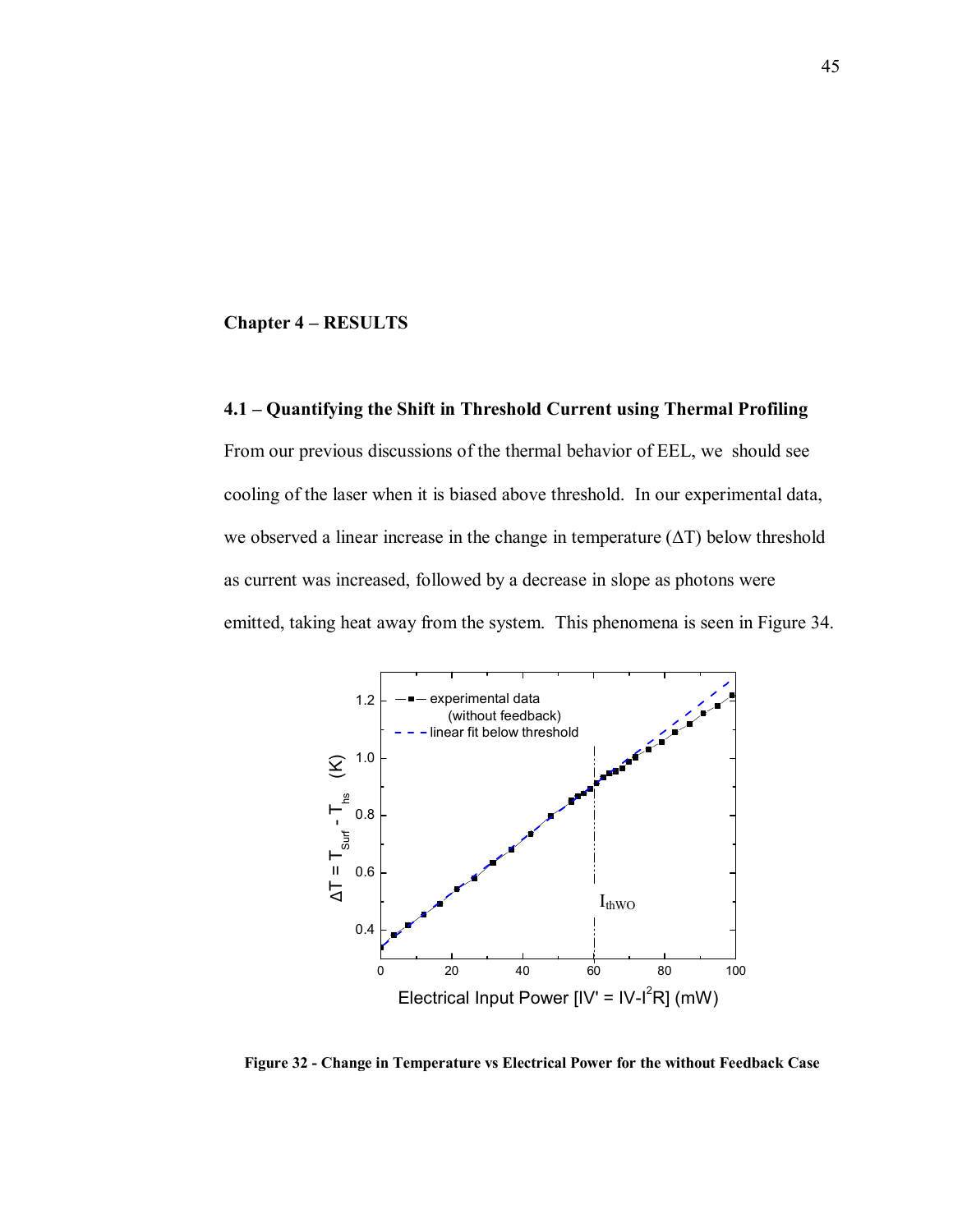By adding optical feedback to the laser, we expect that more photons will leave the cavity, taking more heat away from the system, producing additional cooling. Unfortunately, this phenomena is difficult to observe since not all of the back reflected light gets coupled into the laser cavity. The extra light is absorbed by the front facet of the laser and causes additional heating of the device. Therefore, in our experimental data in the with feedback case, we observed cooling above threshold, although not enough to surpass the without feedback case, shown in Figure 35.



**Figure 33 - Change in Temperature vs Electrical Power - With and Without Feedback Cases**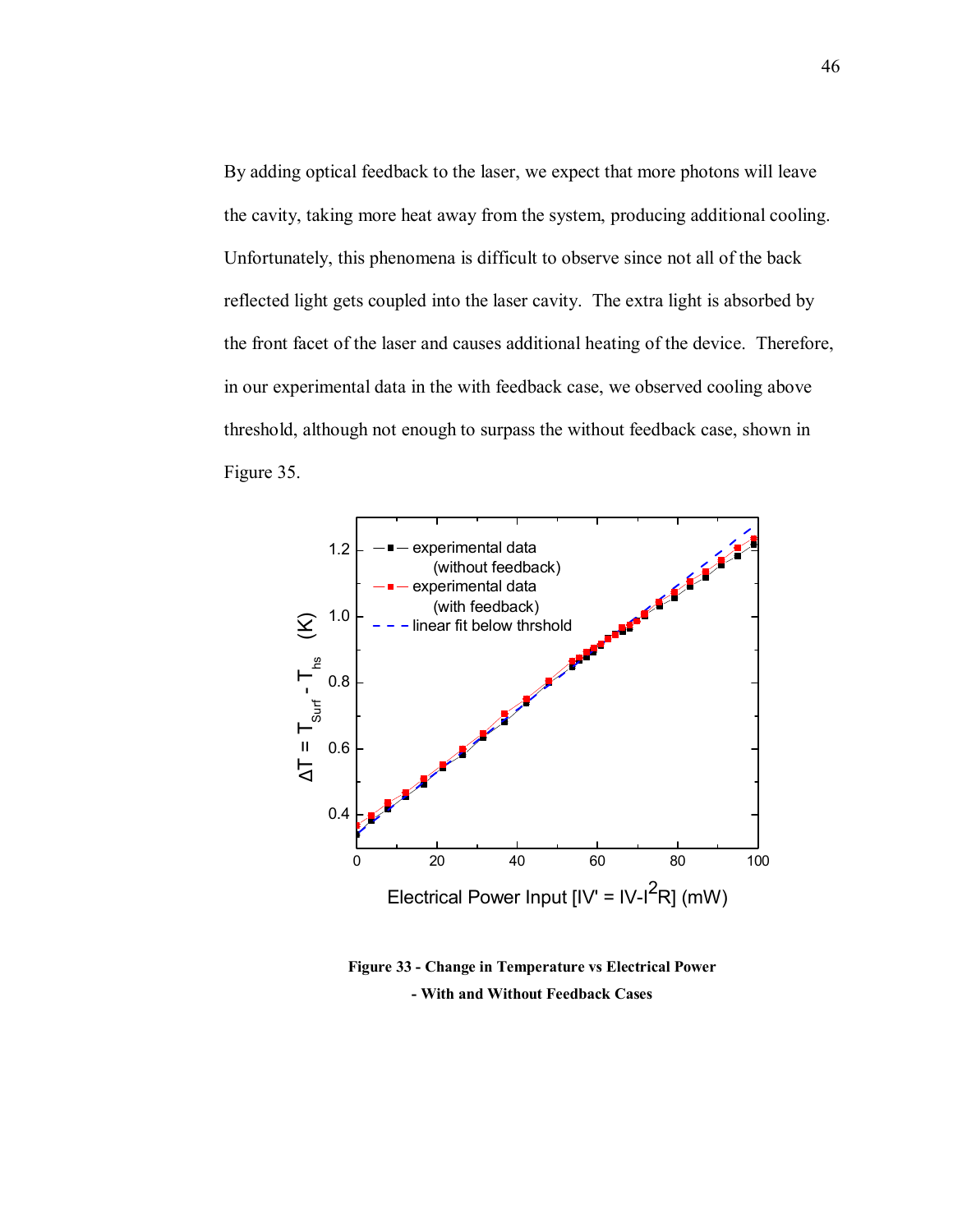By closely observing Figure 35, one can see the clear demarcation where the thermal measurements fall away from the linear fit. This point is of particular interest since lasers exposed to optical feedback will reach threshold before lasers without. Therefore if we hope to prove that thermal measurements can be used to detect optical feedback, we should observe a threshold shift in the thermal data. In order to highlight this point we have graphed  $\Delta T$ 's deviation from the linear fit below threshold for with and without feedback in Figure 36.



**Figure 34 - Deviation from the Linear Fit - With and Without Feedback** 

In Figure 36, the black line is the linear fit of the data above threshold, while the green lines are the corresponding confidence bands. By observing this graph it is apparent that we do have a shift in threshold with feedback. In this graph we see that the threshold current without feedback is  $I_{thWO\text{-temp}} = 60 \pm 2.25 \text{ mW}$ , while the threshold current with feedback is  $I_{thW\text{-temp}} = 55 \pm 2.25 \text{ mW}$ . With quantitative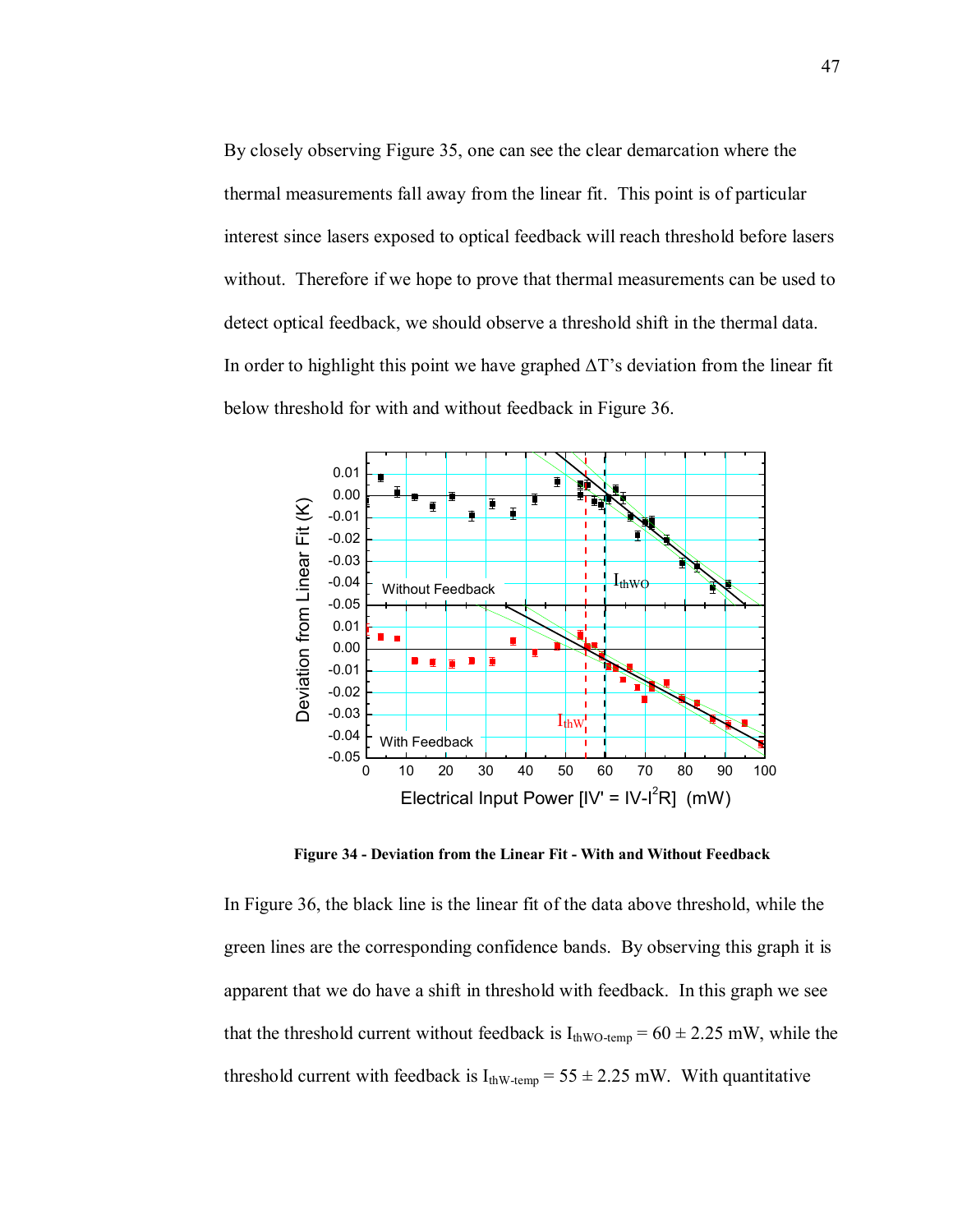numbers for threshold currents from our thermal data we can compare these to our direct optical data. In Figure 37, we have graphed the optical output power (both the directly measured6 and thermally calculated) versus the electrical input power for the with and without feedback cases.



**Figure 35 - Optical Output Power vs Electrical Input Power** 

On this graph we see the clear threshold shift and the corresponding threshold currents. We find threshold current with feedback is  $I_{thW} = 58.0 \pm 0.5$  mW, while threshold current for the without feedback case is  $I_{\text{thWO}} = 61.5 \pm 1.0$  mW. A summary of our observed threshold input powers for the optical and thermal data are shown in Table 1.

| Table 1 – Observed Threshold Input Powers |                  |                   |  |  |
|-------------------------------------------|------------------|-------------------|--|--|
|                                           | Thermal          | Optical           |  |  |
| Without Feedback                          | $60 \pm 2.25$ mW | $61.5 \pm 1.0$ mW |  |  |
| With Feedback                             | $55 \pm 2.25$ mW | $58.0 \pm 0.5$ mW |  |  |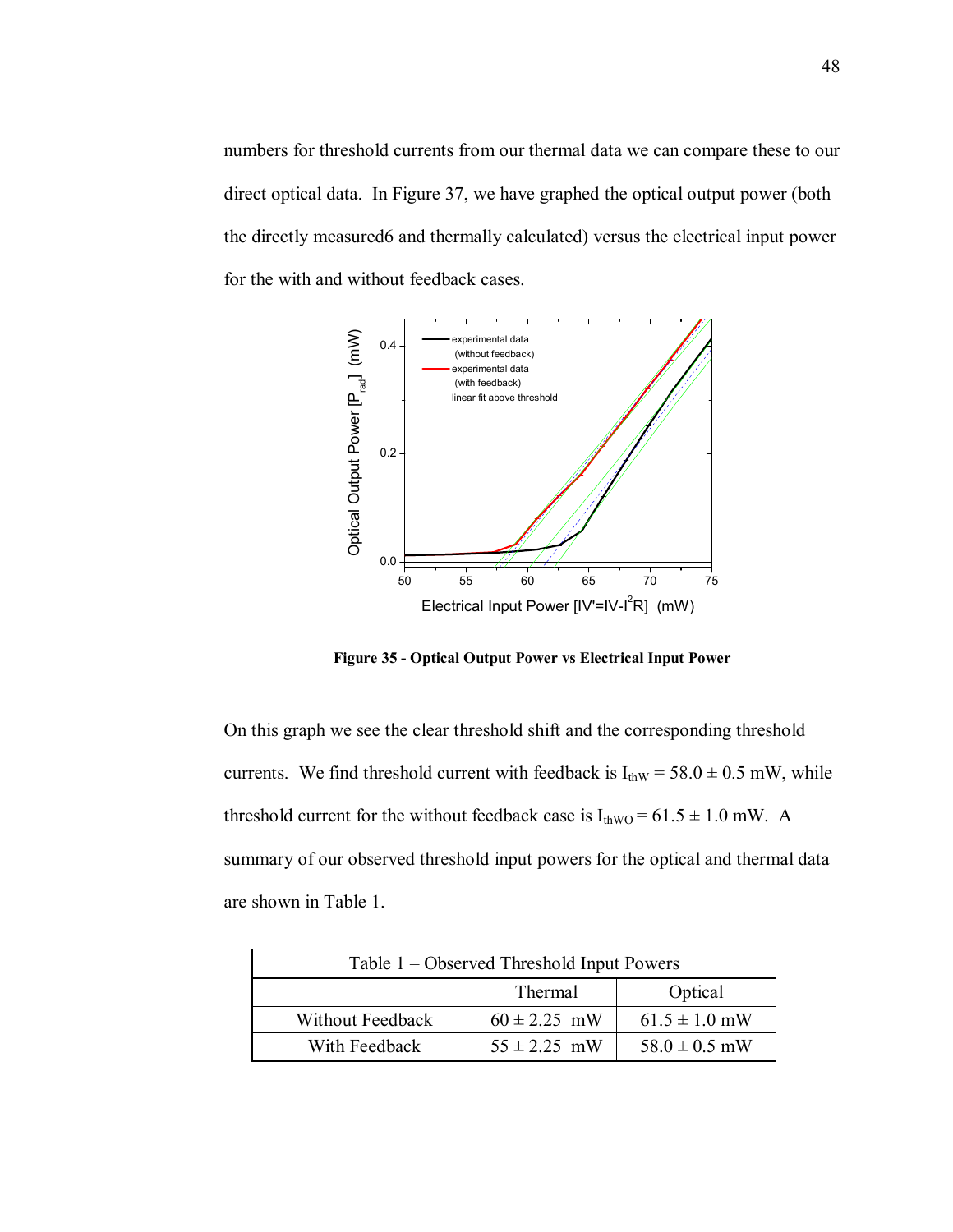At this point we are already beginning to see how successful thermal measurements are in the measurement of optical feedback. In order to strengthen this argument we prove how by using thermal measurements in conjunction with total energy balance model, we can solve for optical output power  $(P_{out})$ .

### **4.2 – Predicting Optical Output Power from Thermal Measurement**

In chapter 2, we studied the external heat exchange model in detail and found that it was easily adapted for thermal applications. Now it is time to put that equation to use, in order to solve for optical output power  $(P_{out})$ . Rearranging the terms in equation (11) we can set  $P_{rad}$  equal to our experimental terms.

$$
P_{rad} = IV' - \frac{T_{surf} - T_{hs}}{Z_T} - A_{eff} h (T_{surf} - T_{amb})
$$
 (15)

It is important to note that  $P_{rad}$  is not the same as the total optical output power,  $P_{out}$ . Rather  $P_{rad}$  is defined as the total power lost due to emission or absorption of photons. In the without feedback case,  $P_{rad} = P_{out}$ . While in the with feedback case, we have some additional heating terms to account for, which we shall explore in detail in the next section.

Also note that the total output power of the laser,  $P_{out}$ , is not the same as the optical power measured at the photodector  $(P_{PD})$ .  $P_{PD}$  only accounts for a fraction of the total output power. First, EELs emit light from both ends, decreasing the amount of optical power measured by the photodector by half. Secondly, only a fraction of that light is transmitted through the attenuators and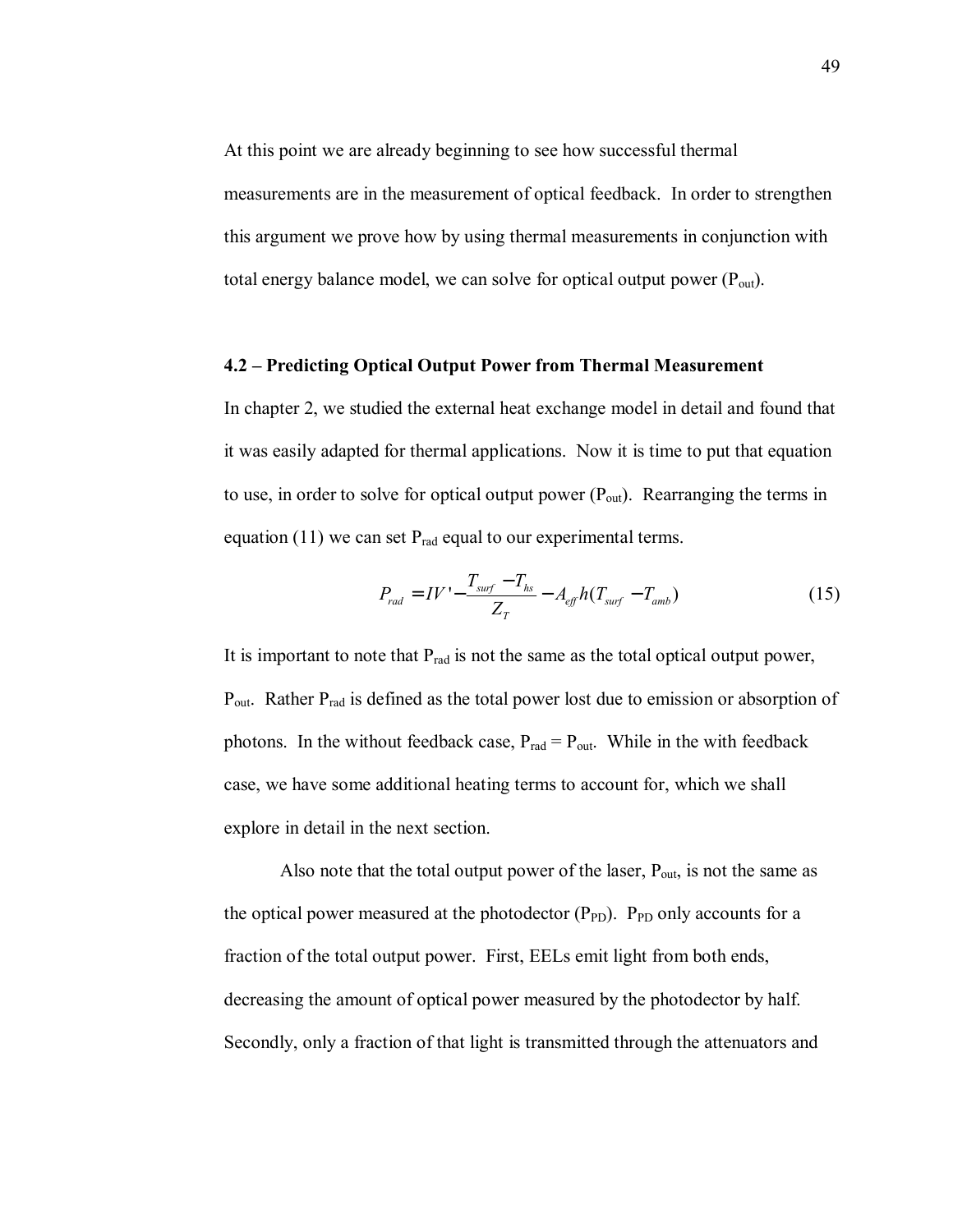external reflecting mirror reaches the photodetector. In order to account for these losses we must adjust our measured output power  $P_{PD}$ :

$$
P_{out} = \frac{2 \cdot P_{PD}}{T_{Mirr} T_{Atten}} \tag{16}
$$

In equation (16),  $P_{out}$  is the total output power of the laser.

# **4.2.1 – Modification of External Heat Exchange Model to account for Optical Feedback**

Once optical feedback is introduced into the laser, we must redefine the total energy balance equation (11) to account for optical feedback.

The fraction of output power that is back reflected into the lasing cavity is defined as the equivalent reflectivity  $(R_{eq})$ , which is described by the components of setup.

$$
R_{eq} = T^2_{ATTN} R_{MIRROR}
$$
 (17)

where  $R_{MIRROR}$  is the total reflectivity of the external mirror and  $T_{ATTEN}$  is the transmittance of the attenuators included in the setup.  $T_{\text{ATTEN}}$  is squared in the above equation to account for the initial and reflected trip of the light through the feedback cavity.

The fraction of back reflected light that is successfully coupled into the lasing cavity is defined by the coupling efficiency  $\rho$ . Therefore, the fraction of the light lost as additional heating around the laser facet is  $(1-\rho)$ . Combining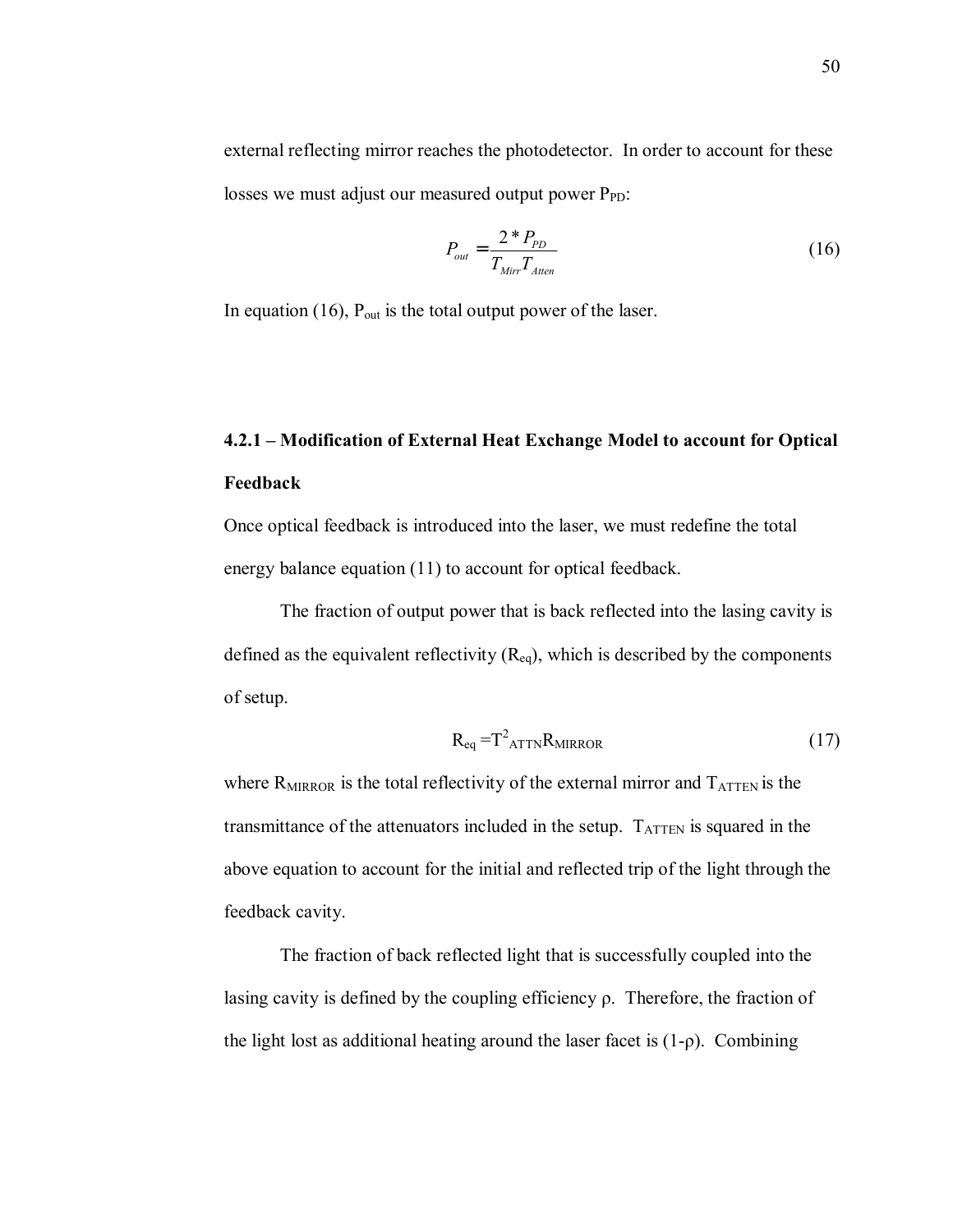these elements we can define the total optical output power for optical feedback as:

$$
P_{rad} = P_{out} - P_{out} R_{eq} (1 - \rho)
$$
 (18)

where P<sub>out</sub> is the total optical power emitted from the laser. When we add this to our total energy balance equation (11) and arrange the terms so that the heating terms are on the left hand side of the equation and the cooling on the other, we are left with the total energy balance equation under the influence of optical feedback:

$$
P_{out}R_{eq}(1-\rho) + IV' = \frac{T_{surf} - T_{hs}}{Z_T} + A_{eff}h(T_{surf} - T_{amb}) + P_{out}
$$
(19)

In order to use this equation to solve for  $P_{rad}$ , we must solve for it in equation (19), resulting in:

$$
P_{out} = \frac{IV - \frac{T_{surf} - T_{hs}}{Z_T} - A_{eff}h(T_{surf} - T_{amb})}{(\rho * R_{eq}) - (R_{eq} + 1)}
$$
(20)

# **4.2.2 – Calculating Thermal Impedance**  $(Z_t)$

Before solving for the output power ( $P_{rad}$ ) we must first solve for  $Z_t$  and  $A_{eff}$ h. Remember back to Chapter 2, we can solve for  $Z_t$  and  $A_{\text{eff}}$ h using

$$
A_{\text{eff}}h = \frac{\Delta T_0}{Z_t(T_{\text{amb}} - T_{\text{surf}})_0}
$$
(10)

$$
Z_t IV' = \Delta T - \frac{\Delta T_0}{\left(T_{surf} - T_{amb}\right)_0} \left(T_{surf} - T_{amb}\right) \tag{11}
$$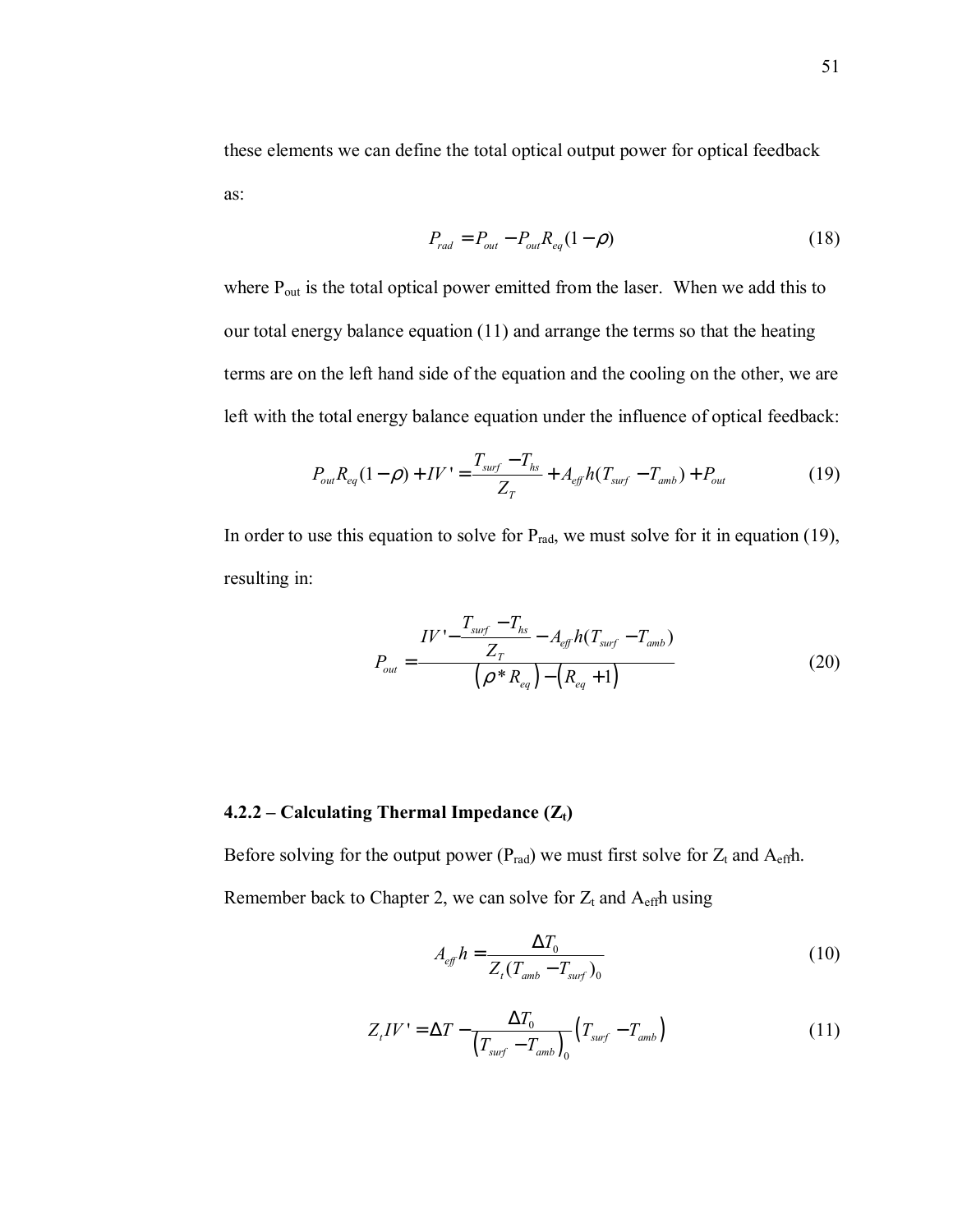and plotting  $\Delta T - \frac{\Delta T_0}{\left( T_{surf} - T_{amb} \right)_0} \left( T_{surf} - T_{amb} \right)$  $\frac{1}{\text{surf}}$   $\frac{1}{\text{amb}}$ *surf amb*  $T - \frac{\Delta T_0}{\Delta T} (T_{surf} - T)$  $\Delta T - \frac{\Delta T_0}{(T_{surf} - T_{amb})_0} (T_{surf} - T_{amb})$  versus IV' below threshold.

Figure 38 contains our experimental data for  $Z_t$  for laser #2. Calculating the slope of the linear fit below threshold for Figure 38, we find  $Z_t = 17.94$  K/W. With this value in hand, we use equation (10) to solve for  $A_{\text{eff}}h = 6.98 \text{ mW/K}$ .



**Figure 36 - Calculations for the Thermal Impedance of laser #2**

# **4.2.3** – Direct optical measurement of Optical Output Power (P<sub>out</sub>)

Taking our experimental values,  $Z_t$ , and  $A_{\text{eff}}$ h and placing them into equations (15) and (20) for without and with feedback respectively, we were able to calculate the optical output power  $(P_{out})$  versus IV' for our thermal data. In Figure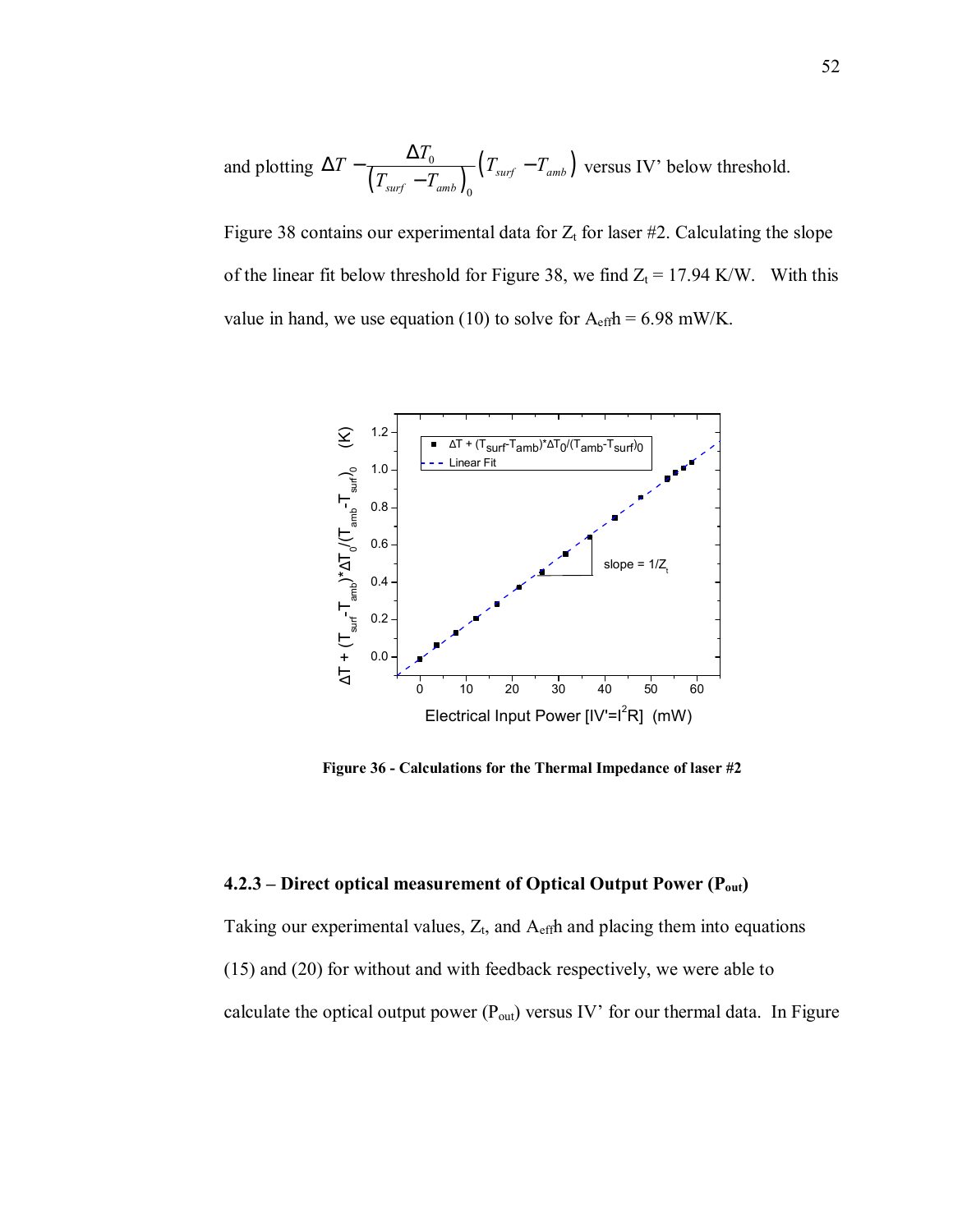39 we have graphed our calculated Pout along with our direct optical measurements and found a convincing agreement.



**Figure 37 - Calculated Optical Output Power vs Direct Optical Measurements**  - **With and Without Feedback**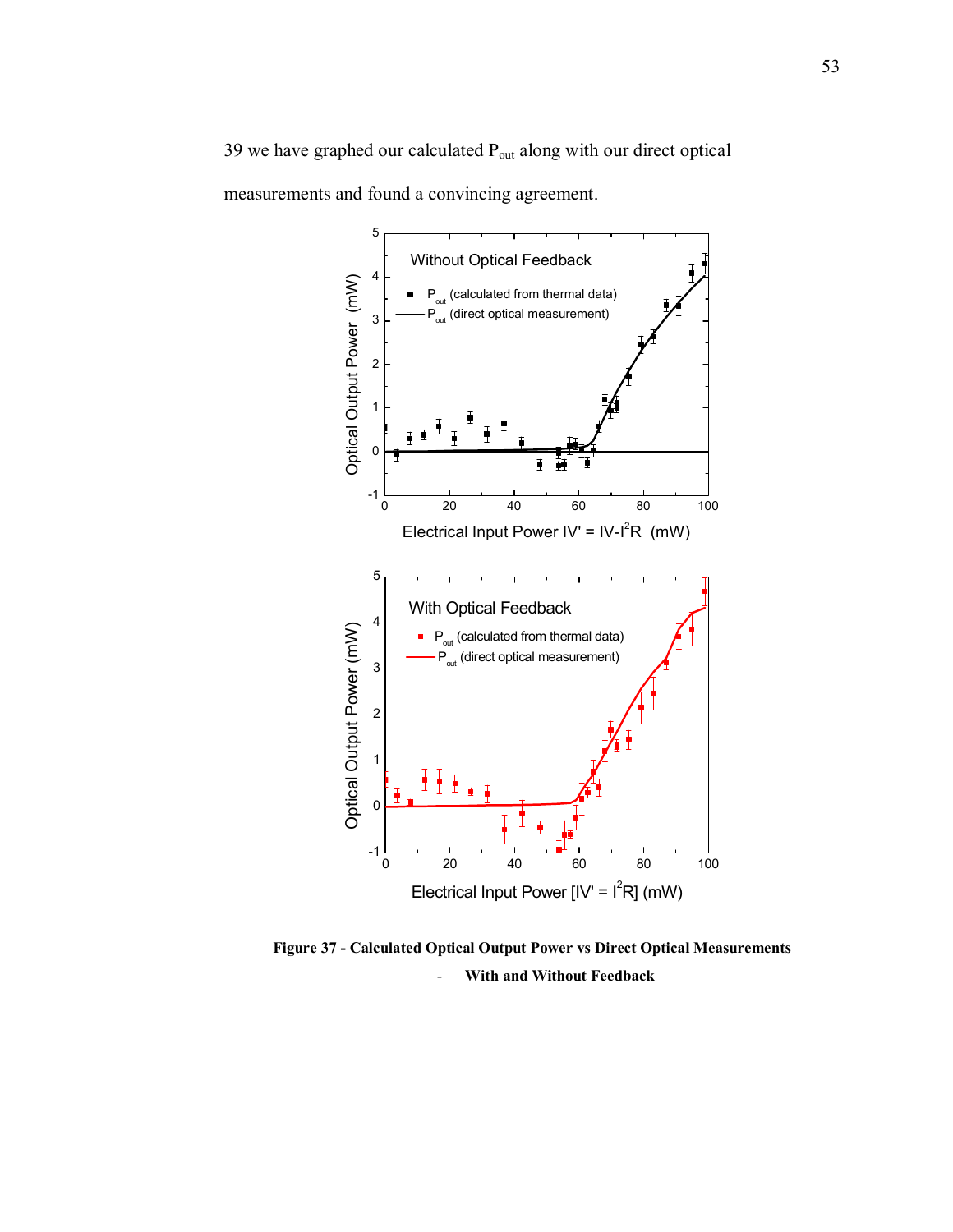Difficulty in producing Figure 39 occurs when back reflected light strikes the thermocouples producing excess heating as discussed in section 3.2.3. If enough light is being reflected onto the thermocouples that ∆T shows significant heating above threshold, our calculations from the thermal measurements will result in a negative value for  $P_{out}$  although the kink at threshold will remain in the same location.

From the information provided in Table 1 and Figure 39, it is apparent that we can accurately predict optical feedback with thermal profiling. But in the labs at Mount Holyoke College and the scientific community at large this is not enough. To further strength this proof, it is important to test this hypothesis for various amounts of optical feedback.

# **4.3 – Quantifying Optical Feedback with various amounts of Optical Feedback**

measuring optical feedback levels as low as 2% of the original output beam power. In order to achieve this we introduced six attenuators to our experimental setup.

| Table 2 – Attenuator Transmission & the Effective<br><b>Reflectivities Values</b> |              |              |
|-----------------------------------------------------------------------------------|--------------|--------------|
| <b>Attenuator Number</b><br>(Atten#)                                              | Transmission | $\rm R_{eq}$ |
| Atten01                                                                           | 0.766        | 0.537        |
| Atten <sub>02</sub>                                                               | 0.448        | 0.183        |
| Atten03                                                                           | 0.437        | 0.174        |
| Atten04                                                                           | 0.217        | 0.043        |
| Atten <sub>05</sub>                                                               | 0.189        | 0.033        |
| Atten06                                                                           | 0.101        | 0.009        |

In this section we will prove that thermal profiling is an effective technique for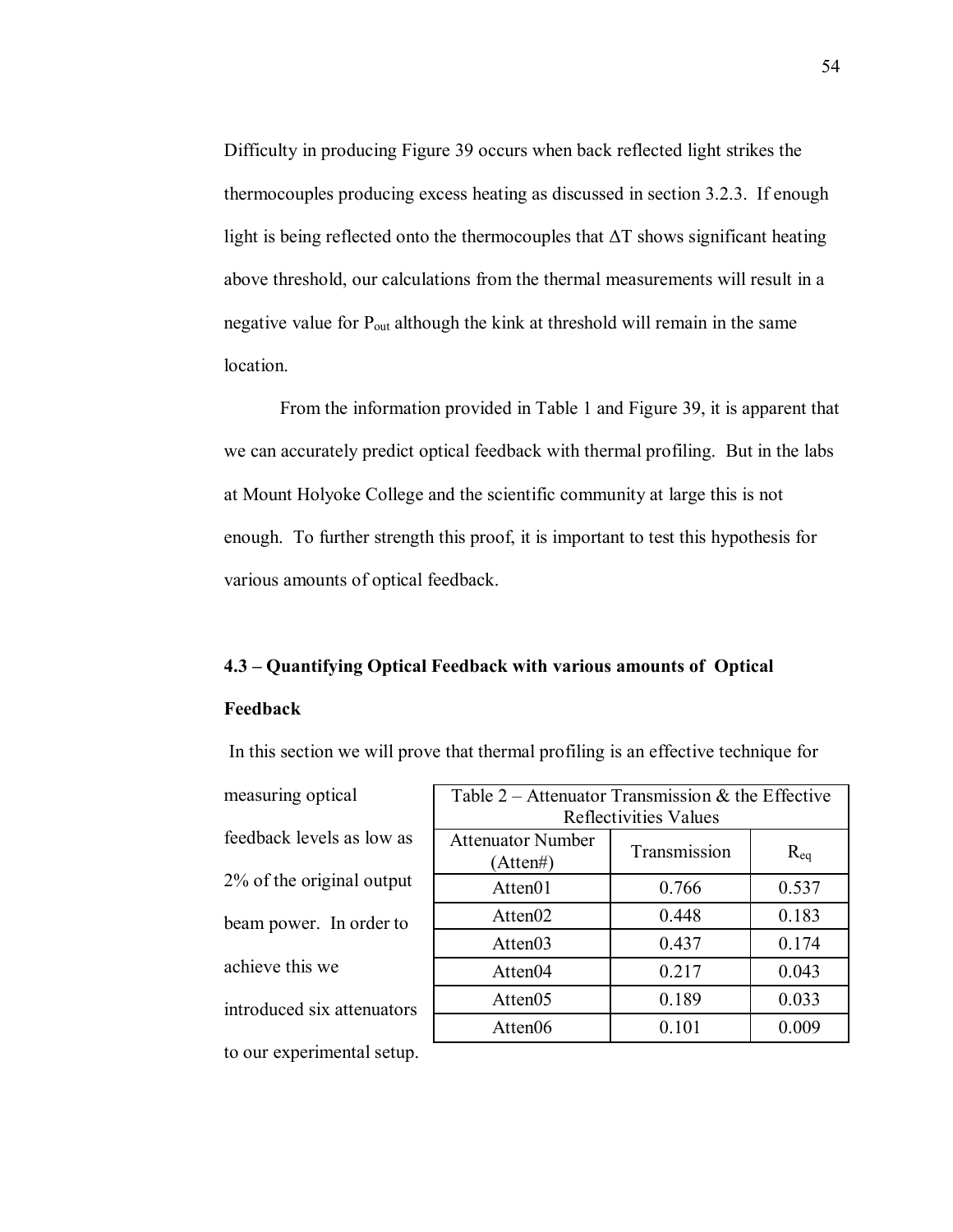The attenuators ranged in transmission values as shown in Table 2.

Various problem arose during the attenuator testing, the most problematic was thermocouple heating, a problem never solved due to time constraints. Therefore, we will focus on quantifying threshold shift since it does not depend on the appearance of cooling above threshold for accurate results. With a range of threshold current we can solve for the coupling efficiency  $(\rho)$  for experimental setup #1.

Let us begin by examining the direct optical measurements for  $P_{out}$  for each of the various attenuators, shown in Figure 40. As the amount of transmission decreases for each consecutive attenuator there is less and less optical feedback in the system.



**Figure 38 - Optical Output Power vs Electrical Input Power for various amounts of Optical Feedback**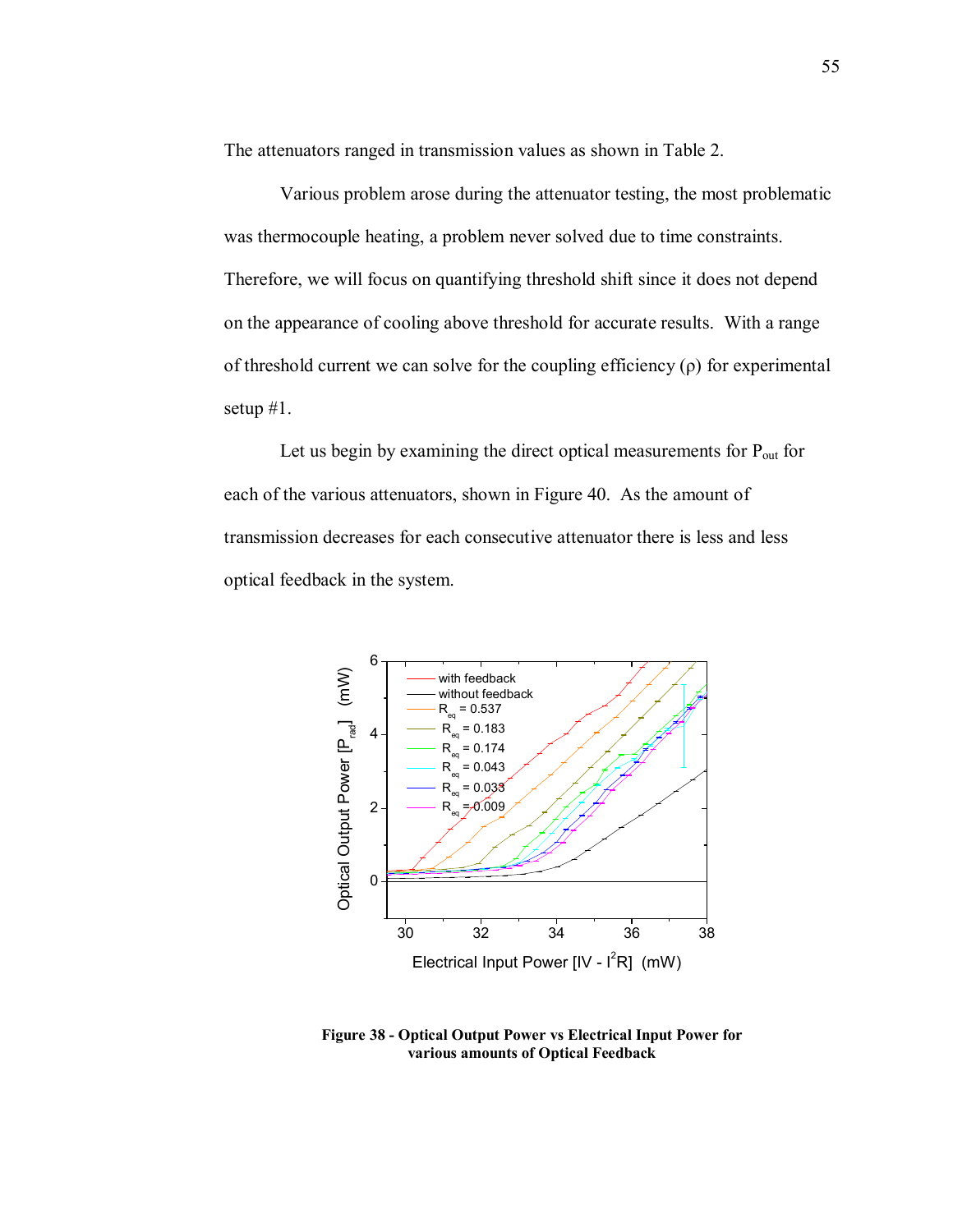By observing the graph of ∆T for the various attenuators, Figure 41, there is a clear place where each observation deviates from the linear fit.



**Figure 39 - Change in Temperature vs Electrical Input Power for various amounts of Optical Feedback** 

Unfortunately with optical feedback the measured temperature rises above threshold rather than cooling, pointing to back reflected light striking the thermocouples. We can investigate these lines further by graphing each one's deviation from the linear fit. For simplicity only the attenuator  $#2$ 's deviation of from the linear fit is shown in Figure 42.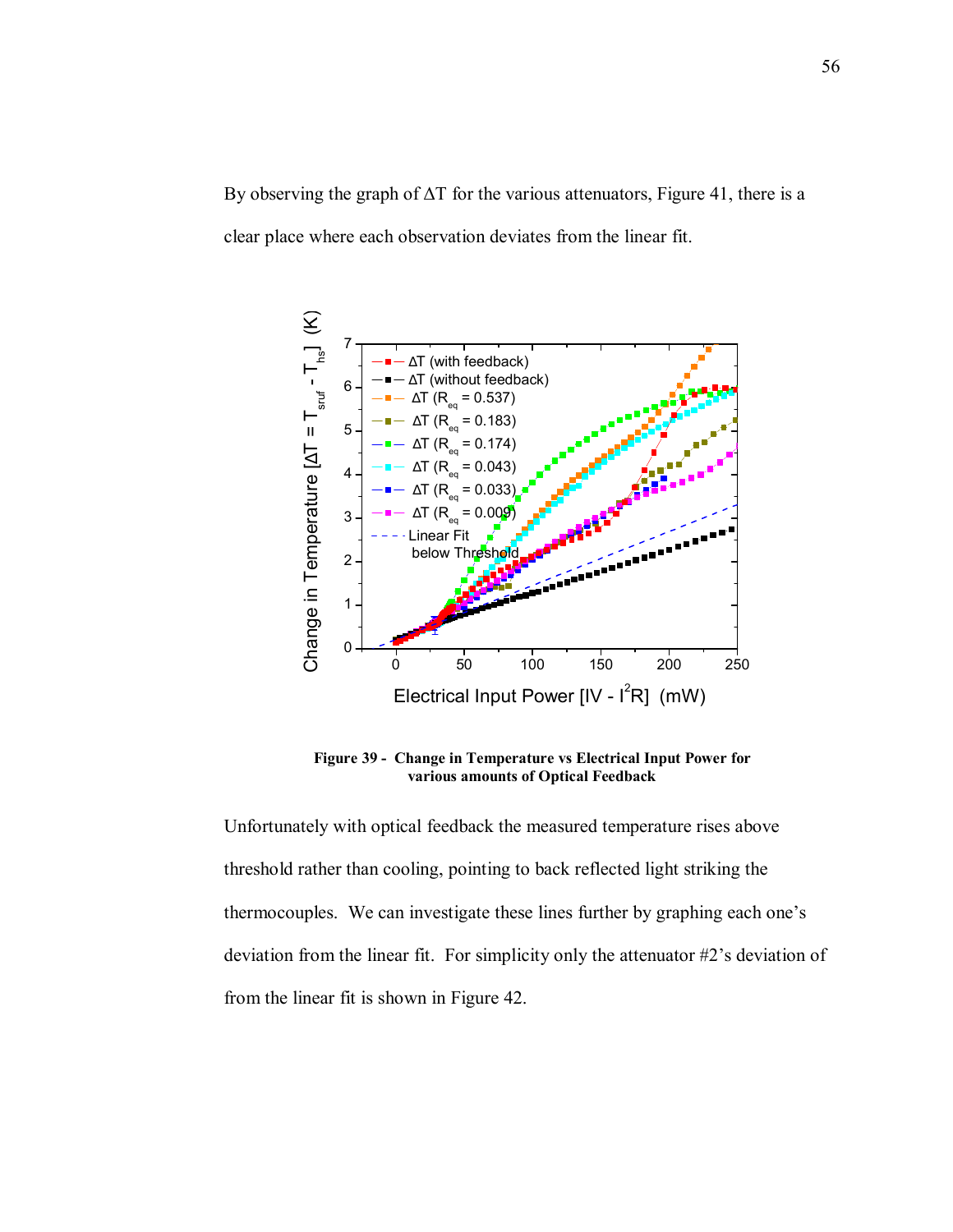

**Figure 40 - Deviation from the Linear Fit vs Electrical Input Power for Attenuator #2** 

From the above figure, we can easily measure the threshold current form our thermal data. The threshold current for the additional attenuators can be found by repeating the procedure described above for attenuator #2. A summary of the threshold currents observed thermally and optically is shown in Table 3.

| Table 3 – Observed Threshold Currents with Attenuators |                    |                    |  |  |
|--------------------------------------------------------|--------------------|--------------------|--|--|
|                                                        | Thermal            | Optical            |  |  |
| With Feedback                                          | $30.3 \pm 0.2$ mW  | $29.8 \pm 0.1$ mW  |  |  |
| Atten01                                                | $30.6 \pm 0.16$ mW | $30.4 \pm 0.1$ mW  |  |  |
| Atten <sub>02</sub>                                    | $31.5 \pm 0.16$ mW | $31.6 \pm 0.1$ mW  |  |  |
| Atten03                                                | $31.8 \pm 0.1$ mW  | $32.2 \pm 0.14$ mW |  |  |
| Atten04                                                | $32.6 \pm 0.3$ mW  | $32.4 \pm 0.12$ mW |  |  |
| Atten05                                                | $32.7 \pm 0.4$ mW  | $32.9 \pm 0.1$ mW  |  |  |
| Atten06                                                | $32.9 \pm 0.2$ mW  | $33.05 \pm 0.1$ mW |  |  |
| Without Feedback                                       | $33.15 \pm 0.4$ mW | $33.6 \pm 0.1$ mW  |  |  |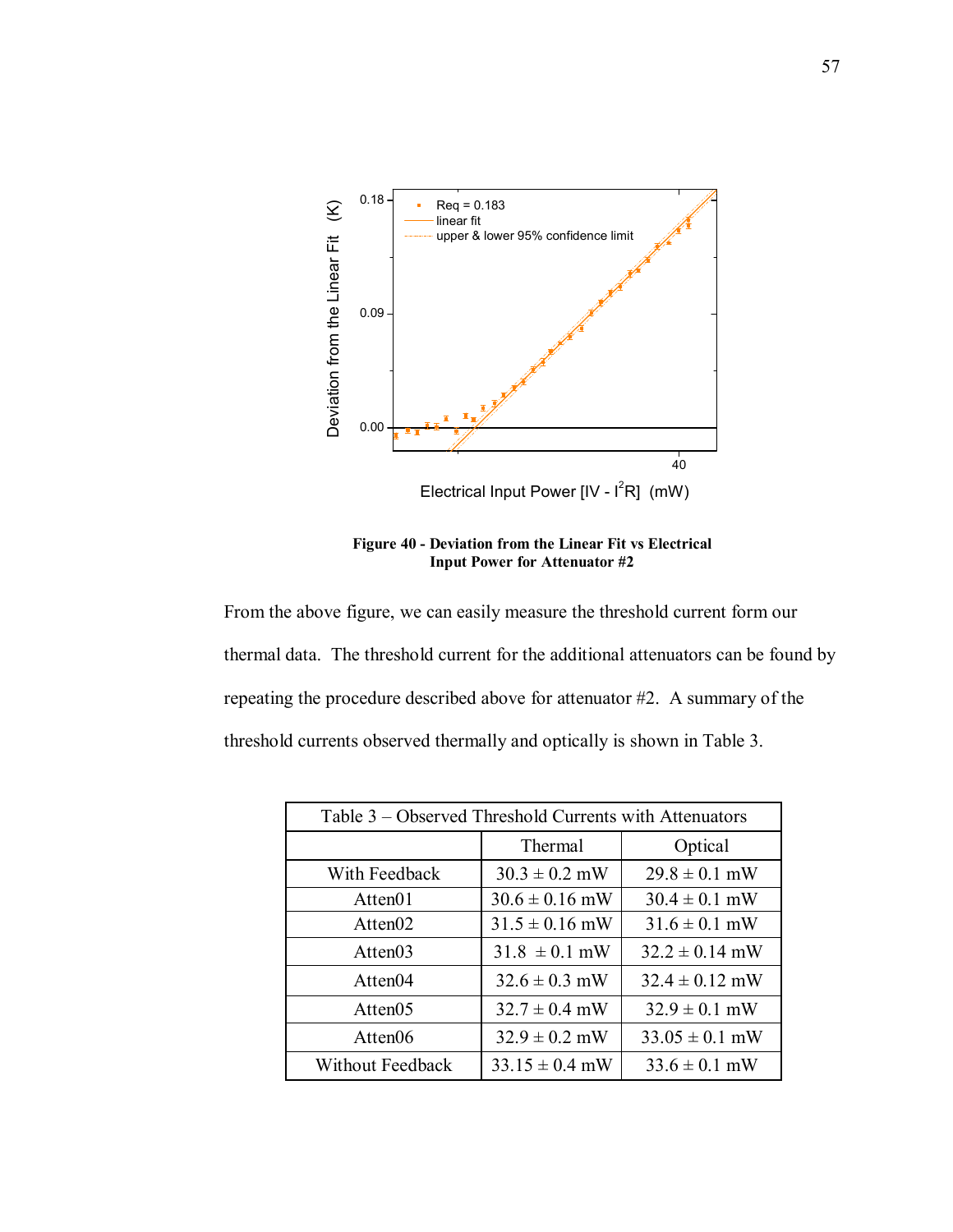The remarkable thing about this section of our research is our ability to easily extract the threshold current from our temperature measurements despite the excessive heating for these measurements, which prevented us from solving for P<sub>out</sub> experimentally.

# **4.4 ñ Solving for the Couple Efficiency (ρ)**

In a paper written by Shijun Jiang in 1994 entitled "Influence of External Optical Feedback on Threshold and Spectral Characteristics of Vertical-Cavity Surface-Emitting Lasers," he formulated a model for the shift in threshold current due to optical feedback:

$$
\frac{I_{th}}{I_{th0}} = \frac{2\alpha l - \ln\left(R_1 R_{\text{eff}}\right)}{2\alpha l - \ln\left(R_1 R_2\right)}\tag{21}
$$

where  $I_{th0}$  is the threshold current of the laser without feedback,  $\alpha$  is the absorption and scattering losses inside the cavity, and *l* is the length of the laser cavity [2].  $R_1$  and  $R_2$  are the reflectivities of the laser mirrors, and  $R_{\text{eff}}$  is the effective reflectivity of the extended-cavity measured at the output mirror of the laser. R<sub>eff</sub> wa previously defined in section 2.2.1.2 as:

$$
R_{\text{eff}} = \left(\frac{\sqrt{R_2} + \sqrt{R}}{1 + \sqrt{R_2 R}}\right)^2 \tag{7}
$$

where R is the fraction of back reflected light: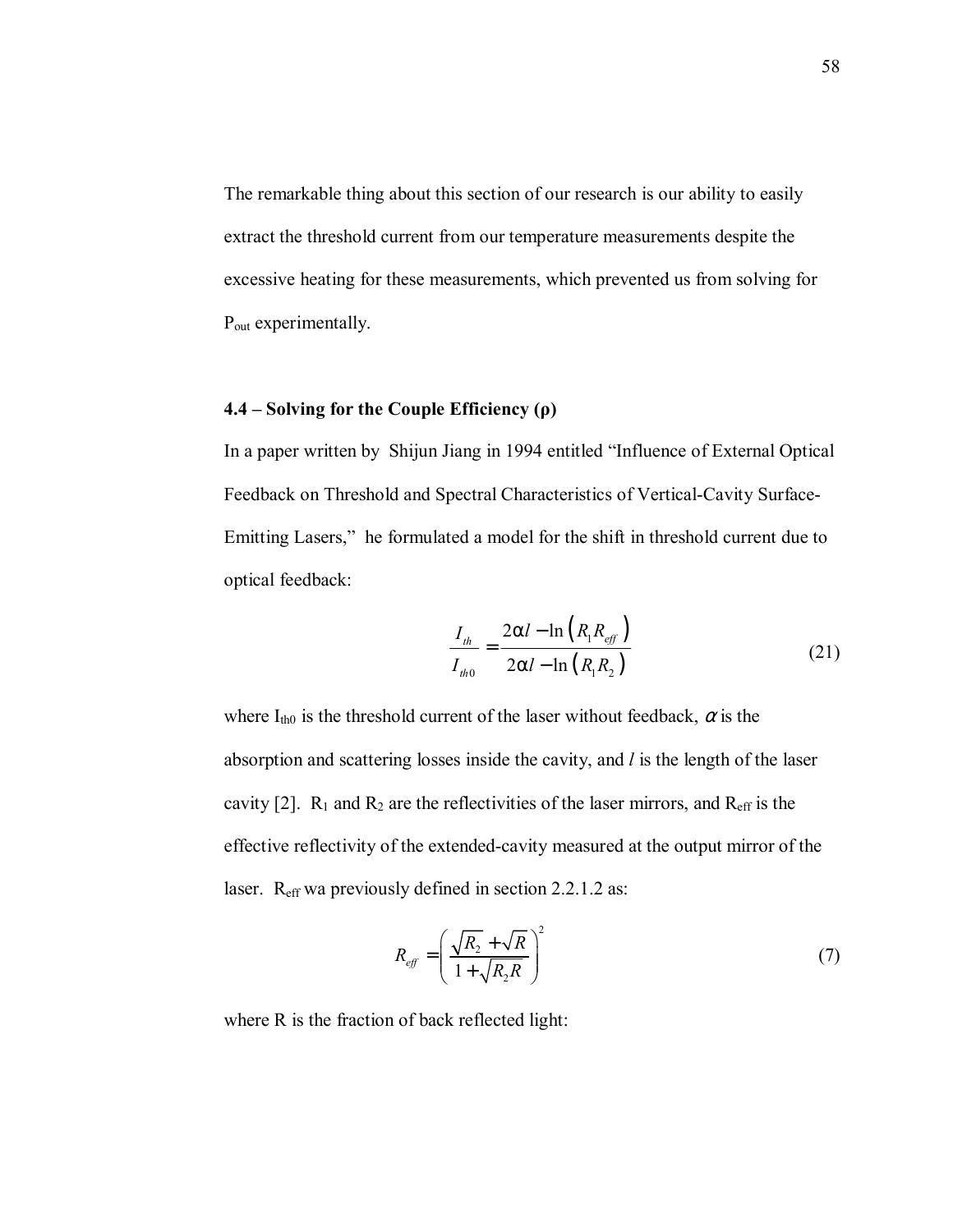$$
R = \frac{P_{\text{reflec}}}{P_{\text{rad}}} = \rho^2 R_{\text{eq}} = \rho^2 \left( T_{\text{Atten}}^2 R_{\text{Mirr}} \right) \tag{23}
$$

The variables  $\alpha$ , *l*, R<sub>1</sub>, and R<sub>2</sub> are relatively standard parameters for semiconductor edge emitting lasers [1]. From the literature, we use the standard values of  $\alpha l = 0.125$  and  $\sqrt{R_1 R_2}$  =0.32 for our calculation of the feedback ratio. Equation (21) is important because it relates threshold shift to coupling efficiency (ρ) [7].

In Figure 43, we plot the feedback ratio versus the equivalent reflectivity, Req, for our each of threshold currents. The figure shows both the shift in threshold currents obtained from direct optical measurements in Figure 40, and our threshold currents determined from our temperature measurements in Figure 42. We can solve for  $\rho$  by fitting equation (21) to the experimental data, using  $\rho$ as a fitting parameter.



**Figure 41 - Using the feedback ratio to solve for ρ**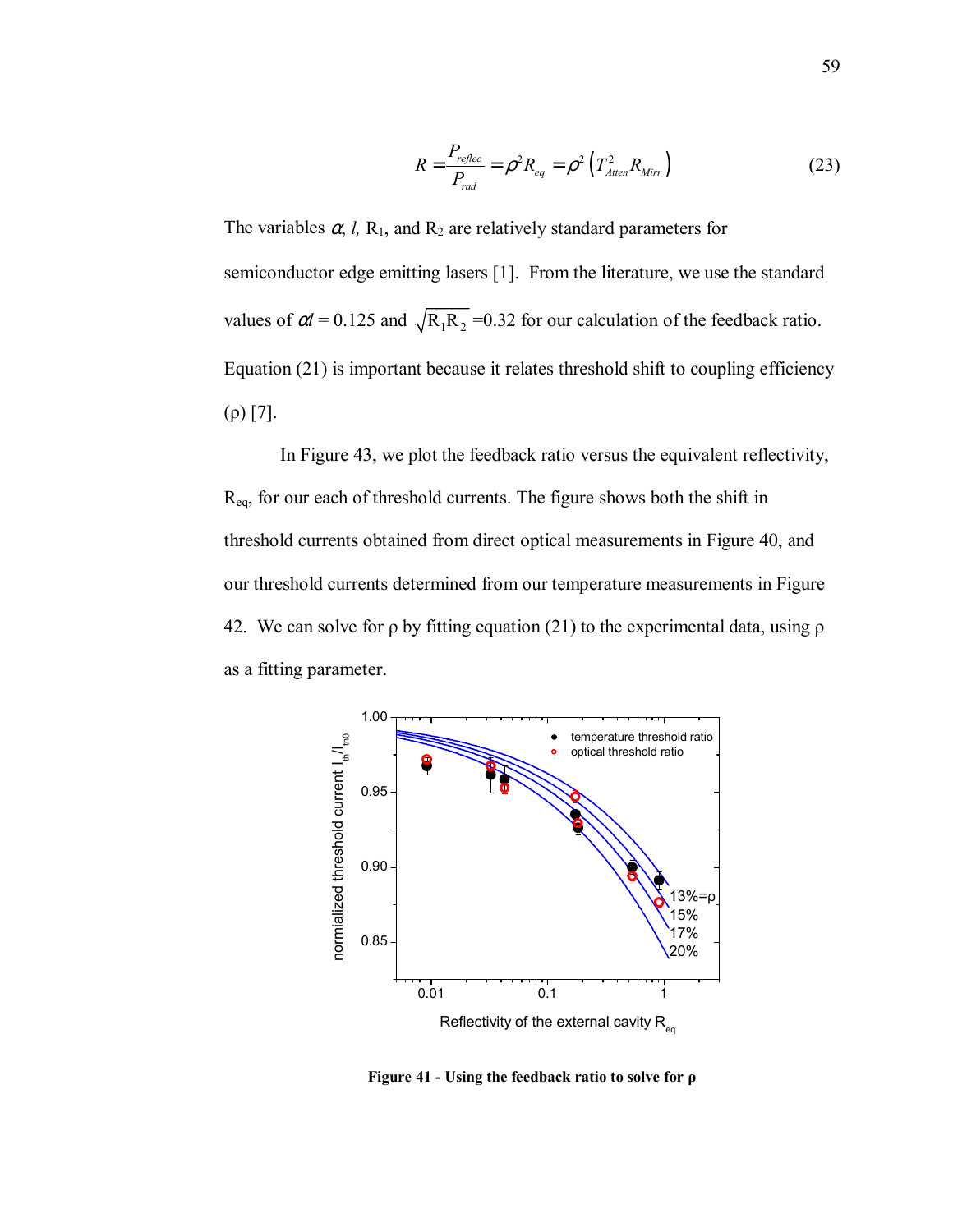From Figure 43, we are about extract the value for the feedback coupling efficiency for our particular setup. With this value we can quantify the fraction of back-reflected light which is coupled back into the lasing cavity.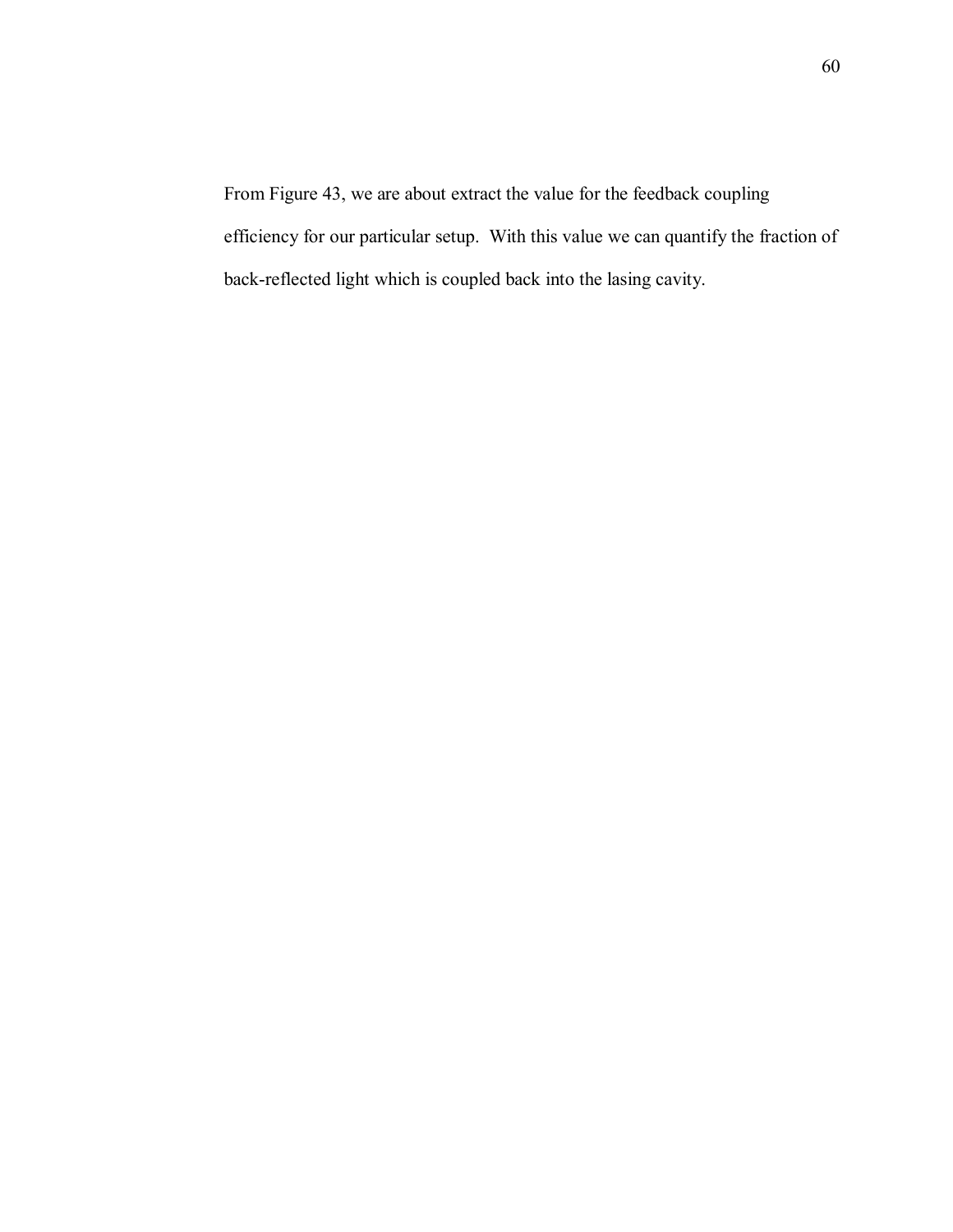#### **Chapter 5 – CONCLUSION**

 The purpose of our research was to examine the effect of optical feedback on the thermal characteristics of edge-emitting semiconductor lasers. In doing so we proved that it is possible to accurately quantify the optical output power of a laser with and without optical feedback. To accomplish this, we first had to modify the total energy balance equation to account for the presence of optical feedback. However, we also found that obtaining the measurements required to solve for the optical output power thermally was extremely difficult. This was due to the back-reflected light striking the thermocouples creating an erroneously high value for ∆T.

 Fortunately, we have also shown a way of working around this problem by focusing on our ability to accurately measure the shift in threshold current through thermal profiling. Threshold currents found experimentally were used in conjunction with a modification of the model described by Olsson and Jiang, in order to both quantify the total amount of optical feedback affecting an EEL and calculate the optical feedback coupling efficiency,  $\rho$  [4,1].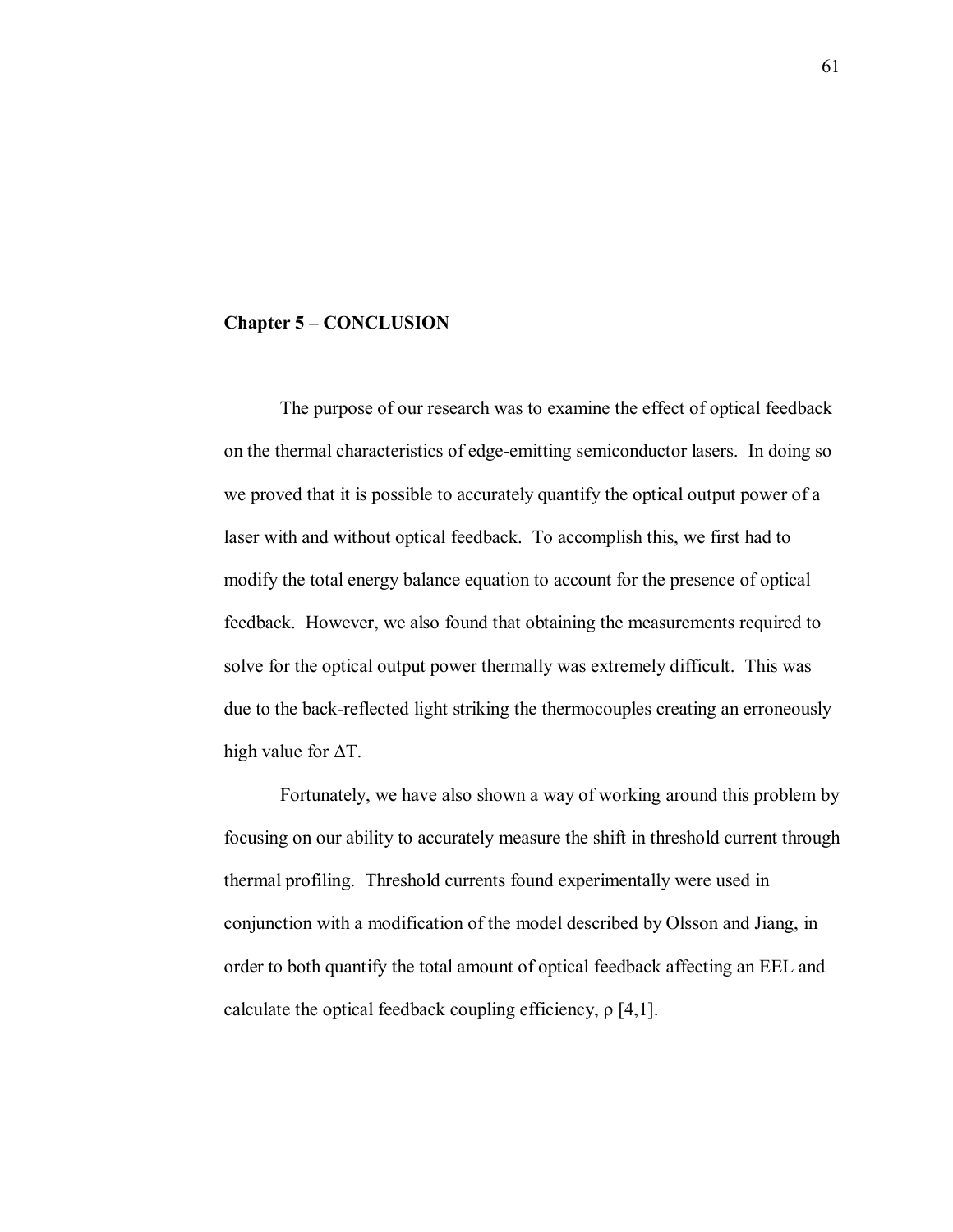As a result, we have provided two sound methods for quantifying optical feedback in EELs using thermal profiling. We can calculate the optical output power directly from the total energy balance equation. Alternatively we can measure the shift in threshold current and use the modified model developed by Olsson and Jiang to derive the optical output power.

 By proving that we can accurately quantify minute levels of optical feedback (as small as 1.34%) through thermal observations alone, we have provided a non-invasive technique for monitoring optical output power. This technique can now be implemented for use with devices which do not allow for direct optical access such as photonic integrated circuits.

This technique will also open the door to a variety of new research topics, in which optical phenomena can be studied using thermal measurements.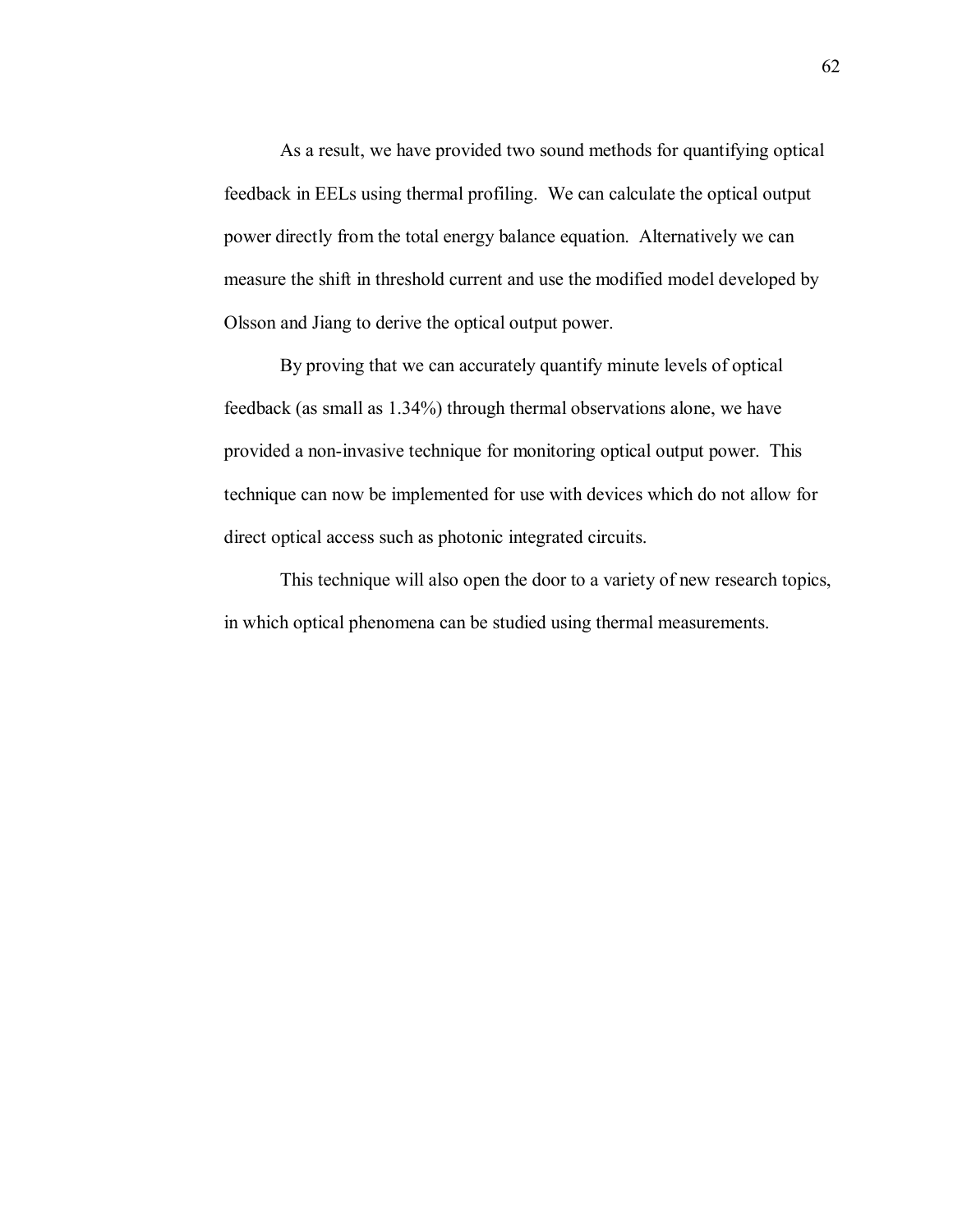# Appendix A - Thermocouple Construction Guide

The critical component of accurate thermal measurements is a set of well constructed micro-thermocouples. For our experiment, good construction is defined as two (or more) thermocouples that read to within 0.1°C of one another while measuring temperature of a thermally controlled device such as a heat sink.

However, this level of precision is easy to

obtain once we realize that *good thermocouple construction is wholly dependent on the soldered tip*.

 There are a number of reasons why two thermocouples can produce dissimilar readings. The first lies in simple placement; any changes in the angle at which the thermocouple is placed on the device can significantly change the measured temperature, depicted in Figure 44.





The larger the tip the more sensitive the thermocouple is to slight variations in the lean angle. Second, differing thicknesses in solder on one thermocouple tip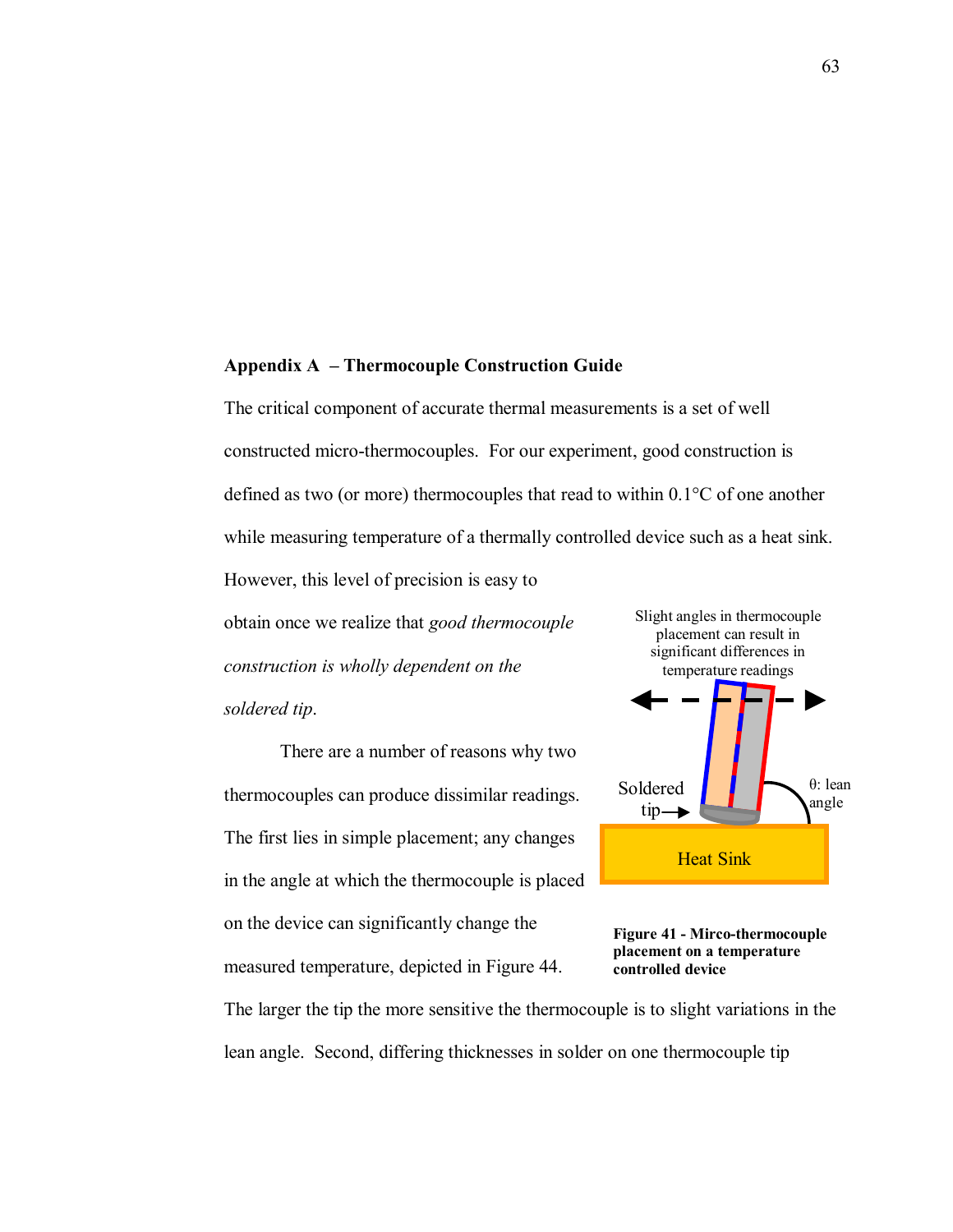compared to another can produce significantly different measurement readings. From the above complications, the necessity for a thin, consistently made thermocouple tip becomes obvious.

# **A.1 – Thermocouple Construction**

A thermocouple is made up of two wires that are soldered together at the end. In our lab, two different thicknesses of thermocouple wire were used; a thick thermocouple wire which is connected to a plug for the thermocouple box, and the precision thermocouple, which is smaller than a human hair, see Figure 45. For our experiment we used copper-constantan thermocouples from Sable Systems.



**Figure 45 - Thermocouple Wires** 

 In order to work in lab, these two wires must be soldered together. We begin by removing the insulation from one end of both types of wire. For the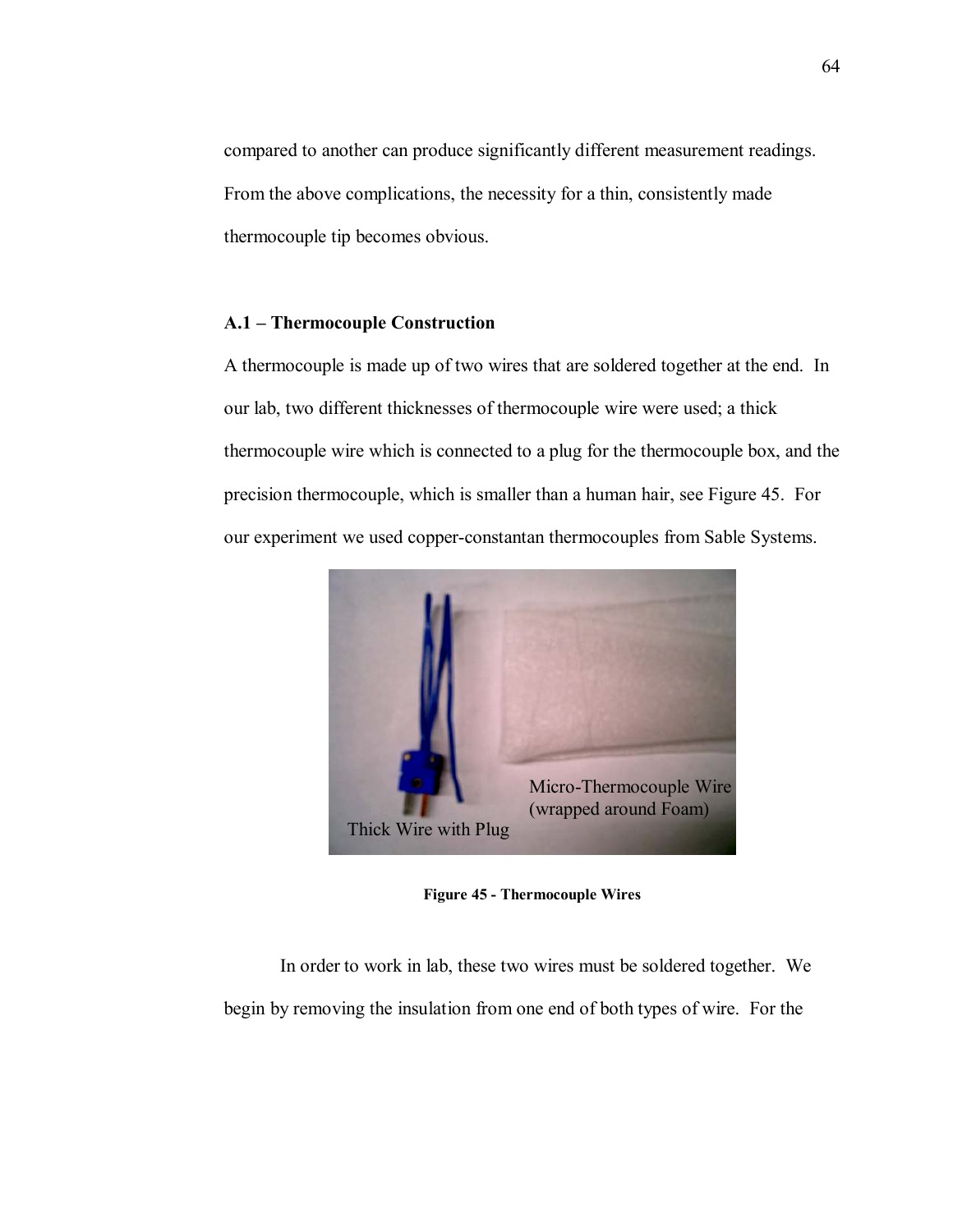thick wire, one can simply take the soldering iron to the exterior plastic and melt away a section in order to make it easier pull the desired length of insulation off.

Insulation removal for the thin thermocouple wire is much more difficult. For this pair of wires, the most important thing is to separate the two wire. We can do this by melting the insulation away by running one end of the wire through an open flame (typically from a cigarette lighter). Once this is done, simply scrape away the





charred section with your finger nail. In doing so look for two small wire ends, like the ones shown in Figure 46. Now carefully pull on these wires in order to separate the wires further. (Note: the fact that most of the wire is still covered in insulation is fine, since the remaining insulation will be removed during soldering.)

 With both types of thermocouple wire separated, one can now solder them together. The easiest method is to wrap the micro-thermocouple wire around a loop of the bare thick thermocouple wire, as shown in Figure 48. Remember that when creating these loops to wrap the copper micro-thermocouple wire around the thick copper wire, and the *constantan* micro-thermocouple wire around the thick *constantan* wire, or the device will not work as a thermocouple. The wires can be easily distinguished by their bare wire color, copper will have an orange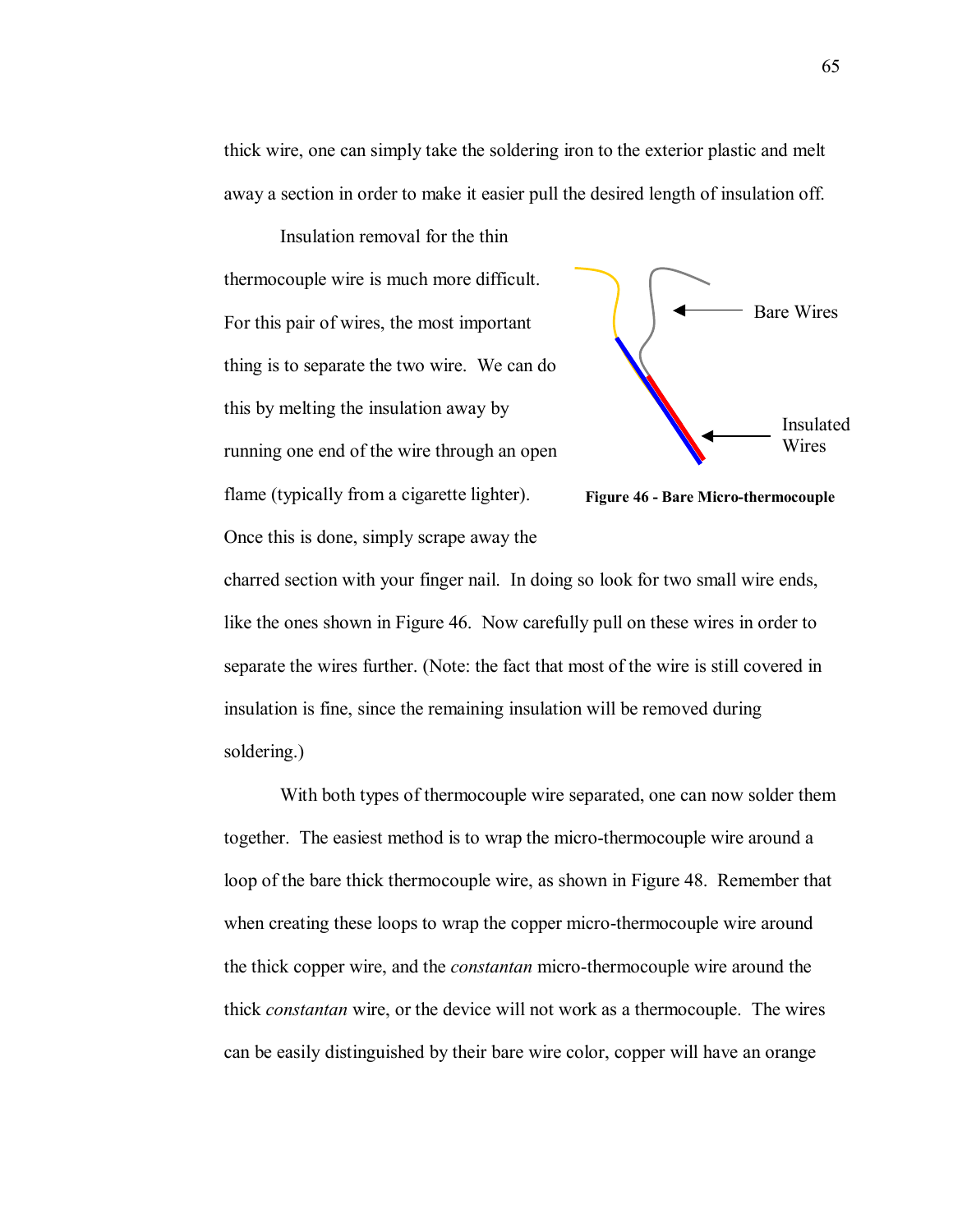color while constantan is silver. Soldering of this junction should be done at a temperature ranging from 750°-780° F.



**Figure 47 - Thermocouple Wrappings** 

This arrangement ensures that the micro-thermocouple wire will be held in place until it can be soldered. In order to protect this delicate junction, simply form a

protective sandwich for it with some electrical tape, like the one shown in Figure 48.

In order to test the junction, put a dab of solder onto the end of the micro-thermocouple, and attach the plug to a multimeter. If you experience a short on open, go back and resolder the junction; testing this junction now will save one time and headaches later.



**Figure 48 - Soldering Junction Protection**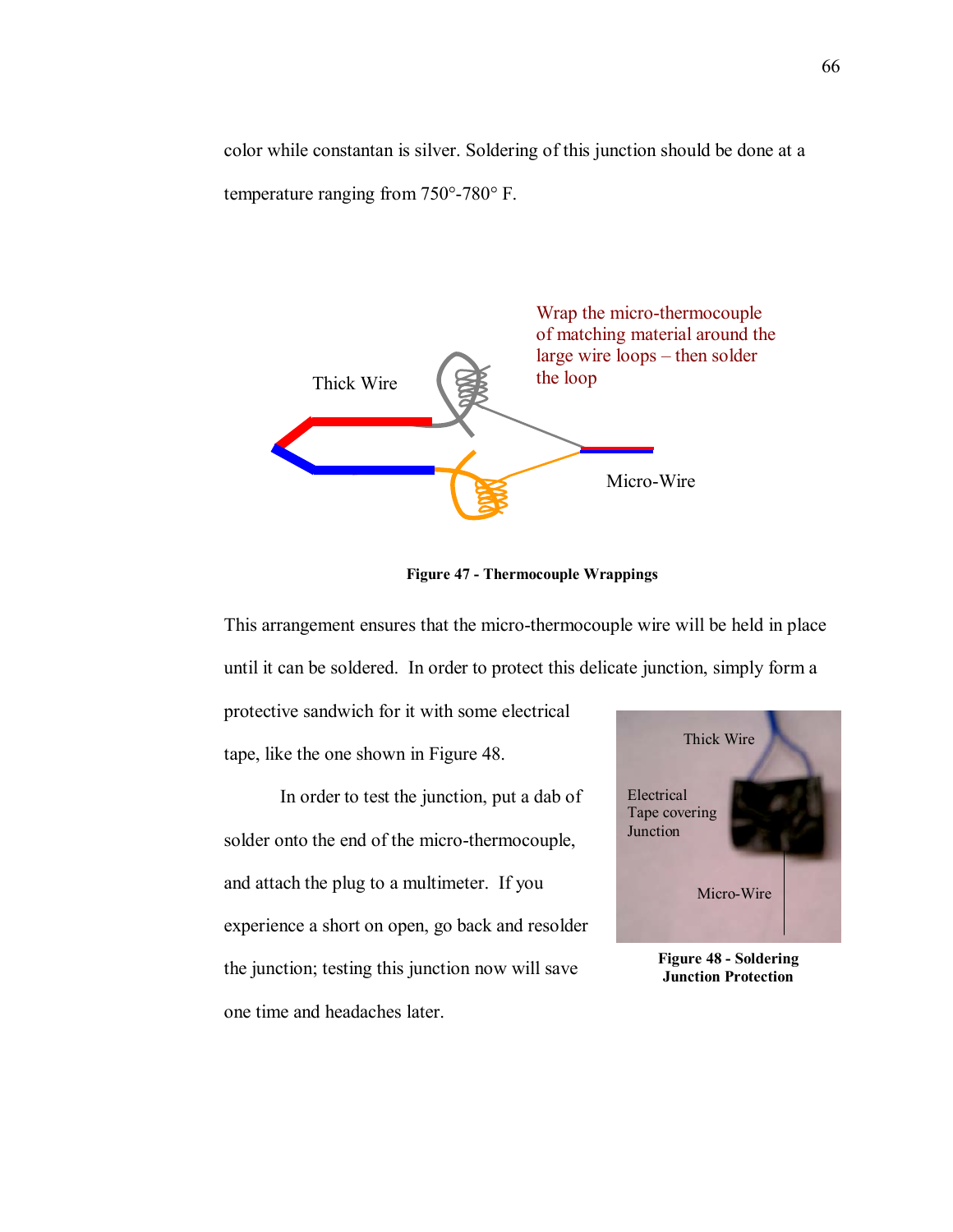At this point, it is a good idea to mount your thermocouple onto a micropositioner (or similar device), which will be used to position your thermocouple during the experiment, as seen in Figure 49. This will help to stabilize the tip during soldering, as well as protecting your wires from accidentally snapping during the construction of the thermocouple tip.



**Figure 49 - Thermocouple on a Micro-Positioner** 

# **A.2 – Tip Technique**

Now that the thermocouple is created and mounted on a micro-positioner, cut off the test tip and place the thermocouple under a microscope so that the tip can be seen easily. Also increase the temperature of the soldering iron to between 810°- 820° F.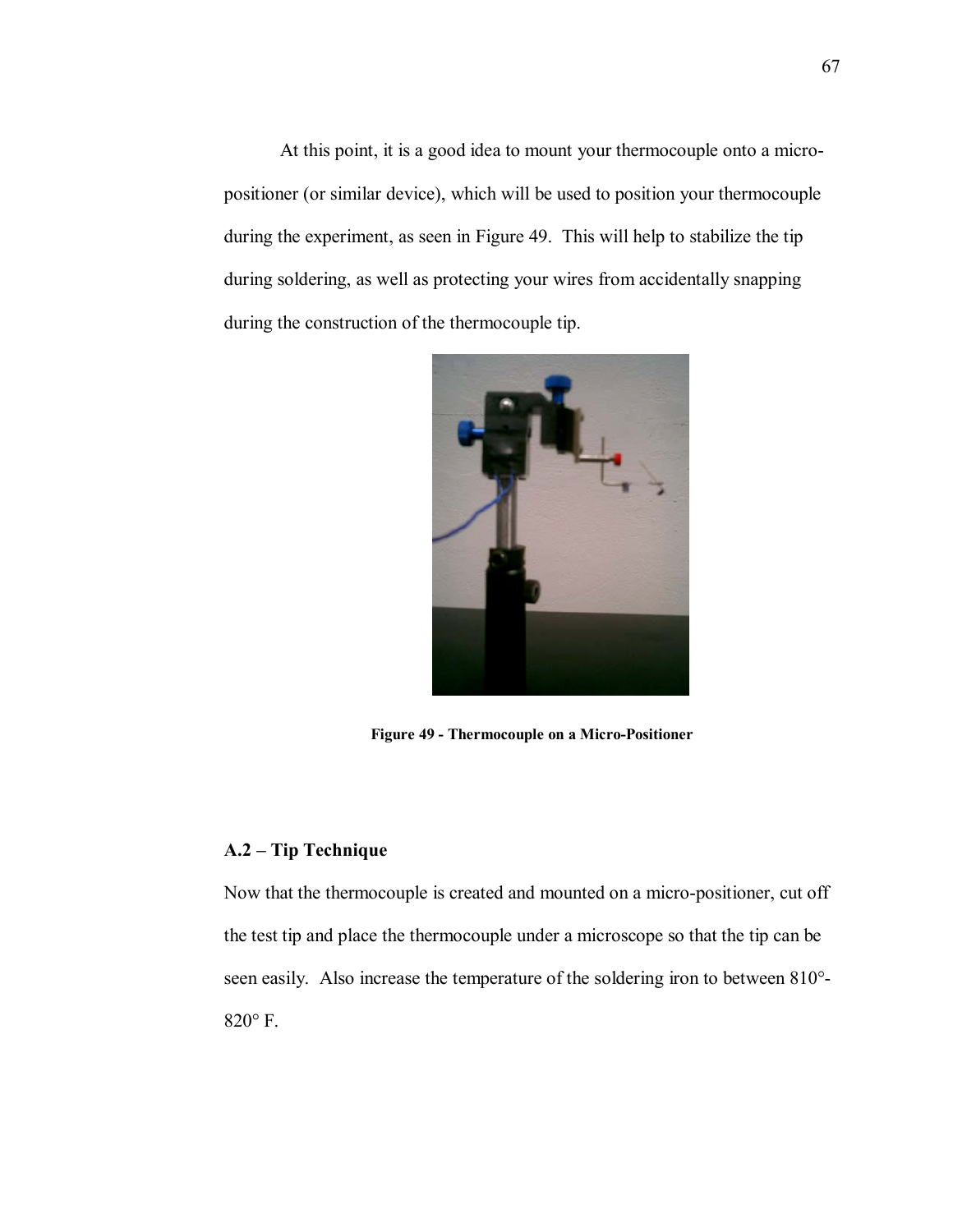Now zoom in on the thermocouple tip, load the soldering iron with solder, and move the soldering iron into the viewing area under the microscope. Now with reptilian slowness, touch one of the outside edges of the solder (yes just the edge of the solder) to the tip of the thermocouple and remove it. If done correctly, there should be a thin line of solder across the front edge of the device. A

schematic of this procedure is shown in Figure 50. If one sees any large uneven blob of solder on the tip, simply cut off the tip and try again. It is very important that the tip is nothing more than a thin even strip across the two wires.

At this point, it is important to test the thermocouple again. Testing of the thermocouple is important because there are times when solder is on the tip but not making a clean connection, leaving an open circuit. We found it handy to just leave the multimeter connected to the thermocouple during tip soldering, in order to allow for quick reference. A



**Figure 50 - Schematic of Tip Creation**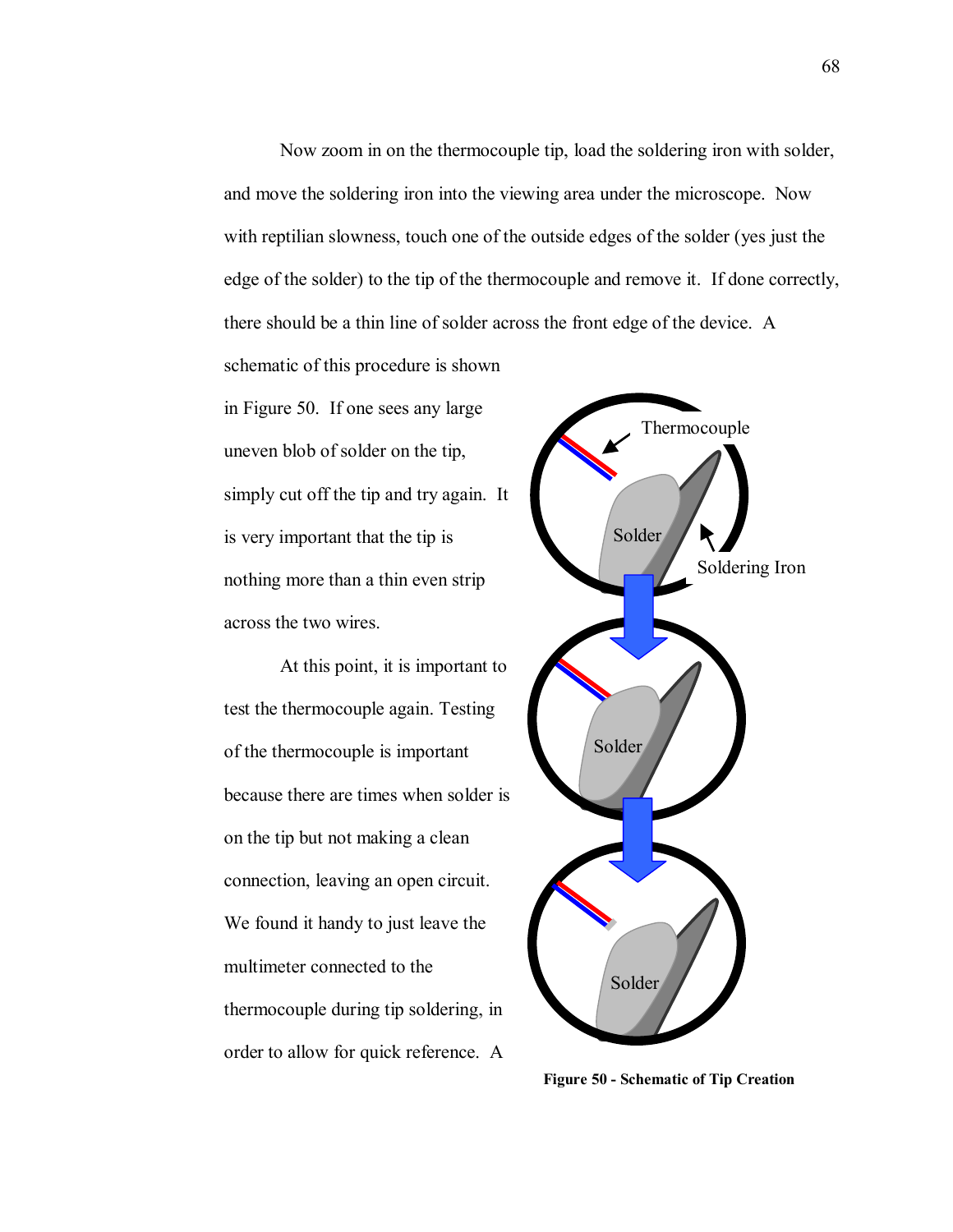good thermocouple should have a resistance ranging between  $150 \Omega - 500 \Omega$ .

### A.3 – Application of Electrical Insulation

The final step in the successful completion of thermocouple construction is in the application of super glue to the thermocouple tip in order to prevent the thermocouple from picking up unwanted current off the laser (or any other device being measured).

Place the thermocouple under the microscope again and zoom in on the tip. Now squeeze the super glue so a small bubble forms at the tip of the tube of super glue and move it into the

viewing area under the microscope. Similar to the technique used with the soldering iron, simply dab the tip into the super glue. This should leave a series of small bubbles along the length of the tip due to the natural properties of the material, as shown in Figure 51. To create an even coating over the tip, take a small pair of tweezers and smooth the glue over the



**Figure 41 - Application of Super Glue**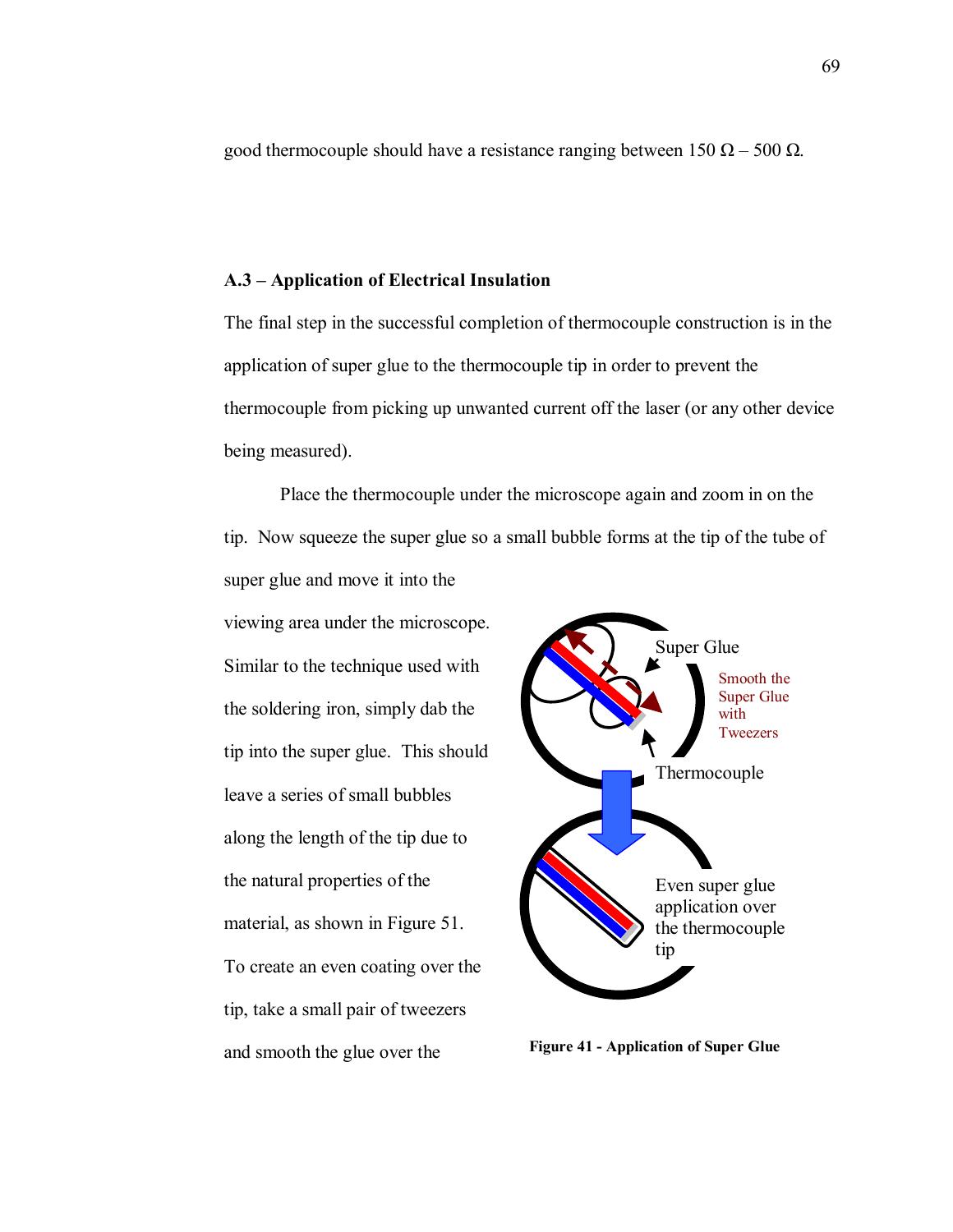length of the thermocouple making sure to pull the glue down over the metal tip, since that is the area we need to cover, see Figure 51.

 Once the tip is covered, let it dry of a few minutes, and then test the resistance. This is done by attaching one end of the multimeter to one of the plug ends and a probe to the other. This probe can be any metal object that can be connected to the multimeter and run across the tip. We typically used a wire pin that was held by a multimeter attachment, as shown in Figure 52.



Figure 52 – Probe used to **test Thermocouple Resistance** 

 The resistance was then tested by rolling the probe across the surface of the thermocouple tip. Be sure to roll the probe all the way around the thermocouple tip, watching the multimeter closely, since a tip has been shown to be insulated in some area and not in others. If the circuit is shorted out during this test, the thermocouple has been correctly coated, since we do not want an electrical current to flow through the tip with the coating present.

 Following this technique, one should be able to produce nicely constructed thermocouples, due to careful creation of the soldered tip.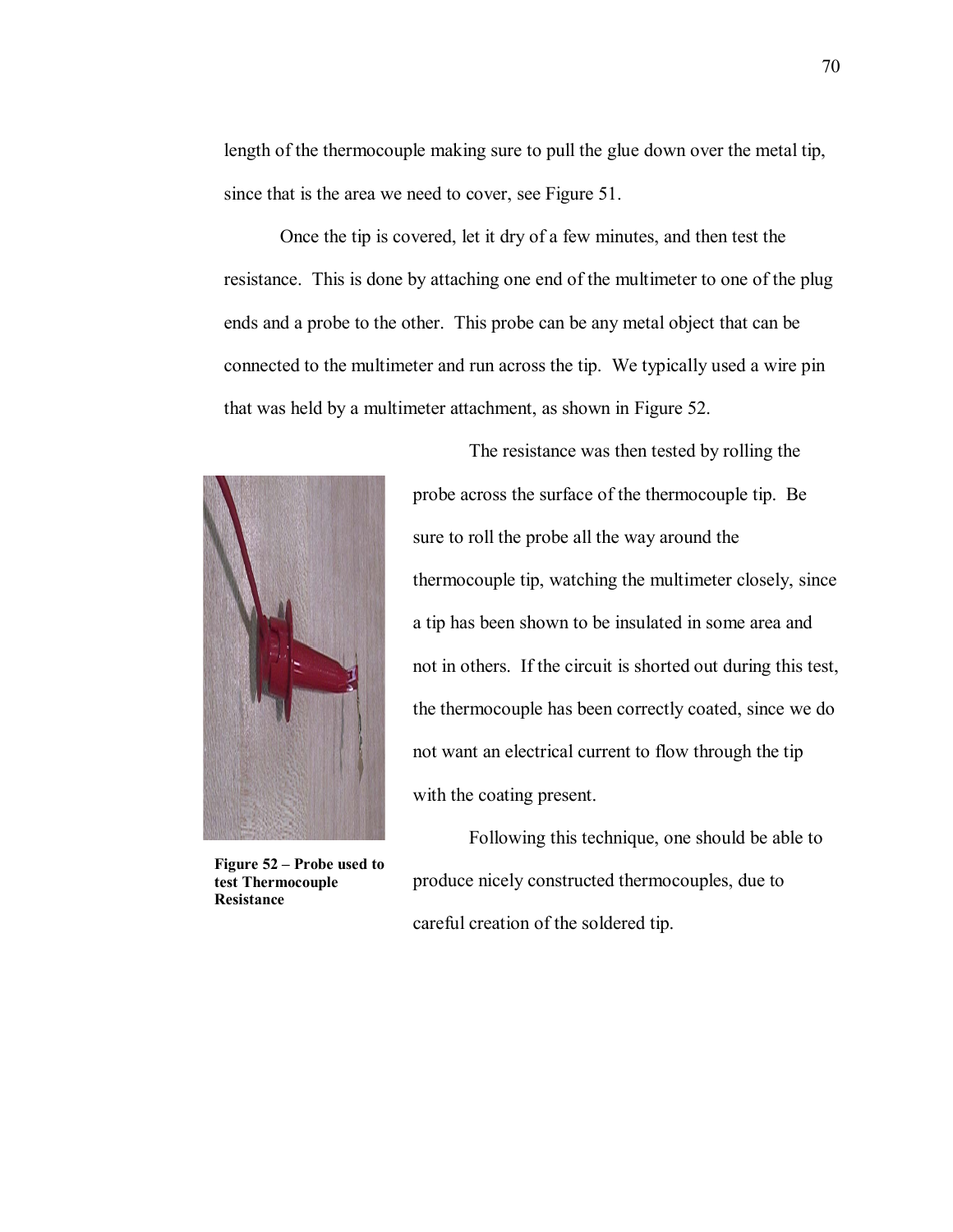# **A.4 – Thermocouple Testing**

Once both thermocouples have been constructed, it is time to test the thermocouples to see if they match to within  $0.1^{\circ}$ C. This is a fairly simple procedure.

Begin by plugging the thermocouples into the Sable Systems thermocouple box and connecting it to the computer. This box employs an internal reference temperature and the Seebeck Effect to calculate the thermocouple temperatures from their voltage.

The first test is to take both thermocouple tips at the same time and hold them near to one another between your thumb and index finger. Squeezing your fingers together around the thermocouple tips should result in very similar readings although not 0.1°C. If the two temperatures are reading very differently, go back and reconstruct the tip of one of the thermocouples.

Once the thermocouples have pasted the first test, place them close together, but not touching, on a heat sink set between 18°-20°C. The positioning of the thermocouples on the heat sink should be done under a microscope in order to ensure that the tips are placed close to one another and setting upright on the heat sink without much tilt, as shown in Figure 44. Once the thermocouple is resting on the heat sink, small adjustments to the thermocouples, tilt position can be made with the micro-positioner in order to get the thermocouples to read more closely. However, if the tips are carefully constructed this will not be an issue.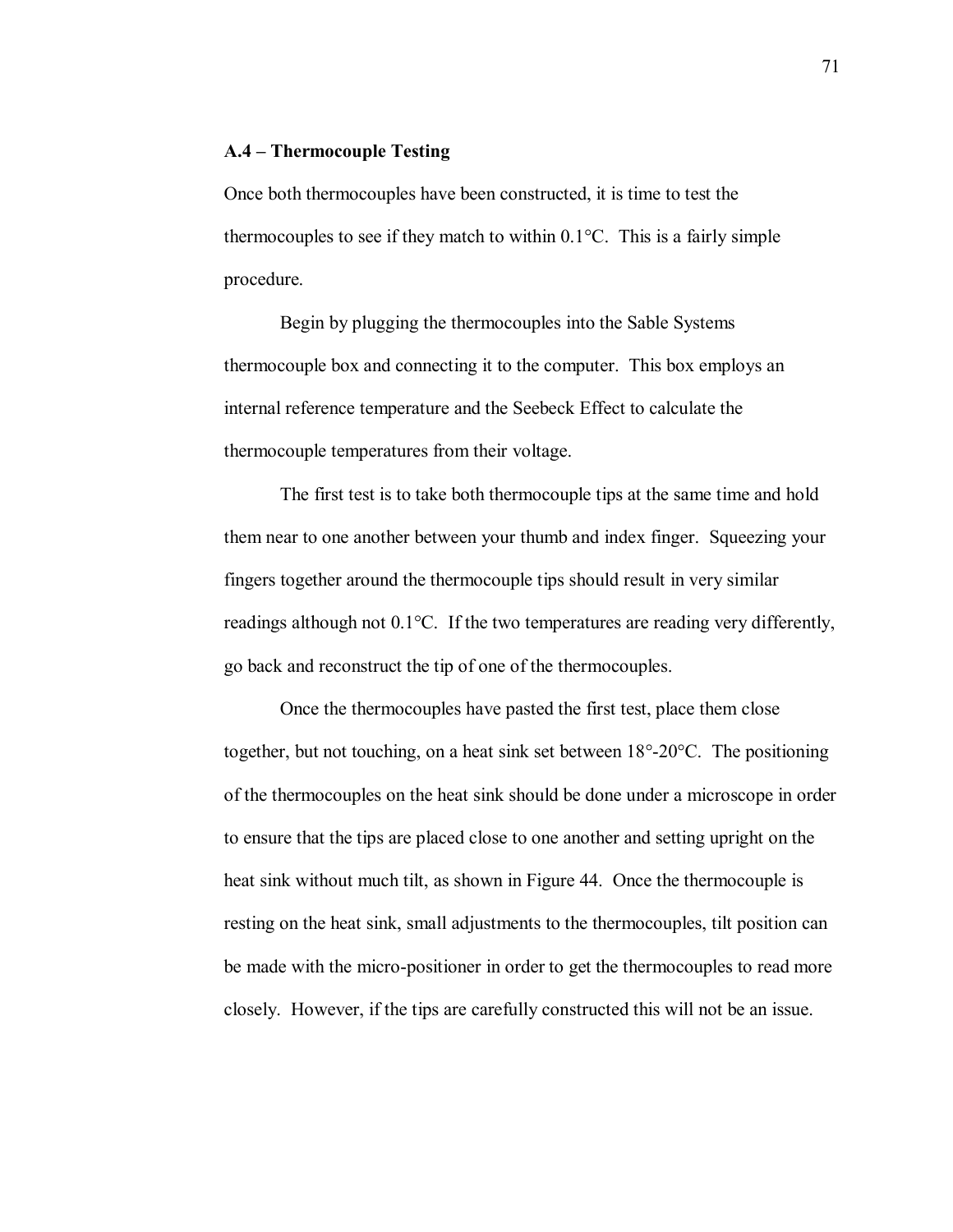Once the thermocouples are placed in a satisfactory manner, this may take sometime to achieve, turn off the microscope light and carefully place a dark blanket over the experimental setup being careful not to knock the thermocouples out of place. This process is called 'ghosting.' With the experimental setup ghosted, observe the thermocouple readings over time, at this time they should be reading within 0.1°C. The easiest way to observe the difference in temperature between the thermocouples is to write a LabView code which plots the thermocouple temperature difference as  $(T_1-T_2)$  as a function of time. Once two (or more) thermocouples have been constructed that read within 0.1°C of one another, thermocouple construction is complete.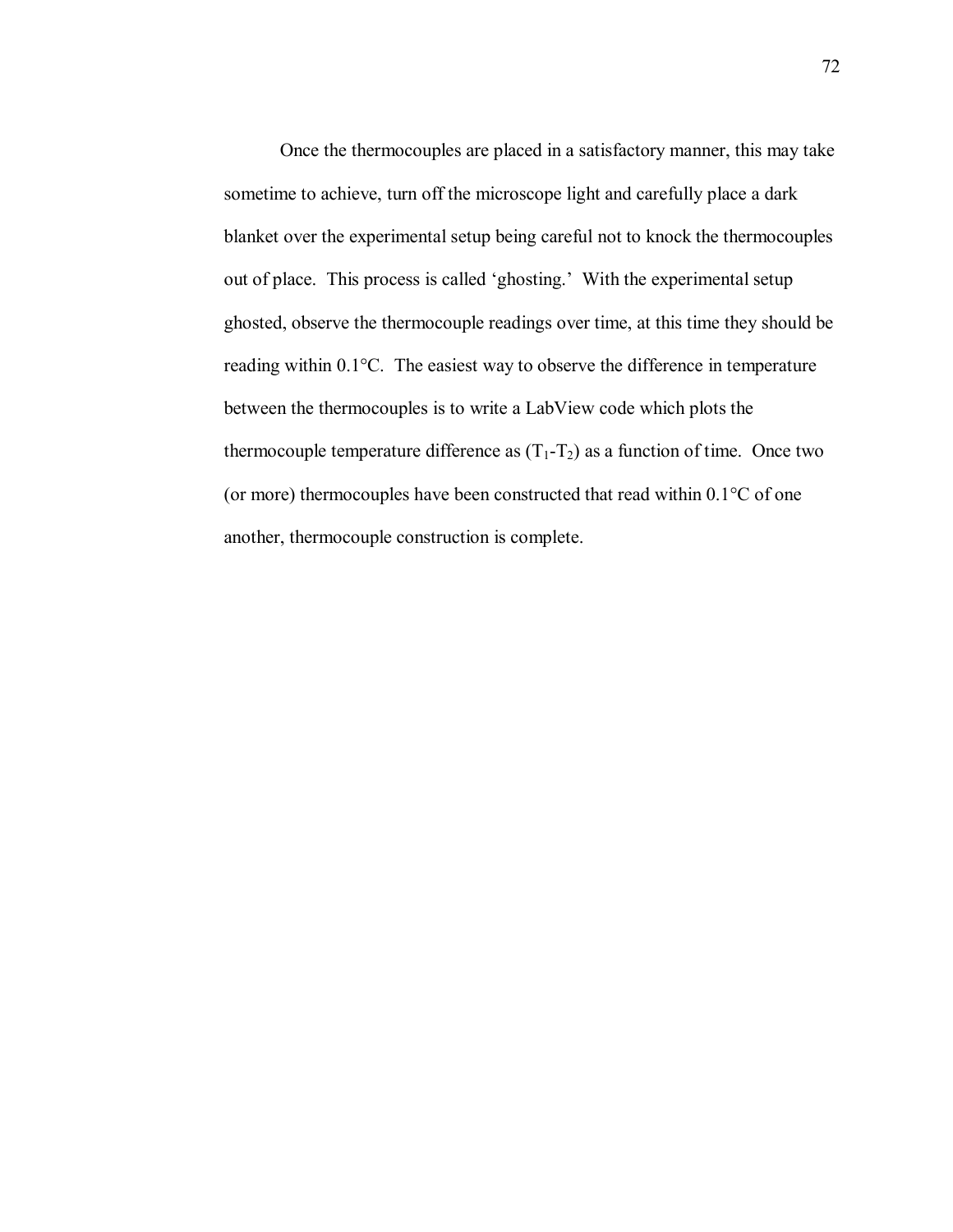### **REFERENCES:**

- [1] S. Jiang, et al, "Influence of external optical feedback on threshold and spectral characteristics of VCSELs," *IEEE Photonic Technology Letter*, vol. 6 34-36, 1994.
- [2] C.H.L. Quay, I.Z. Maxwell, and J.A. Hudgings, "Coherence Collapse and Redshifting in Vertical-Cavity Surface-Emitting Lasers Exposed to Strong Optical Feedback," Journal of Applied Physics, vol. 90, 2001.
- [3] Petermann, Klaus. "External Optical Feedback Phenomena in Semiconductor Lasers," *IEEE Journal of Selected Topics in Quantum Electronics*, vol. 1 no.2, pp. 480-489, June 1995.
- [4] A.Olsson and C.L. Tang, "Coherent Optical Interference Effects in Externalcavity Semiconductor Lasers,î *IEEE Journal of Quantum Electronics*, vol. QE-17, no.8, pp. 1320-1323, August 1981.
- [5] *Merriam-Webster's Medical Desk Dictionary* (2005, Apirl). [Online]. Available: http://www.dictionary.com
- [6] Breck Hitz, J.J. Ewing, and Jeff Hecht, *Introduction to Laser Technology* (3rd Ed), IEEE Press, New York, 2001.
- [7] L.A. Coldren and S.W. Corzine, *Diode Lasers and Photonic Integrated Circuits*, John Wiley and Sons, New York, 1995.
- [8] Bahaa Saleh, and Malvin Carl Teich, *Fundamentals of Photonics*, John Wiley and Sons, Canada, 1991.
- [9] Goldberg, Lew. "Spectral Characteristics of Semiconductor Lasers with Optical Feedback,î *IEEE Journal of Quantum Electronics*, vol. QE-18, no.4, pp. 555-563, April 1982.
- [10] Lenstra, Daan. "Coherence Collapse in Single-Mode Semiconductor Lasers due to Optical Feedback,î *IEEE Journal of Quantum Electronics*, vol. QE-21, no.6, pp. 674-679, June 1985.